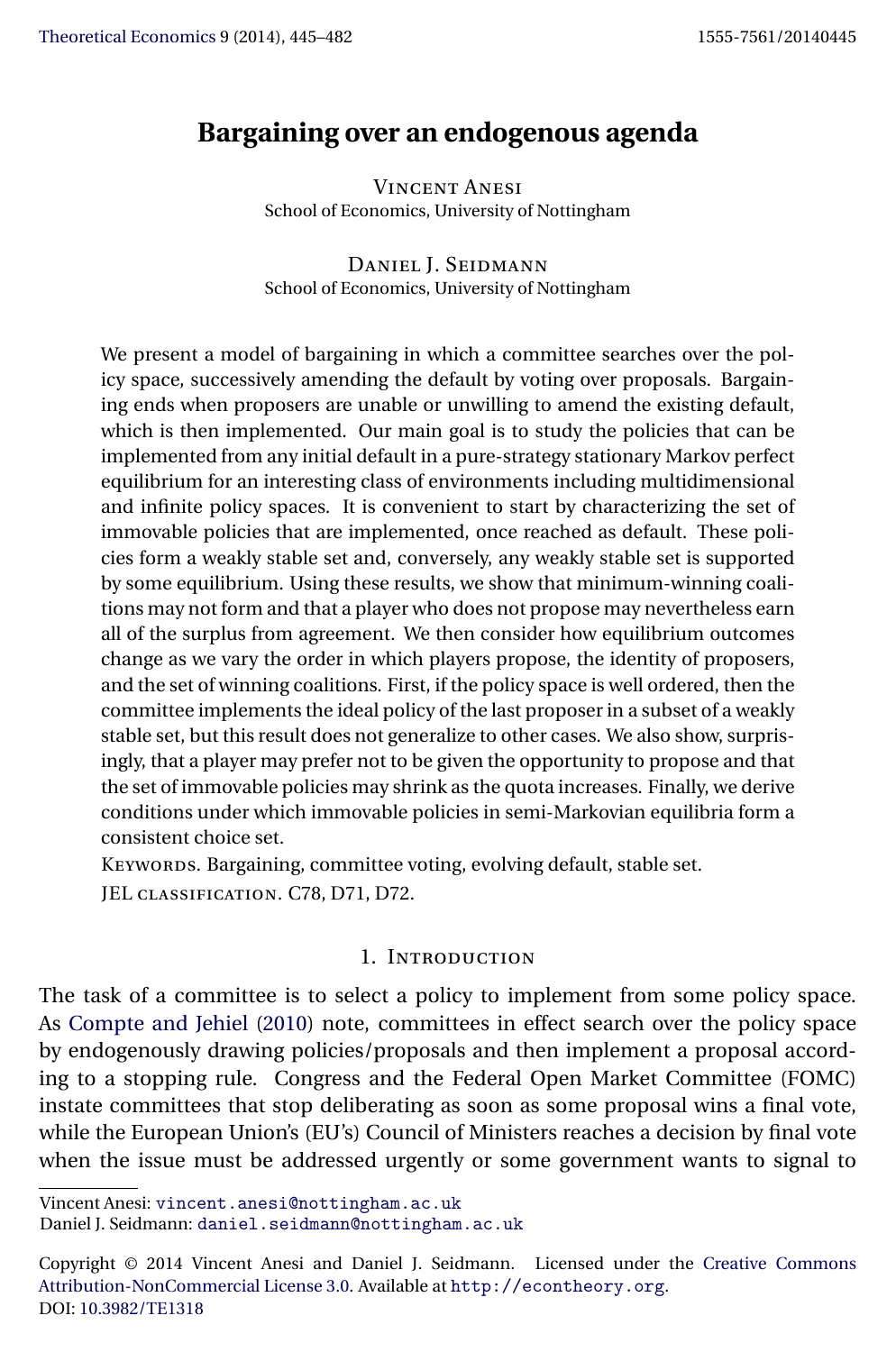<span id="page-1-0"></span>its domestic audience (see [Heisenberg 2005\)](#page-37-0). Conventional bargaining models, like [Rubinstein](#page-37-0) [\(1982\)](#page-37-0) and [Baron and Ferejohn](#page-35-0) [\(1989\)](#page-35-0), focus on such committees: the game ends when some proposal wins against the status quo. However, an important class of committees does not use a final vote stopping rule. In particular, the Council of Ministers reaches more than 80% of its decisions without a final vote, including on issues as controversial as trade and budgetary policy (cf. [Hayes-Renshaw et al. 2006](#page-36-0) and [Mattila](#page-37-0) [2009\)](#page-37-0). Analogously, insiders report that the Bundesbank and the European Central Bank (ECB) decide on the interest rate without a final vote. Anecdotal evidence suggests that proceedings end (and a policy is implemented) in such committees when discussion grinds to a halt.

We present and analyze a model of decision making without final voting, in which the committee entertains a single policy at a time. The game is played by proposers and voters: some players may both propose and vote. The game starts with an initial default. Players have the opportunity to propose amendments to the default in a fixed sequence (the protocol), which can depend on the ongoing default. If a winning coalition of voters accepts the proposal, then the default is amended; if you like, the committee takes a new policy seriously. The new default may then in turn be amended. A default is implemented when all of the proposers have failed to amend it, either because they have chosen not to propose an alternative or because their proposals have not secured sufficient support from voters. (This is what we mean by discussion grinding to a halt.) Payoffs in the game only depend on the policy implemented. Two aspects of this noncooperative game are worth highlighting. First, preferences, and the sets of winning coalitions and of proposers determine an underlying cooperative game (independently of the protocol and the initial default). Second, the agenda is endogenous in two senses here: chosen proposals determine both the policies on the agenda and the order in which they are considered.

Our main results describe the policies that can be reached in a pure-strategy stationary Markov equilibrium from any initial default and for any protocol. We use an algorithmic technique, which exploits a relationship between equilibria of the game and a solution concept for the underlying cooperative game:

Any equilibrium determines a function, which maps from any default to the implemented policy. Stationarity implies that any policy in the range of this mapping is "immovable": the equilibrium prescribes that this policy is implemented whenever it is the initial default. We show that the immovable policies form a weakly stable set in a related simple game [\(Proposition 2\)](#page-11-0). We obtain the related simple game by restricting the set of winning coalitions to those that contain a proposer, and a *weakly* stable set of policies satisfies the same strict internal stability conditions as a von Neumann–Morgenstern (henceforth vNM) stable set, but external stability is weakened to allow for weak social preference.<sup>1</sup> We also obtain a converse result. Specifically, for any closed weakly stable set, we construct equilibria whose immovable policies are exactly that weakly stable set [\(Proposition 1\)](#page-9-0).2

<sup>1</sup>Every vNM stable set is, therefore, weakly stable.

<sup>&</sup>lt;sup>2</sup>This result provides microfoundations of weakly stable sets as a by-product of our analysis. Propositions [1](#page-9-0) and [2](#page-11-0) imply that the policies that can be implemented in any equilibrium are the union of weakly stable sets.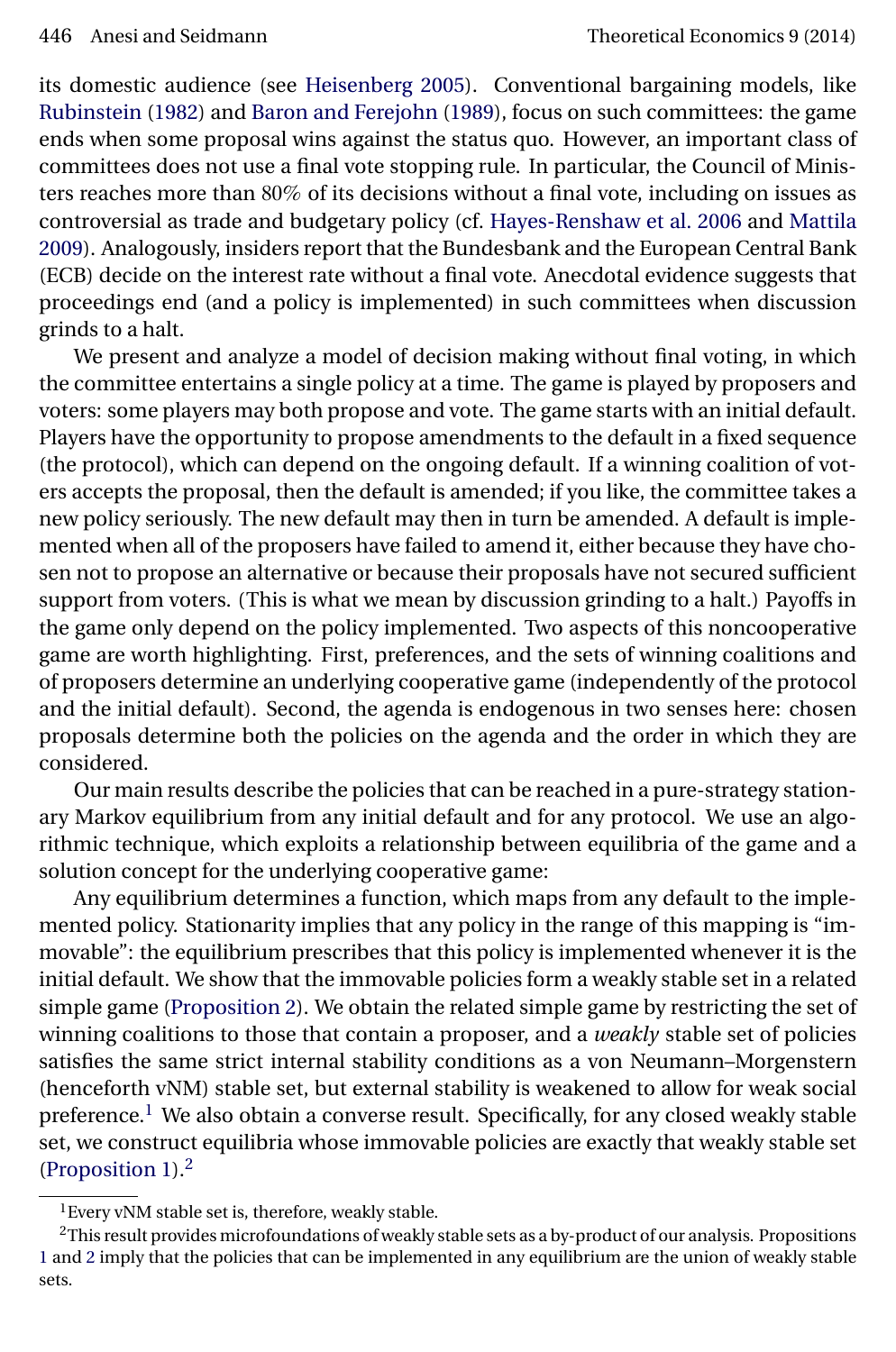Equilibrium outcomes have some surprising properties. We demonstrate by example that a winning coalition may amend a default to a policy that is implemented, leaving all coalition members worse off than at the initial default, all players may earn a surplus in a majority-rule divide-the-dollar game, and a player who does not propose may earn all of the surplus from agreement.

Our algorithmic technique reveals that equilibrium outcomes depend on the order in which players can propose (the protocol) and on the set of winning coalitions, which are determined both by the set of proposers and by the voters who can amend a default. Accordingly, we exploit the characterization results (Propositions [1](#page-9-0) and [2\)](#page-11-0) to study how variations in the protocol and the winning coalition affect the policy implemented from any initial default.

We start by considering how a committee chair can affect the policy reached from a given default by changing the protocol for a fixed set of proposers. Changing protocols may affect the policy reached from a given default. However, we show, strikingly, that the chair can only affect the policy implemented by changing the order in which players propose *at the initial default*. Furthermore, varying the order in which a given set of proposers move does not affect the set of winning coalitions or of weakly stable sets, so the image of an equilibrium is unchanged. Accordingly, fix an equilibrium whose immovable policies are a given weakly stable set. If the policy space is well ordered (no player is indifferent between any two policies) and there is a unique weakly stable set, then a chair who proposes cannot improve on a protocol in which she proposes last. This result does not generalize to games in which a player may be indifferent between policies or there are several weakly stable sets: the chair may then be best off when another player proposes last.

We then study the implications of varying the set of winning coalitions via changes in the quota and in the set of proposers. According to a natural conjecture, increasing the quota expands the set of immovable policies because coalitions that could destabilize policies are no longer winning with a larger quota. $3$  We provide conditions for this conjecture to be true, but we also show that increasing the quota may *contract* the set of immovable policies. The basis for this surprising result is that changes in the set of winning coalitions have potentially conflicting effects on the internal and external stability conditions for a set of policies to be weakly stable. Variations in the set of proposers can have analogously surprising results. We show by example that a player may be worse off if she is given the opportunity to propose. The intuition again turns on the implications of changing winning coalitions for the structure of weakly stable sets.

We end the paper by extending our analysis in three directions.

According to our model, players only receive (undiscounted) payoffs when a policy is implemented. However, our model has essentially the same game tree as a model without a stopping rule in which either the current default or an agreed policy is implemented each round and becomes the new default, and players earn the net present value of the stream of utilities that accrue from the implemented policies. One might, therefore, conjecture that equilibria in our model are the limit of equilibria in the alternative

<sup>3</sup>Arguments of this sort have been repeatedly used during the prolonged debates over qualified majority voting in the Council of Ministers.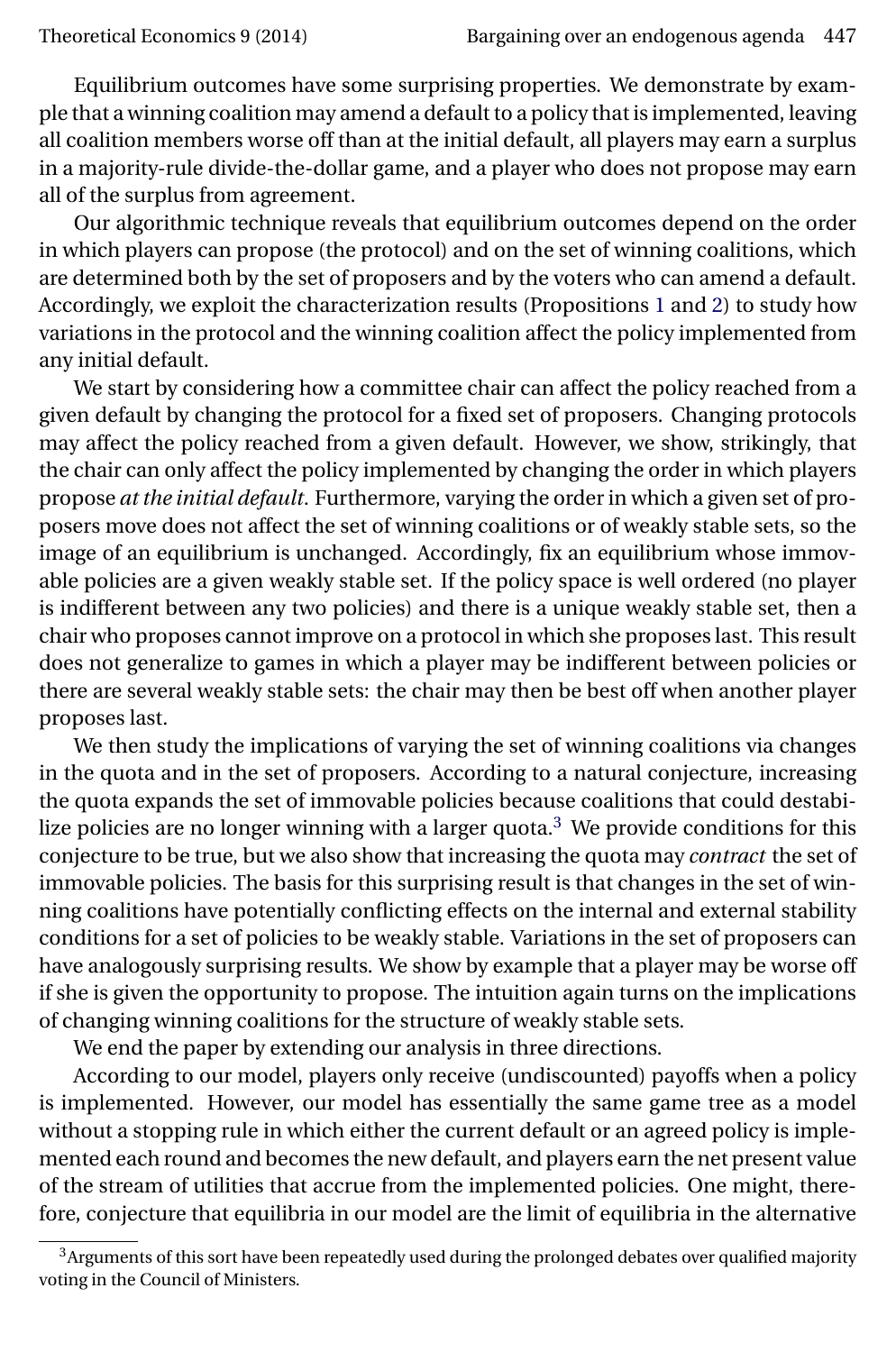<span id="page-3-0"></span>model with repeated implementation as players become more patient. This conjecture is true if the policy space is finite and well ordered. Indeed, equilibrium strategy combinations in our model are then also equilibria of the related model when players are patient enough.

Any weakly stable set is contained in a consistent choice set. We provide weaker conditions on the stationarity of strategies under which any semi-Markovian equilibrium's immovable policies are a consistent choice set, and we show that every consistent choice set is supported by some semi-Markovian equilibrium.

Finally, we extend our results to an open rule bargaining game in the spirit of [Baron](#page-35-0) [and Ferejohn](#page-35-0) [\(1989\)](#page-35-0), where a policy is implemented if and only if a proposer successfully moves the previous question. We show that any weakly stable set can be supported in an open rule bargaining game and that the policy set supported by any equilibrium must satisfy internal stability. However, there may be equilibria that support policy sets that fail external stability.

We characterize equilibria in [Section 3.](#page-6-0) In [Section 4,](#page-14-0) we explore how the policy implemented varies with the protocol and with the set of winning coalitions. In [Section 5,](#page-20-0) we provide microfoundations for the consistent choice set, study equilibria in games with repeated implementation, and analyze our open rule bargaining model. [Section 6](#page-25-0) reviews the related literature. We conclude in [Section 7.](#page-30-0) We relegate longer proofs to an [Appendix.](#page-30-0) Additional arguments are available in a supplementary file on the journal website, <http://econtheory.org/supp/1318/supplememt.pdf>.

### 2. The model

We consider a finite committee that consists of  $m \ge 1$  *proposers*,  $M \equiv \{1, \ldots, m\}$ , and  $n \geq 2$  *voters*,  $N \equiv \{1, \ldots, n\}$ . The set of committee members, or *players*, is thus  $C \equiv$  $M \cup N$ . A player may be both a proposer and a voter, but we also allow for the possibility that  $M \cap N = \emptyset$ . Our model therefore encompasses the Council of Ministers, where the European Commission makes all proposals but cannot vote, and most Annual General Meetings (AGMs), where management proposes corporate policies to shareholders, who then vote (cf. [Matsusaka and Ozbas 2012\)](#page-37-0).

Let  $X$  be a compact metric space of policies, which may be finite or a subspace of a finite-dimensional Euclidean space. The preferences of each player  $i \in C$  on X are represented by a weak order  $\geq$ <sub>i</sub>. Let  $\succ$ <sub>i</sub> and  $\sim$ <sub>i</sub> denote the asymmetric and symmetric parts of  $\geq$  *i*, respectively. We will say that the policy space is well ordered if every player has a linear order over  $X$ . We assume that preferences are continuous.

Assumption A0 (Continuous preferences). *For all*  $i \in C$  *and all*  $x \in X$ *, the upper and lower contour sets of x associated with*  $\geq$  *are closed.* 

The committee has to reach a collective choice from  $X$ , with initial default policy  $x^0 \in X$ . The default can only be amended by a winning coalition of voters. We write  $\mathbf{W} \subseteq$  $2^N \setminus \{\emptyset\}$  for the set of winning coalitions of voters. We make the following assumption throughout.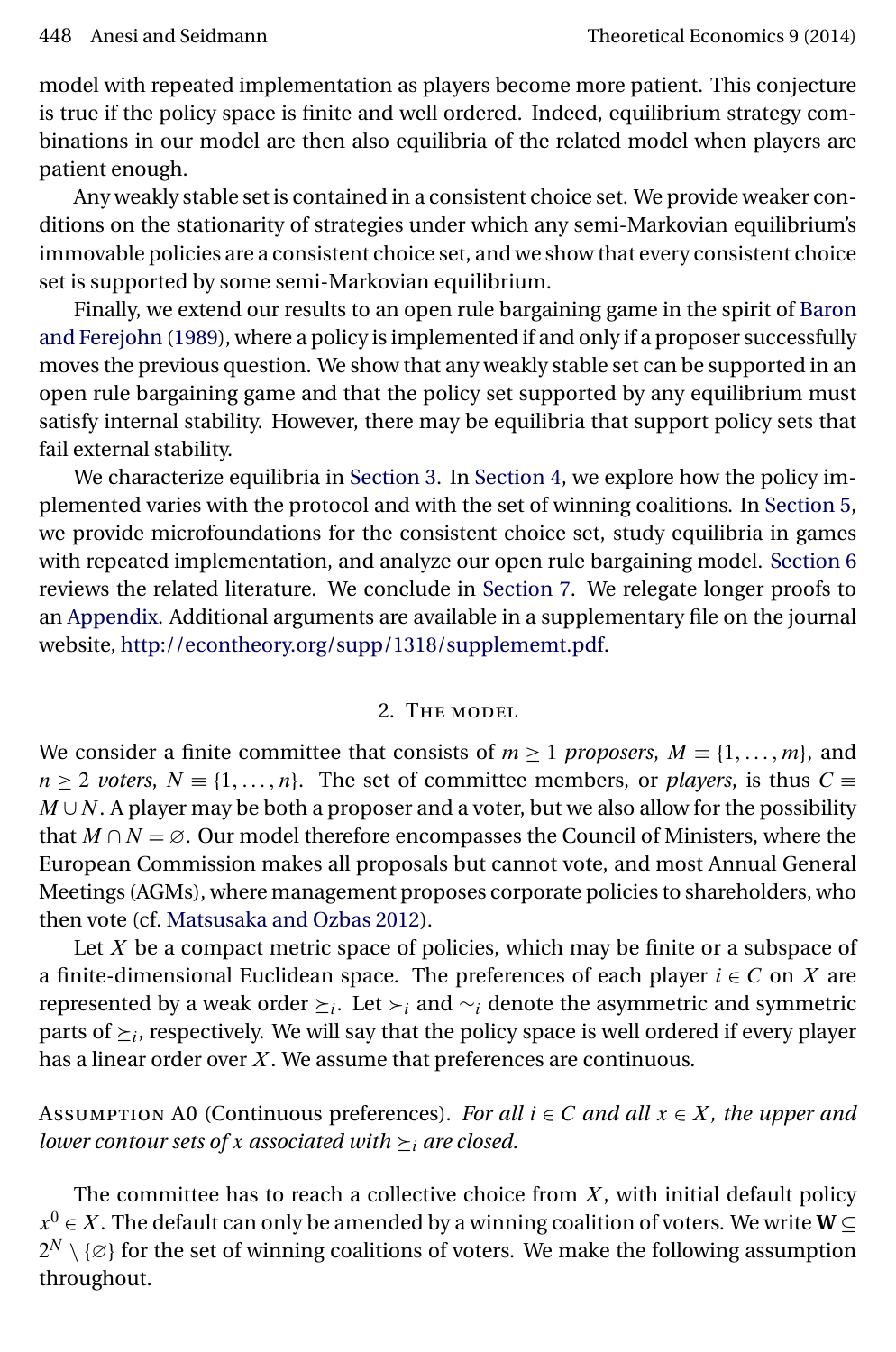Assumption A1. *The set of winning coalitions* **W** *is both*

- *(i)* monotonic: *S* ∈ *W and*  $N$  ⊃ *S'* ⊃ *S implies*  $S' \in W$
- *(ii)* proper:  $S \in \mathbf{W}$  *implies*  $(N \setminus S) \notin \mathbf{W}$ *.*

In words, (i) every superset of a winning coalition is winning, and (ii) a coalition and its complement cannot both be winning.

Decision making takes place as follows. Each of a (possibly) infinite number of discrete rounds, indexed by  $t = 1, 2, \ldots$ , starts in the shadow of an ongoing default policy  $x^{t-1}$ . For each possible default  $x \in X$ , there is a fixed protocol  $\pi_x: \{1, \ldots, m_x\} \to M$ ,  $m_x \in \mathbb{N}$ , that determines the order in which the proposers (i.e., the players in M) are given the opportunity to propose policies to amend the ongoing default. That is, when  $x \in X$  is the current default, protocol  $\pi_x$  gives proposer  $\pi_x(k)$  the kth opportunity to amend x for each  $k \in \{1, ..., m_x\}$ . Each proposer  $i \in M$  has at least one opportunity to amend the default in every round:  $|\pi_x^{-1}(i)| \ge 1$  for all  $i \in M$  and all  $x \in X$ . We denote the collection of protocols by  $\pi \equiv {\{\pi_x\}_{x \in X}}$ . Proposers do not have to offer a policy when given the opportunity to do so; instead they can "pass." When a proposer passes, we assume, for expositional convenience, that she offers the current default  $x$ .

Consider a history that ends in round t with default  $x^{t-1}$  after  $k-1$  proposals have been made in that round. The kth proposer (i.e., player  $\pi_{x^{t-1}}(k) \in M$ ) then makes an offer of  $y \in X$ . If  $y \neq x^{t-1}$  (the proposal is to amend the default). then y is put to a vote by all players in  $N$ , who vote sequentially (in an arbitrary order).<sup>4</sup> If those who vote in favor constitute a winning coalition, then the default is amended to y and a new round starts. In all other cases, the consequences depend on whether there are any more opportunities to propose in that round. If  $k < m_{x^{t-1}}$  and either  $y = x^{t-1}$  or y loses the vote, then the round continues with proposer  $\pi_{x^{t-1}}(k+1)$  given the  $k+1$ th opportunity to amend  $x^{t-1}$ . By contrast, the game ends (with implementation of default  $x^{t-1}$ ) after the last proposer in a round either passes ( $y = x^{t-1}$ ) or proposes an amendment that secures less than a winning majority of votes. In sum, bargaining ends if and only if all proposers either pass or fail in their attempt to amend the default.

It is convenient to spell this out formally.

- Step 1. If the kth proposer,  $\pi_{x^{t-1}}(k)$ , is given the opportunity to make a proposal, she proposes  $y_k^t \in X$ .
- Step 2. (a) If  $y_k^t \neq x^{t-1}$ , then  $y_k^t$  is put to an immediate vote against  $x^{t-1}$ . Members of  $N$  sequentially vote yes or no. If the set of players who voted yes is an element of **W**, then  $y_k^t$  is accepted; otherwise, it is rejected and  $x^{t-1}$ remains the default.
	- (b) If  $y_k^t = x^{t-1}$  (i.e., the proposer passes), then there is no voting and  $x^{t-1}$ remains the default.

 $4$ It is readily checked that subgame perfection makes the voting order irrelevant. Furthermore, we show in Section C of the supplementary file that the set of equilibrium outcomes would be unchanged if we modified the game to allow for abstention.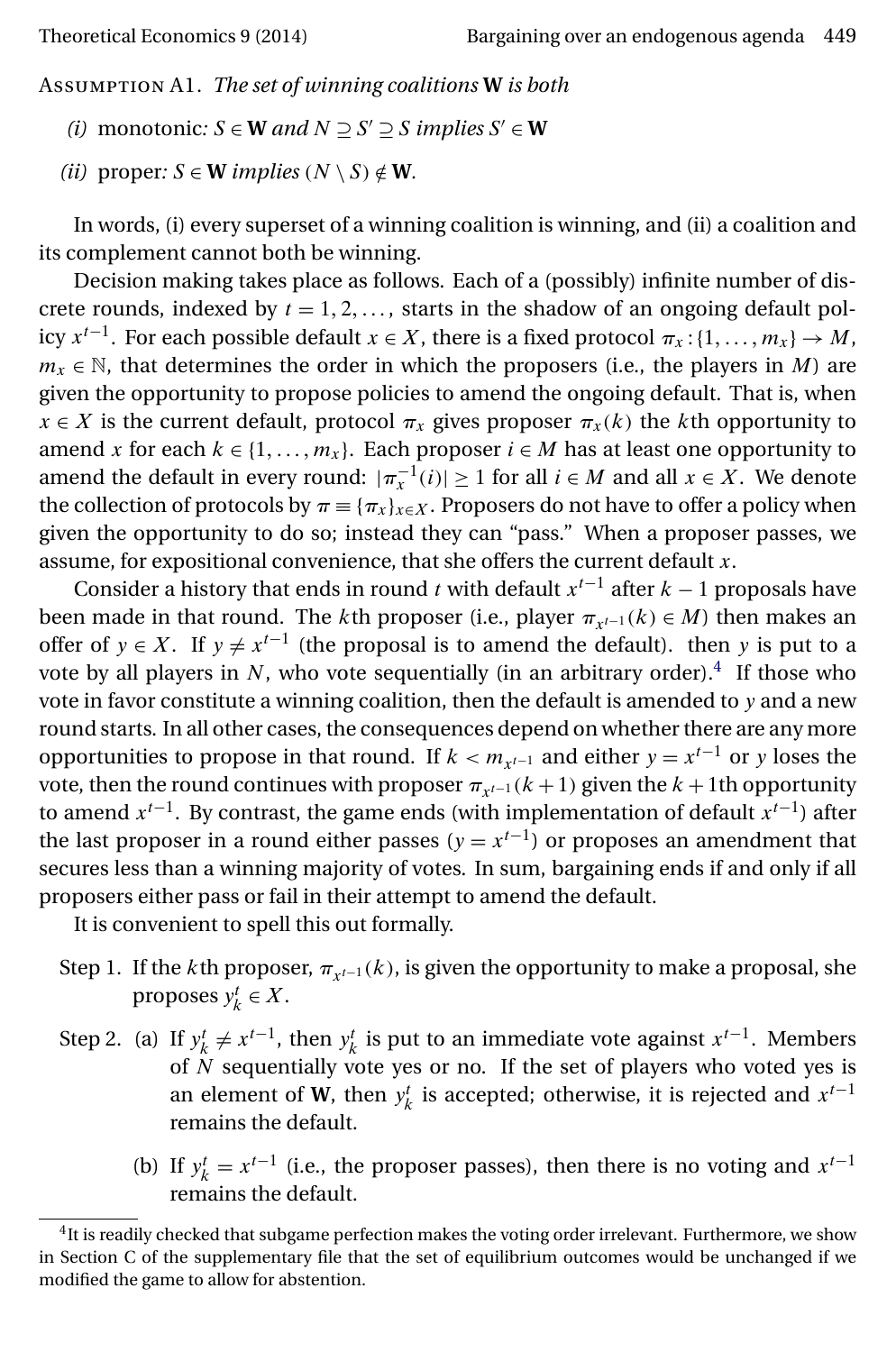- <span id="page-5-0"></span>Step 3. (a) If  $y_k^t \neq x^{t-1}$  is accepted, then it displaces  $x^{t-1}$  as the default policy and the round ends.
	- (b) If  $y_k^t \neq x^{t-1}$  is rejected or if there is no voting because  $y_k^t = x^{t-1}$ , then (i) the game moves to Step 1 with k increased by 1 if  $k < m<sub>r-1</sub>$  or (ii)  $x<sup>t-1</sup>$  is implemented and the game ends if  $k = m_{x^{t-1}}$ .

We assume that all players possess perfect recall and that the game is of perfect information: At any stage, each player observes and recalls everything that has previously transpired in the game.

Players only care about the policy that is eventually implemented, rather than the route from the initial default to the implemented policy. When comparing two different paths, each player  $i \in C$  therefore prefers the one that yields the best final policy outcome with respect to  $\epsilon_i$ . Bargaining indefinitely makes all players worse off than if any policy is implemented after a finite number of rounds.<sup>5</sup> This assumption is consistent with the conventional claim that the Council is worst off when it fails to decide (e.g., [Thomson 2011\)](#page-37-0). Our assumption that players do not discount is consistent with evidence that the Council of Ministers typically reaches urgent decisions by a final vote procedure (cf. [Heisenberg 2005\)](#page-37-0). Let  $\Gamma(\pi, x^0)$  be the bargaining game defined by this process.

Following the lead of the previous literature, our main focus will be on subgame perfect equilibria of  $\Gamma(\pi,x^0)$  in which players use pure stationary Markov strategies. A strategy consists of two components: one specifying a player's choice when given the opportunity to propose; the other specifying a voter's choice after a proposal is made. In proposal stages, strategies only depend on the default and the identity of the remaining proposers in the current round; in voting stages, strategies only depend on the current default, the proposal just made, votes already cast, and the remaining proposers in the current round. To avoid repeatedly having to include the relevant qualification, we will refer to stationary Markov pure-strategy equilibria of our game as equilibria throughout the paper—with the sole exception of [Section 5.2,](#page-22-0) where we study history-dependent strategies.

Our restriction to pure strategies precludes existence in some well known cases, such as the Condorcet paradox; in other cases, there may be multiple equilibria.

Any stationary Markov strategy combination  $\sigma = (\sigma_i)_{i \in C}$  generates an outcome function  $f^{\sigma}$ , which assigns to every  $x \in X$  and every  $k \in \{1, ..., m_x\}$  the unique final outcome  $f^{\sigma}(x, k)$  eventually implemented (given  $\sigma$ ) when x is the ongoing default and the kth proposer is about to move (in any round  $t$ ). We are particularly interested in  $f^\sigma(x^0,1)$ , which describes the final policy outcome of the game from any initial default  $x^0 \in X$  when players act according to  $\sigma$ . As we will often refer to it in what follows, we

<sup>5</sup>This assumption precludes indefinite bargaining and ensures that the one-shot deviation principle applies even though the game is not continuous at infinity. The principle would hold in games with a finite policy space if payoffs were discounted by the number of rounds, and players were patient enough. Our main results would still be true in such games if, in addition, we assumed that the policy space is well ordered.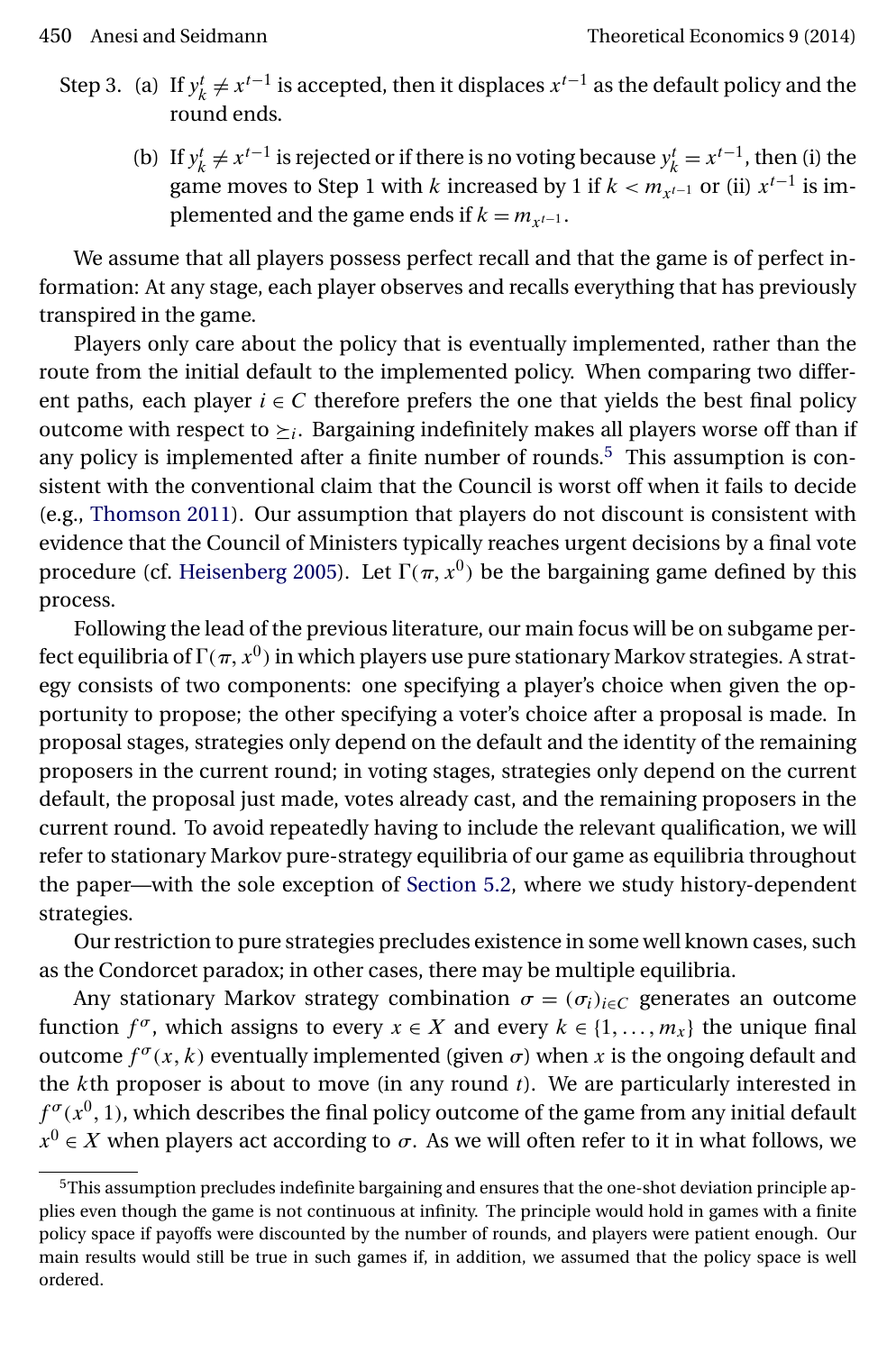<span id="page-6-0"></span>will sometimes abuse notation and write  $f^\sigma(x^0)$  instead of  $f^\sigma(x^0,1)$ . The characterization of this function for all possible equilibria of  $\Gamma(\pi,x^0)$  is the subject matter of the next section.

# 3. Equilibrium characterization

# 3.1 *Preliminaries*

There are two principal sorts of questions we want to address: the first concerns the determination of equilibrium behavior and policy outcomes from any initial default; the second concerns how institutional details affect the set of policy outcomes. We address the former in this section and postpone the latter to [Section 4.](#page-14-0)

First of all, we need to modify the collection of winning coalitions, **W**, so as to obtain a collection of coalitions that better accounts for the distribution of power among committee members. Let  $W = \{S \subseteq C : (S \cap N) \in W \& (S \cap M) \neq \emptyset\}$ . That is, a coalition S belongs to  $W$  if the voters in S constitute a winning coalition and S includes at least one proposer. Note that W inherits monotonicity and properness from **W**.

We define two social preference relations, which we call  $P$ -dominance and  $R$ dominance, respectively, as follows: for all  $x, y \in X$ ,

$$
\begin{array}{rcl}\nx \, P \, y & \Longleftrightarrow & \exists S \in \mathcal{W} : x \succ_i y \ \forall i \in S \\
x \, R \, y & \Longleftrightarrow & \exists S \in \mathcal{W} : x \succeq_i y \ \forall i \in S.\n\end{array}
$$

A subset of policies  $V \subseteq X$  is said to be P-internally stable if and only if it satisfies

$$
(\text{IS}_P) \ \forall x, y \in V : \neg(x \, P \, y).
$$

Furthermore,  $V$  is said to be  $R$ -externally stable if and only if it satisfies

 $(ES_R) \ \forall x \in X \setminus V$ ,  $\exists y \in V : y R x$ .

We say that V is a *weakly stable set* if and only if it is both P-internally stable and Rexternally stable. The collection of weakly stable sets is denoted by  $V$ .

Weakly stable sets will play a central role in the analysis to follow. Before we proceed any further, it is worth discussing some of their properties. First of all, a vNM stable set is a weakly stable set that is P-externally stable: that is, it satisfies a variant of  $(ES_R)$  in which R is replaced by P. Conversely, if the policy space  $X$  is well ordered (i.e., if all the  $\geq i$ 's are linear orders), then V corresponds to the collection of vNM stable sets. This is not true when  $X$  is not well ordered: there may be policy sets that are weakly stable but not vNM stable, as the following example illustrates.

EXAMPLE 1. Let  $M = N = \{1, 2, 3\}$ , let  $X = \{x, y, z\}$ , and let every pair of players be winning, with preference orderings  $z \succ_1 x \succ_1 y$ ,  $y \succ_2 x \sim_2 z$ , and  $x \sim_3 y \succ_3 z$ . It is easy to confirm that  $y P z$ , and that  $\{x, z\}$  and  $\{y\}$  are weakly but not vNM stable. By contrast, only  $\{x, y\}$  is vNM stable.  $\Diamond$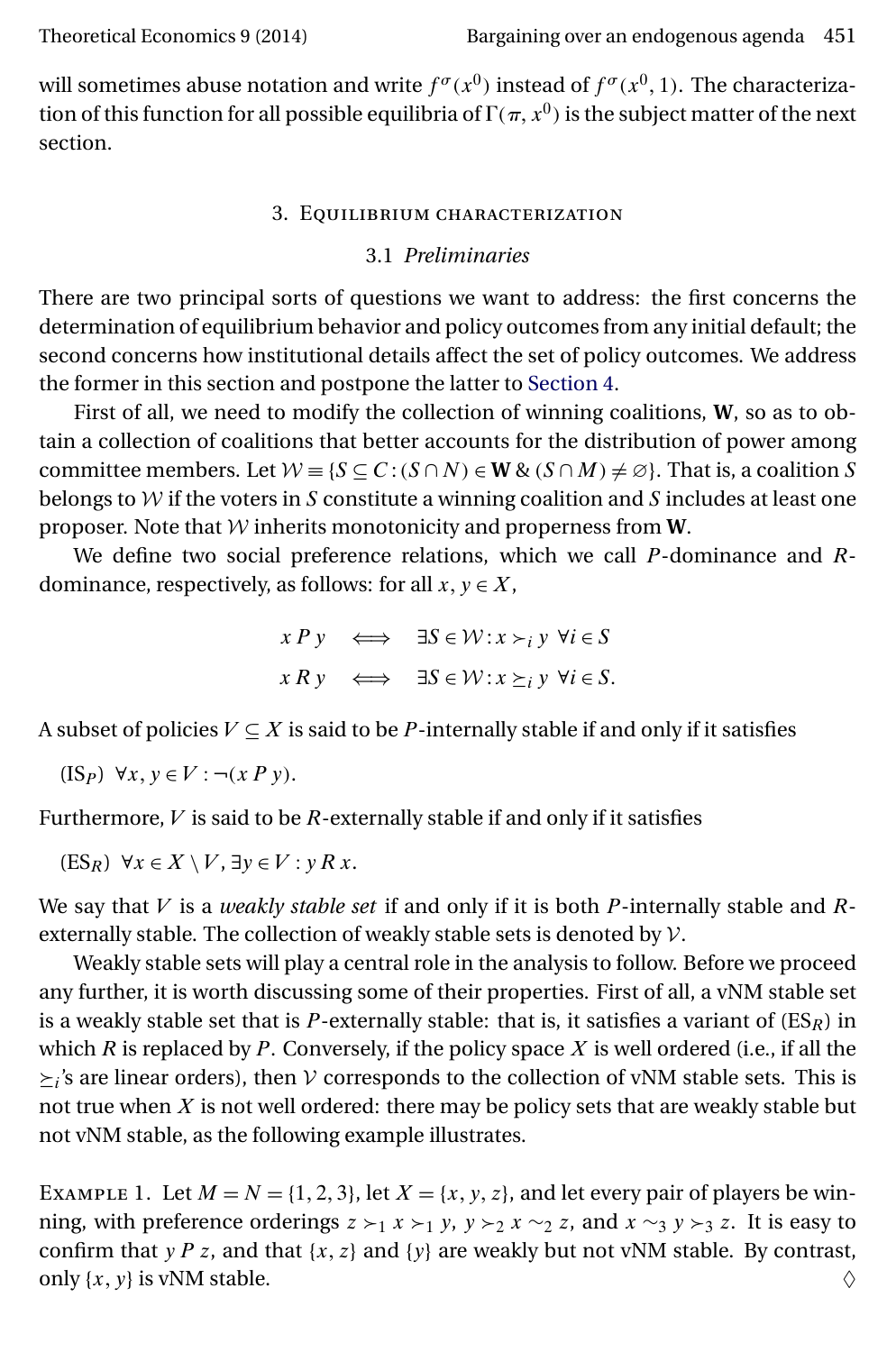<span id="page-7-0"></span>The predictive power of weak stability, like vNM stability, depends on other parameters of the model: there may be a unique and small weakly stable set (e.g., any Condorcet winner); there may be a unique but large weakly stable set (e.g., every division of the pie in two-player bargaining games; see [Example 2](#page-12-0) below); there may be several weakly stable sets (e.g., in three-player divide the pie bargaining: cf. [Ordeshook 1986,](#page-37-0) Chapter 9.2); and no weakly stable set need exist (e.g., in the Condorcet paradox example). Finally, it is readily checked that under our assumptions, a weakly stable set may contain weakly Pareto dominated policies and the closure of a weakly stable set is itself weakly stable.

We end this subsection with some additional notation. For any binary relation  $Q$  on X,  $x \in X$ , and any subset  $Z \subseteq X$ , we use the notation  $Q(x) \equiv \{y \in X : y \in X, Q_{Z}(x) \equiv$  $\{y \in Z : y \mathcal{Q} x\}$ , and  $\mathbf{M}(Q, Z) \equiv \{y \in Z : \forall y' \in Z \setminus \{y\}, y' \mathcal{Q} y$  implies  $y \mathcal{Q} y'\}.$ 

## 3.2 *The algorithm*

We now turn to our main purpose in this section, which is to describe an algorithmic procedure that is capable of finding the set of possible equilibrium policy outcomes from any initial default  $x^0 \in X$ .

Our procedure starts with a weakly stable set  $V \in V$  and an initial default  $x \in X$ . It then constructs a tree  $\mathfrak{T}^{\pi}(V, x)$  inductively in (at most)  $m_x$  steps, starting with step  $m_x$ and then continuing in decreasing order. The initial node of  $\mathfrak{T}^{\pi}(V, x)$  is always x. Step  $m<sub>x</sub>$  consists of the construction—to be detailed below—of the set of immediate successors of x, which is denoted by  $\mathfrak{s}_{m_x}^{\pi}(V, x)$ . If the latter is empty, then the algorithm ends: the tree has a single node. Otherwise, we proceed inductively, moving backward from the  $k + 1$ th step to the k<sup>th</sup> step the same way. For each element  $y_{k+1}$  of  $\mathfrak{s}_{k+1}^{\pi}(V, y_{k+2})$ , we construct the set of immediate successors of  $y_{k+1}$ , denoted by  $\mathfrak{s}_k^{\pi}(V, y_{k+1})$ . As previously, the algorithm ends if this set is empty:  $y_{k+1}$  is then the last node of a path of length  $m_x - k + 1$  (i.e., with  $m_x - k + 1$  edges). The algorithm necessarily ends when we reach Step 1, so that no path in the tree has more than  $m<sub>x</sub>$  edges.

We now explain how the successor nodes of x in  $\mathfrak{T}^{\pi}(V, x)$ —the  $\mathfrak{s}_{k}^{\pi}(V, y_{k+1})$ 's—are constructed.

Case 1. If  $x \in V$ , then the  $m<sub>x</sub>$  steps of the procedure are trivial: the tree has a single path of length  $m<sub>x</sub>$  in which all nodes are equal to x; that is,

$$
s_k^{\pi}(V, x) = \{x\}
$$
 for all  $k = 1, ..., m_x$ .

- Case 2. If  $x \notin V$ , then the successors of x in the tree are obtained in up to  $m_x$  steps  $k = m_x, m_x - 1, \ldots, 1$ :
	- $k = m_x$ : Recall that  $P_V(x)$  is the set of policies in V that P-dominate x and that  $R_V(x)$  is the set of policies in V that R-dominate x. For each subset  $Y \subseteq R_V(x)$  (including  $\emptyset$ ), we can determine the (possibly empty) set of policies that are ideal for the last proposer in  $P_V(x) \cup \{x\} \cup Y$ :  $\mathbf{M}(\geq_{\pi_x(m_x)}, P_V(x) \cup \{x\} \cup Y)$ . The set of immediate successors of x is then obtained by taking the union of all such sets:

$$
\mathfrak{s}_{m_x}^{\pi}(V,x) = \bigcup_{Y \subseteq R_V(x)} \mathbf{M}(\succeq_{\pi_x(m_x)}, P_V(x) \cup \{x\} \cup Y).
$$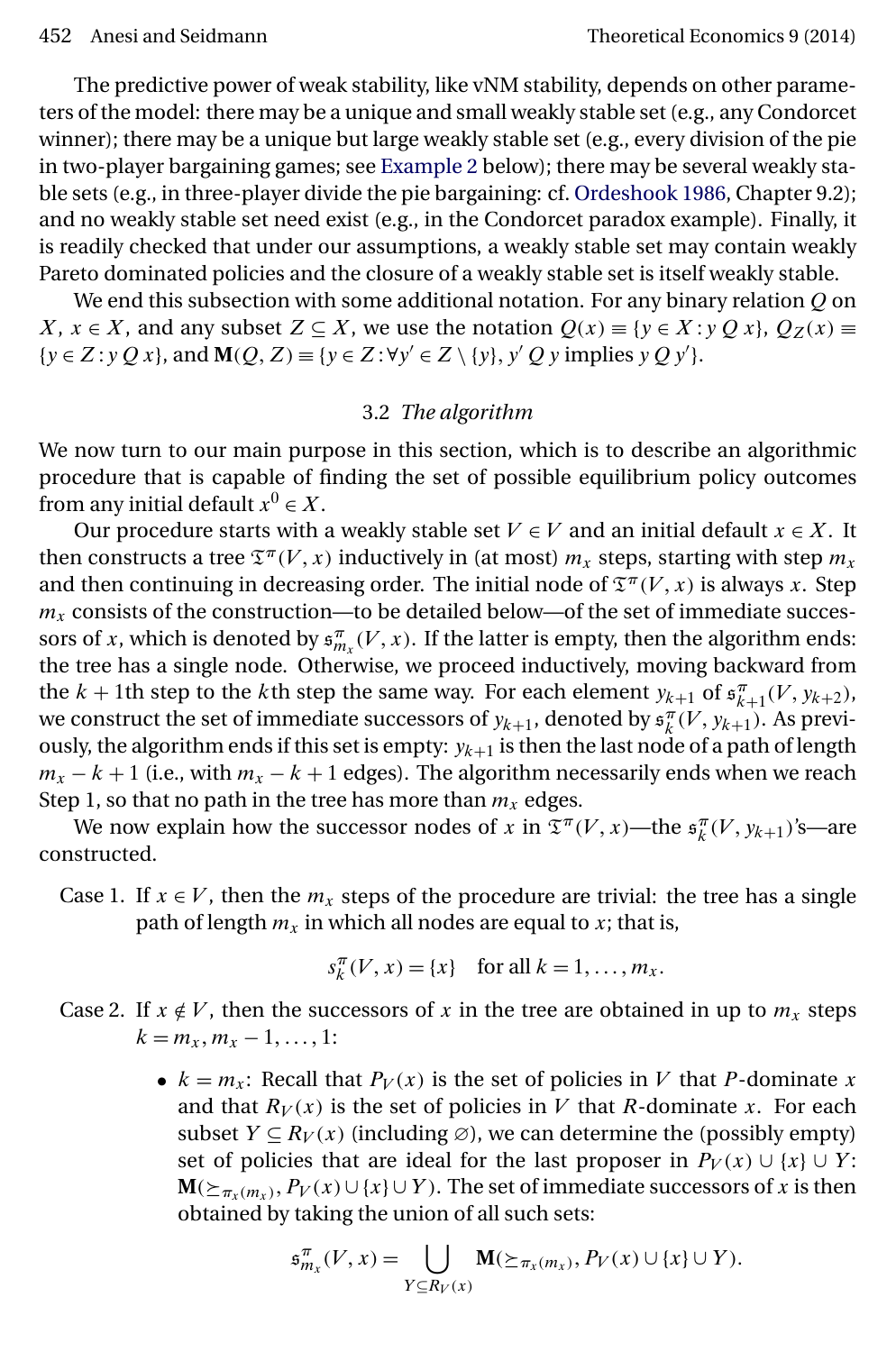If  $\mathfrak{s}_{m_x}^{\pi}(V,x) = \varnothing$ , then the procedure stops.<sup>6</sup>

•  $1 \leq k \leq m_x - 1$ : If the procedure has not stopped before step  $k + 1$ (i.e., there is a sequence  $y_{k+1}, y_{k+2}, \ldots, y_{m_x+1}$  such that  $y_{m_x+1} = x$  and  $y_l \in \mathfrak{s}_l^{\pi}(V, y_{l+1})$  for each  $l = k, k + 1, ..., m_x$ , then the set of immediate successors of  $y_{k+1}$  is

$$
\mathfrak{s}_k^{\pi}(V, y_{k+1}) = \bigcup_{Y \subseteq R_V(y_{k+1})} \mathbf{M}(\succeq_{\pi_x(k)}, P_V(y_{k+1}) \cup \{y_{k+1}\} \cup Y).
$$

If  $\mathfrak{s}_k^{\pi}(V, y_{k+1}) = \varnothing$ , then the procedure stops.

Now suppose the tree  $\mathfrak{T}^{\pi}(V, x)$  has paths of lengths  $m_x$  (i.e., the procedure has reached  $k = 1$ ). The set of outcomes of our algorithm, denoted by  $F^{\pi}(V, x)$ , is defined as the set of terminal nodes of its paths of length  $m<sub>x</sub>$  that belong to V. Put formally,  $y \in F^{\pi}(V, x)$  if and only if there exists a sequence  $(y_1, \ldots, y_{m_x+1})$  such that  $y_1 = y \in V$ ,  $y_{m_x+1} = x$ , and  $y_k \in \mathfrak{s}_k^{\pi}(V, y_{k+1})$  for each  $k = 1, ..., m_x$ . Observe that, by construction, if  $x \in V$ , then we must have  $F^{\pi}(V, x) = \{x\}$ . As  $F^{\pi}(V, x)$  is by definition a subset of V, this implies that  $\bigcup_{x\in X} F^{\pi}(V, x) = V$ . If  $\mathfrak{T}^{\pi}(V, x)$  has no path of length  $m_x$  (i.e., the procedure stopped before  $k = 1$ , then our algorithm has no outcome.

Observe that the tree construction greatly simplifies if the policy space is well ordered. Indeed,  $R_V(x) = P_V(x) \cup \{x\}$  for every policy  $x \in X$ . As V is assumed to be Pinternally stable—so that  $P_V(x) = \emptyset$  for all  $x \in V$ —this implies that the set of immediate successors of any node  $y_{k+1} \in V$  is  $y_{k+1}$  itself:

$$
\mathfrak{s}_{k}^{\pi}(V, y_{k+1}) = \mathbf{M}(\geq_{\pi_{x}(k)}, P_{V}(y_{k+1}) \cup \{y_{k+1}\}) = \mathbf{M}(\geq_{\pi_{x}(k)}, \{y_{k+1}\}) = \{y_{k+1}\}.
$$

Applying the same logic recursively thus shows that all successors of node  $y_{k+1} \in V$  are equal to  $y_{k+1}$ :  $y_l = y_{k+1}$  for all  $l = 1, ..., k + 1$ . We will return to the special case of well ordered  $X$  throughout the paper.

Before we proceed any further, it may be helpful to illustrate this construction by exploiting [Example 1](#page-6-0) above.

EXAMPLE 1 CONTINUED. Suppose that the initial default is  $x^0 = y$ , and that the protocol is defined as  $\pi_w(i) = i$  for all  $w \in \{x, y, z\}$  and all  $i \in M$ : in words, players propose in the order 1, 2, 3 at every default. The tree  $\mathfrak{T}^{\pi}(\{x, z\}, y)$  is depicted in [Figure 1;](#page-9-0) recall that  $\{x, z\}$  is a weakly stable set. The set of immediate successors of the initial node, y, is  $\mathfrak{s}_{3}^{\pi}(\{x, z\}, y) = \{x, y\}$ . Indeed,  $P_{\{x, z\}}(y) = \emptyset$  and  $R_{\{x, z\}}(y) = \{x\}$ . As player 3 is the last proposer, the definition of  $\mathfrak{s}_3^{\pi}(\{x, z\}, y)$  implies that  $\mathfrak{s}_3^{\pi}(\{x, z\}, y) = \mathbf{M}(\succeq_3, \{y\}) \cup$  $M(\geq_3, \{x, y\}) = \{y\} \cup \{x, y\} = \{x, y\}$  (recall that x and y are player 3's ideal policies). Following the dashed path in [Figure 1,](#page-9-0) consider now the set of immediate successors of node  $x \in \mathfrak{s}_3^{\pi}(\{x, z\}, y)$ . Note first that  $P_{\{x, z\}}(x) = \emptyset$  and  $R_{\{x, z\}}(x) = \{x, z\}$ . Hence, given that player 2 is the second proposer,  $\mathfrak{s}_2^{\pi}(\{x, z\}, x) = \mathbf{M}(\succeq_2, \{x\}) \cup \mathbf{M}(\succeq_2, \{x, z\}) =$  ${x} \cup {x, z} = {x, z}$  (proposer 2 is indifferent between the two policies in  ${x, z}$ ). Finally,

<sup>&</sup>lt;sup>6</sup>The tree  $\mathfrak{s}_{m_x}^{\pi}(V,x)$  may indeed be empty when  $V$  is not closed.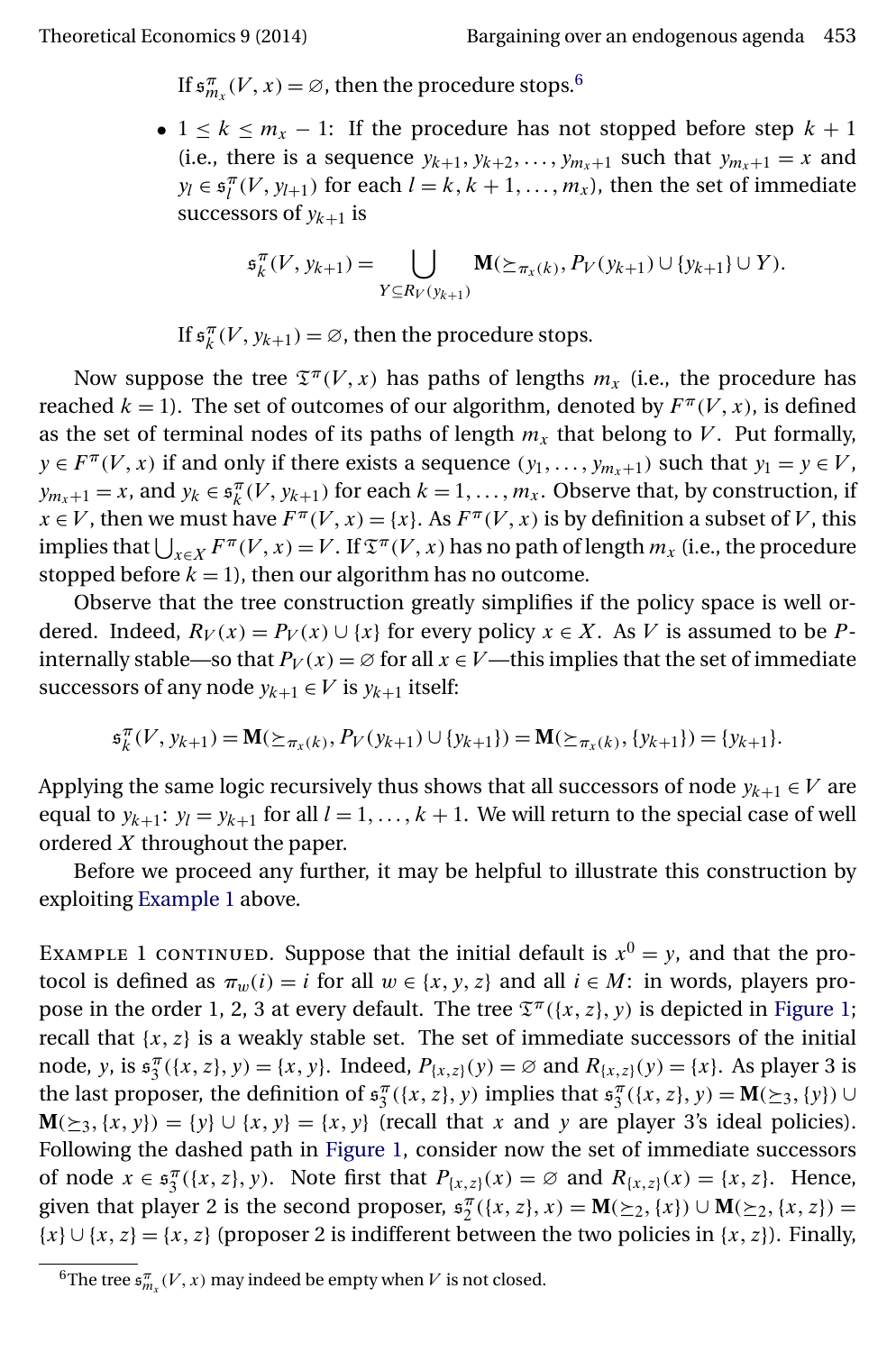<span id="page-9-0"></span>

FIGURE 1. Tree  $\mathfrak{T}^{\pi}(\{x,z\},y)$ .

the set of immediate successors of node  $x \in \mathfrak{s}_2^{\pi}(\{x, z\}, x)$  is  $\mathfrak{s}_1^{\pi}(\{x, z\}, x) = M(\succeq_1, \{x\}) \cup$  $M(\geq_1, \{x, z\}) = \{x\} \cup \{z\} = \{x, z\}$ : x and z are final nodes of tree  $\mathfrak{T}^{\pi}(\{x, z\}, y)$ . This completes the description of the dotted paths in Figure 1. One could apply the same procedure and intuition to the other paths of  $\mathfrak{T}^{\pi}(\{x, z\}, y)$ , so as to obtain  $F^{\pi}(\{x, z\}, y) = \{x, z\}$ (recall that  $F^{\pi}(\{x, z\}, y)$  only selects the terminal nodes that belong to  $\{x, z\}$ ).  $\diamondsuit$ 

### 3.3 *The equilibrium correspondence*

We will now use the tree construction to characterize the equilibrium correspondence. Our first result states that the construction of tree  $\mathfrak{T}^{\pi}(V, x^0)$ , and therefore of  $F^{\pi}(V, x^0)$ , generates equilibrium policies of game  $\Gamma(\pi,x^0).$ 

PROPOSITION 1. *Suppose that* V *is the closure of a weakly stable set, and let*  $g \in V^X$  *be*  $a$  selection of  $F^{\pi}(V, \cdot)$ :  $g(x) \in F^{\pi}(V, x)$  for all  $x \in X$ . There exists an equilibrium  $\sigma$  such *that*  $f^{\sigma}(x) = g(x)$  *for all*  $x \in X$ *. Hence,*  $\bigcup_{x \in X} f^{\sigma}(x) = V$ *.* 

This proposition says that if  $V$  is the closure of a weakly stable set (and is therefore a weakly stable set itself), then *any* selection  $g(\cdot)$  of  $F^{\pi}(V, \cdot)$  is an equilibrium outcome of  $\Gamma(\pi, x^0)$ .<sup>7</sup> Put differently, Proposition 1 says that the final nodes of length- $m_x$  paths in tree  $\mathfrak{T}^{\pi}(V,x)$  are equilibrium policy outcomes of continuation games starting with  $x$ as the initial default. In particular, all policies in  $F^{\pi}(V, x^0)$  are equilibrium outcomes of  $\Gamma(\pi, x^0)$ . Thus, Proposition 1 implies that the closure of any weakly stable set V is "immovable" in the sense that there is an equilibrium  $\sigma$  of  $\Gamma(\pi, x^0)$  such that the union of  $f^{\sigma}(x)$  over  $x \in X$  is V; that is, exactly the initial defaults in V are not amended in that equilibrium. We will say that the equilibrium *supports* V in such a case. We assume that V is the closure of a weakly stable set to ensure that  $F^{\pi}(V, x)$  is nonempty: if V is not closed, then the set  $\mathbf{M}(\succeq_{\pi_x(k)}, P_V(y_{k+1}) \cup \{y_{k+1}\} \cup Y)$  may be empty.

<sup>&</sup>lt;sup>7</sup> Inspection of the proof of reveals that this is actually true for all  $V \in V$  that satisfy  $F^{\pi}(V, x) \neq \emptyset$  for every  $x \in X$  (even if V is not closed).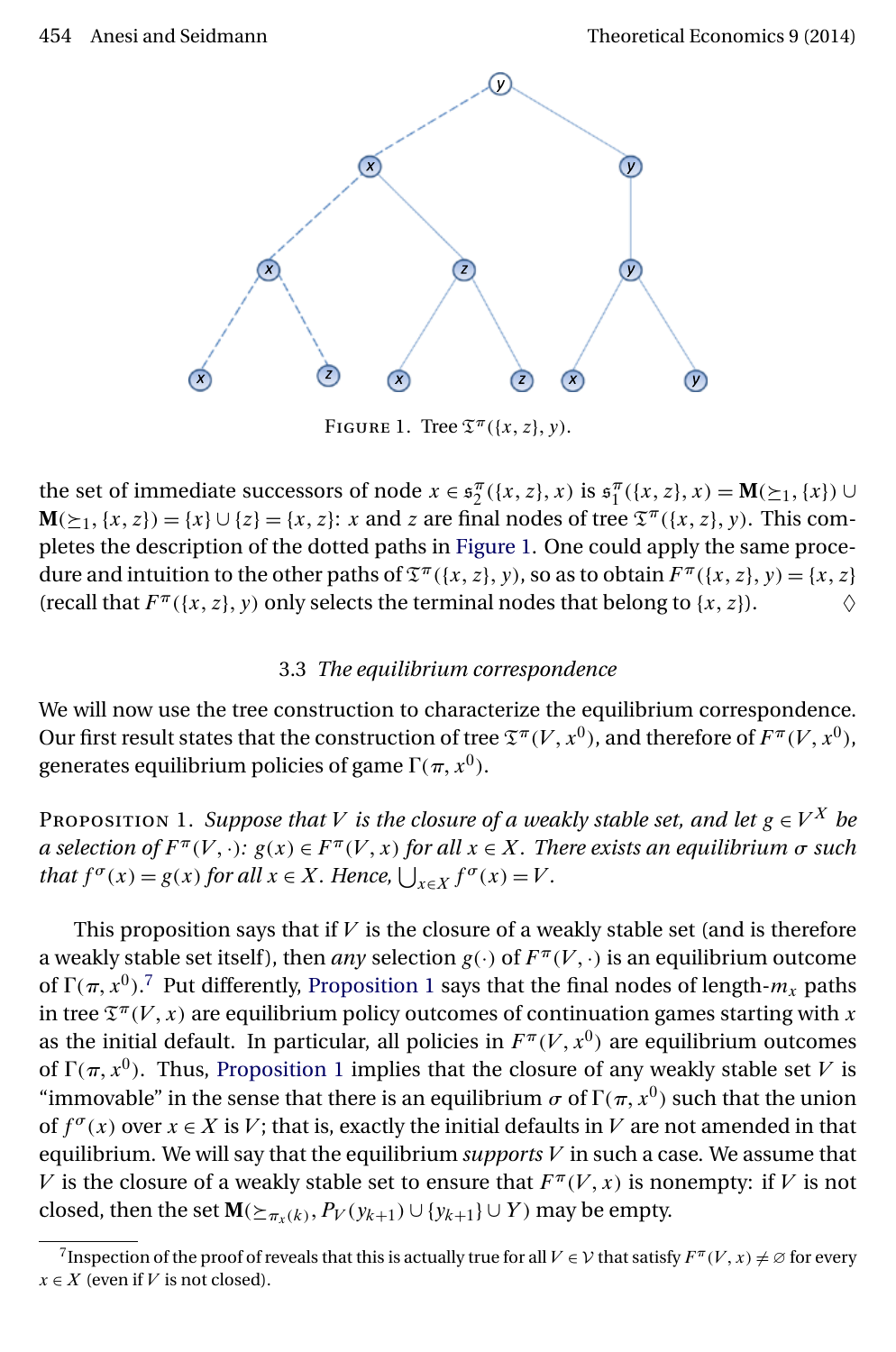Inspection of the proof of [Proposition 1](#page-9-0) reveals that these equilibria have a no-delay property: a policy in  $V$  is implemented in no more than two rounds. The intuition behind the construction of these equilibria is as follows. Let  $x \notin V$  be the ongoing default in a given round t and let  $(y_1, ..., y_{m_x+1})$ , with  $y_1 = y \in V$ , be a path of tree  $\mathfrak{T}^{\pi}(V, x)$ . Suppose that all players believe that policies in  $V$  and only these policies are immovable: if a policy outside  $V$  is voted up and becomes the new default, then it will be amended to a policy in  $V$ , which will never be amended. Hence, when considering possible amendments to the current default  $x \notin V$ , proposers only consider policies in V. Suppose that the  $m_x$ th proposer,  $\pi_x(m_x)$ , is given the opportunity to make a proposal in this round. The set of policies she can induce includes the default  $x$  (if she passes, the unamended default will be implemented) and the set of policies in  $V$  that winning coalitions are willing to accept—her "acceptance set" to use the language of the previous literature. The latter set must include  $P_V(x)$ . Indeed, if an offer y in V is accepted, then it will be implemented; if it is rejected, then  $x$  will be implemented. In any subgame equilibrium, voters who strictly prefer  $y$  to  $x$  must therefore vote yes. Voters who are indifferent between x and y may vote either yes or no. Thus, the last proposer's acceptance set is of the form  $P_V(x) \cup Y$ , where the set  $Y \subseteq R_V(x)$  describes the voting behavior of indifferent voters. For instance, a situation where indifferent voters always vote no can be described by setting  $Y = \emptyset$ , while a situation where indifferent voters always vote yes can be described by setting  $Y = R_V(x)$ . As V satisfies (ES<sub>R</sub>), there must exist a nonempty  $Y \subseteq R_V(x)$  and, therefore, a nonempty acceptance set for the last proposer. In our equilibrium construction, Y is such that  $y_{m_x}$  is the proposer's ideal policy in  $P_V(x) \cup Y \cup \{x\}$ :  $y_{m_x} \in M(\geq_{\pi_x(m_x)}, P_V(x) \cup Y \cup \{x\}) \subseteq \mathfrak{s}_{m_x}^{\pi}(V, x)$ , where  $y_{m_x} = x$  stands either for pass or for a proposal outside the acceptance set (which is then voted down). It is consequently optimal for her to choose  $y_{m_r}$ . Now consider the  $(m<sub>x</sub> - 1)$ th proposer's choice. She faces the same problem as the  $m<sub>x</sub>$ th proposer, except that x must be replaced by  $y_{m_x}$ : players anticipate that if the  $(m_x - 1)$ th proposer's proposal is rejected, then  $y_{m_x}$  will be the final policy outcome. Hence, her acceptance set is of the form  $P_V(y_{m_x}) \cup Y$ , where  $Y \subseteq R_V(y_{m_x})$  is such that she optimally chooses  $y_{m_x-1} \in M(\ge_{\pi_x(m_x-1)}, P_V(y_{m_x}) \cup Y \cup \{y_{m_x}\}) \subseteq \mathfrak{s}_{m_x-1}^{\pi}(V, y_{m_x})$ . Moving backward, we can repeatedly apply the same reasoning to all proposers until the first,  $\pi_x(1)$ , whose choice  $y_1$  is in  $F^{\pi}(V, x) \subseteq V$ .

Now suppose that the ongoing default  $x$  belongs to  $V$ . Voters anticipate that amending x to any other policy y will eventually lead to the implementation of a policy  $x<sub>v</sub>$  in V. In our equilibrium, proposers only make and voters only accept a proposal  $y$  if they strictly prefer  $x_y$  to x. As V satisfies (IS<sub>P</sub>), every coalition  $S \in \mathcal{W}$  contains a player who weakly prefers x to  $x_y$ . This makes any proposal y unsuccessful, so that each proposer k optimally passes (i.e., she chooses  $y_k(x) = x$ ). This confirms players' beliefs (assumed at the start of the previous paragraph) that policies in  $V$  are immovable, thus completing the description of the equilibrium. As the same construction applies in any round  $t$ , and, in particular, in round 1, this equilibrium is no-delay.

[Proposition 1](#page-9-0) prompts the following question: Can there be equilibria of  $\Gamma(\pi, x^0)$ (including equilibria with delay) whose outcomes do not belong to  $F^{\pi}(V, x^0)$ ? The next proposition answers this question in the negative.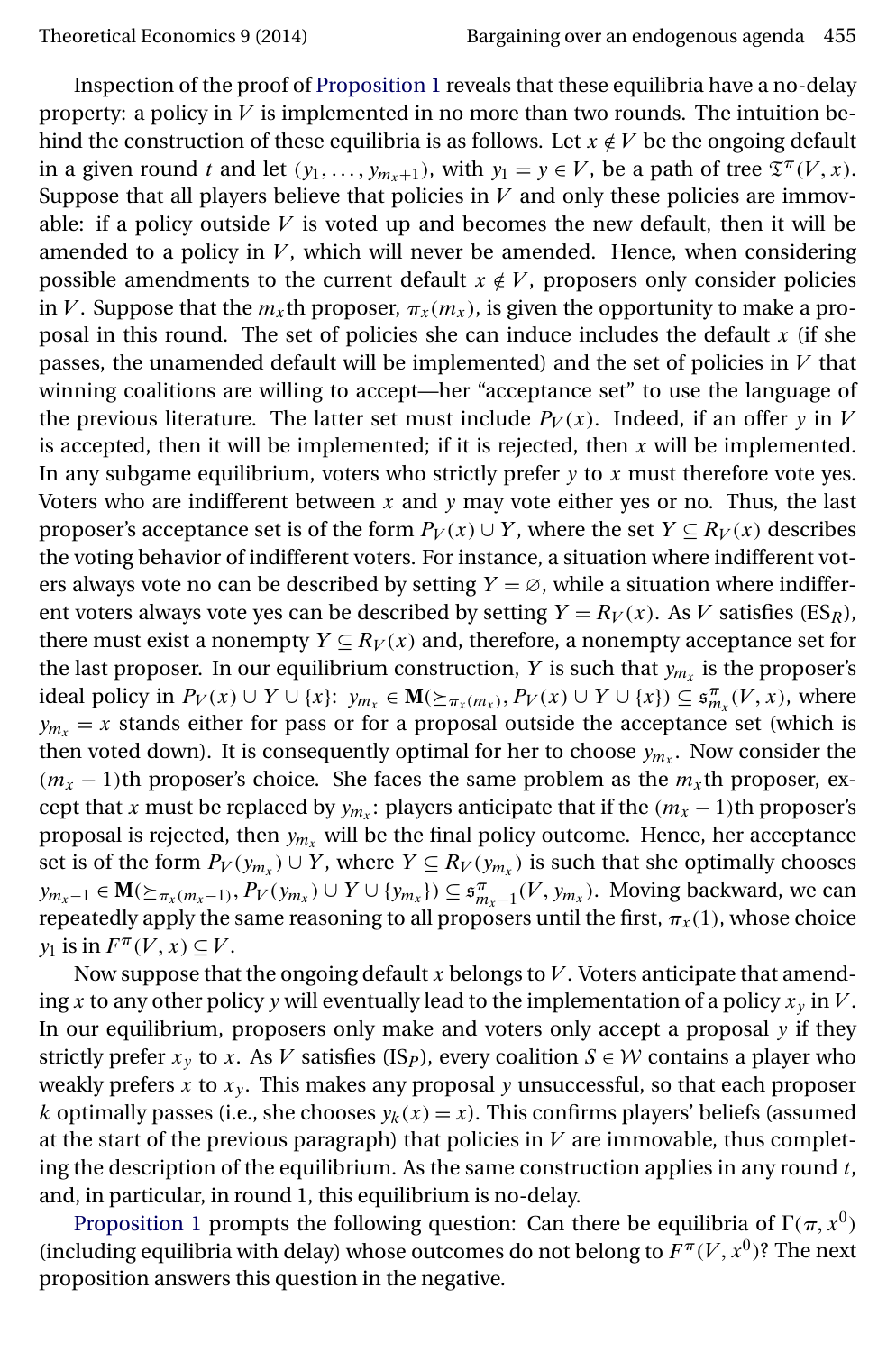<span id="page-11-0"></span>Proposition 2. If  $\sigma$  *is an equilibrium of*  $\Gamma(\pi, x^0)$ , then there exists  $V \in V$  such that  $f^{\sigma}(x) \in F^{\pi}(V, x)$  for all  $x \in X$ *. Hence,*  $V = \bigcup_{x \in X} f^{\sigma}(x)$ *.* 

To prove Propositions [1](#page-9-0) and 2, we establish stronger results. First, weak stability of V implies that, for every  $x \in X$  and every length- $m_x$  path  $(x, y_{m_x}(x), \ldots, y_1(x))$  of tree  $\mathfrak{T}^{\pi}(V, x)$  with  $y_1(x) \in V$ , there exists an equilibrium  $\sigma$  such that  $f^{\sigma}(x, k) = y_k(x)$  for each  $k \in \{1, ..., m_x\}$ . Second, for every equilibrium  $\sigma$  of  $\Gamma(\pi, x^0)$  and every  $x \in X$ , there exists a weakly stable set  $V$  and a length- $m_x$  path  $(x, y_{m_x}(x), \ldots, y_1(x))$  of  $\mathfrak{T}^{\pi}(V, x)$ , with  $y_1(x) \in V$ , such that  $y_k(x) = f^{\sigma}(x, k)$  for each  $k \in \{1, ..., m_x\}$ . Thus, the construction of trees associated with weakly stable sets also provides a complete characterization of equilibrium behavior both on and off equilibrium paths.

Propositions [1](#page-9-0) and 2 jointly yield a complete characterization of the set of policy outcomes that can be reached from any particular default policy  $x^0 \in X$ . We prove Propositions [1](#page-9-0) and 2 (and subsequent propositions) in the [Appendix.](#page-30-0)

Proposition 2 implies that the game only has an equilibrium if there is a weakly stable set, and, as noted above, even games with a finite, well ordered policy space may not have a weakly stable set. Nonexistence might be addressed by weakening our solution concept. We will consider the implications of history-dependent strategies in [Sec](#page-22-0)[tion 5.2.](#page-22-0)

Propositions [1](#page-9-0) and 2 also have a number of technical implications that will prove useful below. We end this subsection by detailing these properties.

COROLLARY 1. Let  $\Sigma^*(\pi, x^0)$  be the set of equilibria of  $\Gamma(\pi, x^0)$ . The set of equilibrium policy outcomes in  $\Gamma(\pi,x^0)$  is given by

$$
\bigcup_{\sigma \in \Sigma^*(\pi, x^0)} f^{\sigma}(x^0) = \bigcup_{V \in \mathcal{V}} F^{\pi}(V, x^0).
$$

An immediate implication of this result is that the set of policy outcomes that can result from all equilibria and from all initial defaults is the union of all weakly stable sets. Put differently, a policy in  $X$  can be obtained as the policy outcome of the bargaining game from *some* initial default if and only if it belongs to some weakly stable set. This does not mean, however, that determining the equilibrium policies of a given game  $\Gamma(\pi,x^0)$  boils down to determining the class of weakly stable sets: the set of equilibrium policies of  $\Gamma(\pi, x^0)$ ,  $\bigcup_{V \in \mathcal{V}} F^{\pi}(V, x^0)$ , may be a strict subset of the union of weakly stable sets. In most cases,  $F^{\pi}(V,x^0)$  only selects a strict subset of the elements of  $V$ , this selection depending on the initial default  $x^0$  and on the protocol  $\pi$ .

Our analysis above reveals that there may be equilibrium multiplicity at two levels in the bargaining game (for a given protocol  $\pi$ ). First, [Proposition 1](#page-9-0) says that any weakly stable set can be supported by an equilibrium. The possible multiplicity of weakly stable sets may thus be a source of equilibrium multiplicity. Second, [Proposition 1](#page-9-0) also implies that, for a given weakly stable set  $V \in V$ , any terminal node of tree  $\mathfrak{T}^{\pi}(V, x^0)$  is the policy outcome of some equilibrium of  $\Gamma(\pi, x^0)$ . Hence, each weakly stable set may contain several equilibrium policies.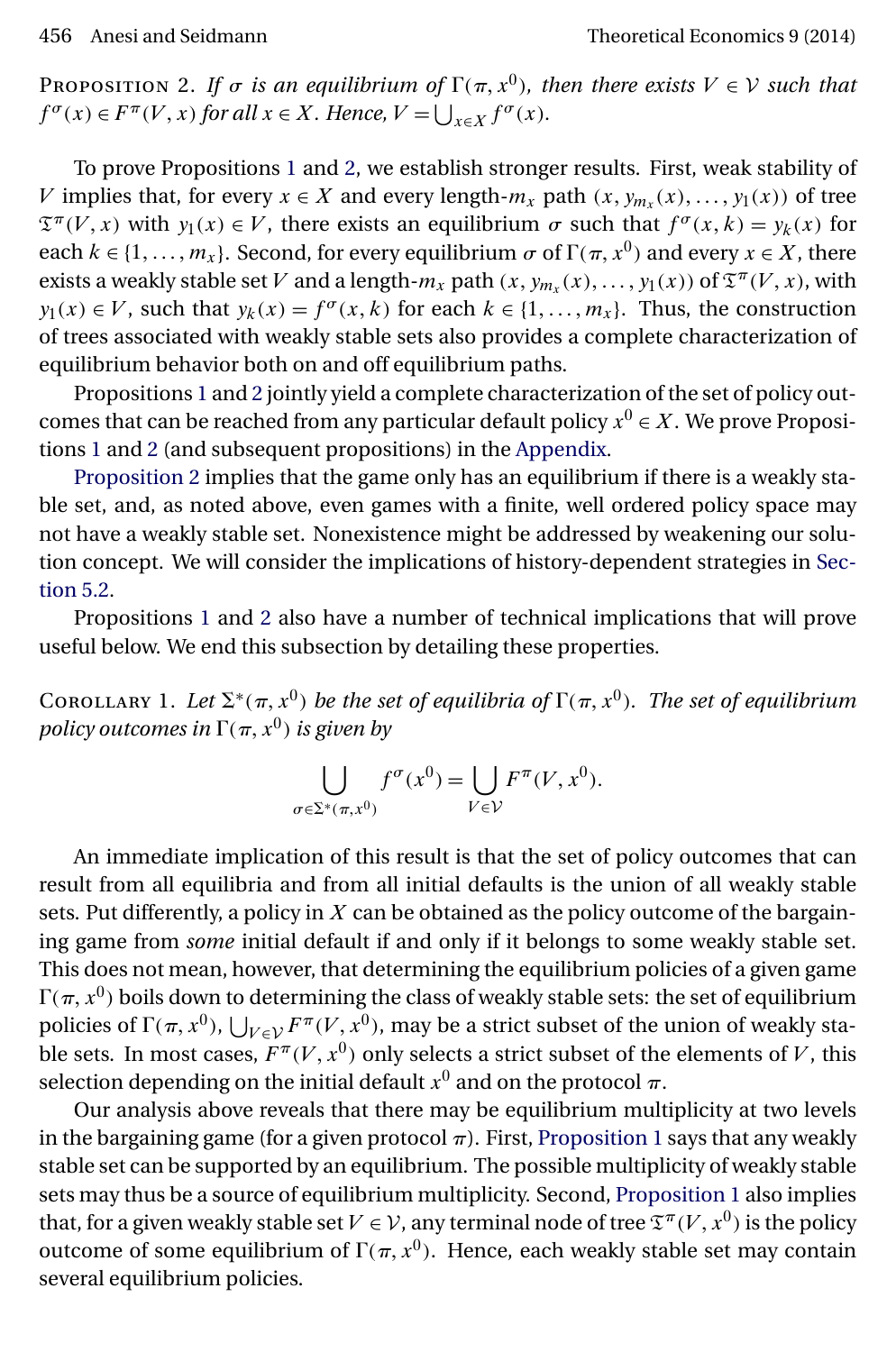<span id="page-12-0"></span>On the other hand, Propositions [1](#page-9-0) and [2](#page-11-0) allow us to provide sufficient conditions for a unique equilibrium. In what follows, a policy is referred to as a *Condorcet winner* if and only if it  $P$ -dominates every other policy in  $X$ .

- Corollary 2. *(a)* The game  $\Gamma(\pi, x^0)$  has a unique equilibrium outcome if there is a *unique weakly stable set and* X *is well ordered.*
	- *(b) The Condorcet winner (when it exists) is implemented in every equilibrium of*  $\Gamma(\pi, x^0)$  for every  $x^0 \in X$ .

Both parts follow from our algorithm. If the premise of part (a) holds, then each node in the tree has a unique successor, and any Condorcet winner must constitute the unique weakly stable set. The premise of part (a) is sufficient, rather than necessary, as our next example demonstrates.

EXAMPLE 2. Consider a committee whose two members  $(i = 1, 2)$  can divide a unit-sized pie. Each player has one opportunity to propose in each round, with player 1 proposing first. The committee operates with a unanimity quota: a proposal is only successful if both players vote in favor. In other words, this is a standard two-player bargaining problem, modified by our rules for ending the game.

The policy space consists of the initial default  $(x^0)$ , at which each player earns 0, and any division of the whole pie; that is,

$$
X = \{(x_1, x_2) \in [0, 1]^2 : x_1 + x_2 = 1\} \cup \{x^0\}.
$$

This policy space is not well ordered because each player is indifferent between  $x^0$  and a division that yields her none of the pie. Consequently, the premise of Corollary 2(a) does not hold.

It is easy to confirm that there is a unique weakly stable set  $(V)$ , consisting of every division of the pie. [Corollary 1](#page-11-0) therefore implies that every policy in  $V$  is immovable: any policy  $(x_1, x_2) \in V$  would be implemented in an equilibrium if it were the initial default. However,  $\Gamma(\pi,x^0)$  has a unique equilibrium outcome, in which player 2 earns the entire pie. To see this, consider first the proposal by player 2 (if she is given the opportunity to propose). Player 2's acceptance set includes every policy  $(x_1, x_2) \in V$  such that  $x_1 > 0$  and  $x_2 > 0$  because  $x^0$  would be implemented unless successfully amended, and the acceptance set only has a maximal element if player 1 accepts policy  $(0, 1)$ . Consequently, player 2 would successfully propose  $(0, 1)$ —her ideal policy—in any subgame equilibrium. The unanimity quota and no discounting therefore imply that  $(0,1)$  is the only policy that player 1 can successfully propose: player 2 would reject any other offer. Hence, the second proposer (i.e., player 2) would earn the entire pie in any equilibrium of  $\Gamma(\pi, x^0)$ . In particular,  $\Gamma(\pi, x^0)$  has a unique equilibrium outcome, even though the policy space is not well ordered.  $\Diamond$ 

The collection of weakly stable sets in a game only depends on the protocol via  $M$ , the set of proposers. Propositions [1](#page-9-0) and [2](#page-11-0) imply that variations in the protocol do not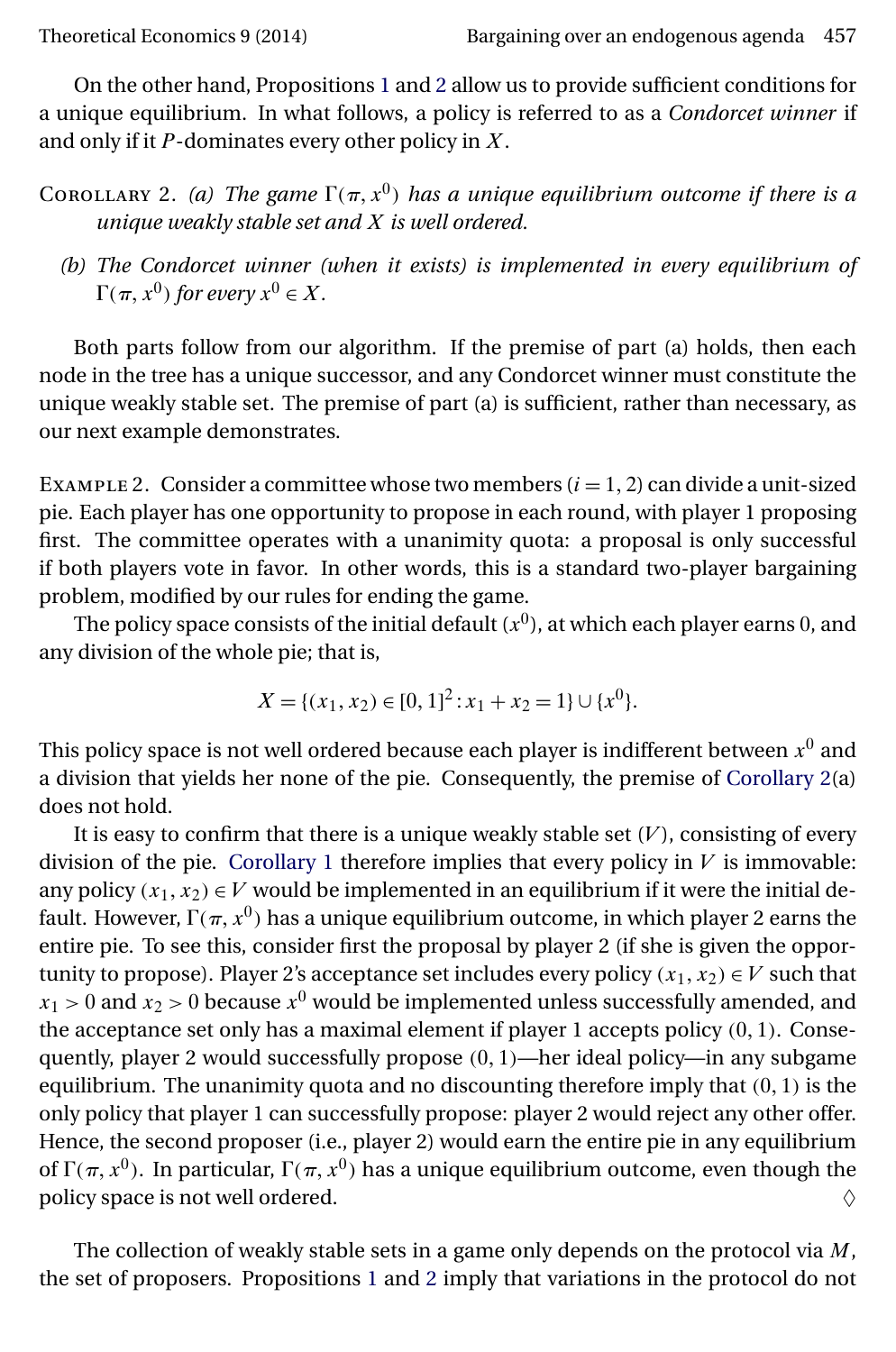<span id="page-13-0"></span>affect the set of policies that can be implemented across initial defaults:

$$
\bigcup_{x \in X} \bigcup_{\sigma \in \Sigma^*(\pi, x)} f^{\sigma}(x) = \bigcup_{x \in X} \bigcup_{V \in V} F^{\pi}(V, x) = \bigcup_{V \in V} V.
$$

However, variations in the order of proposers may affect the policies that can be implemented from a given initial default: in [Example 2,](#page-12-0) for instance, the player who proposes second gets the entire pie, so switching the order of proposers changes the equilibrium outcome.

Interestingly, the next result states that the set of policies that can be implemented from a given default,  $\bigcup_{V \in \mathcal{V}} F^{\pi}(V, x^0)$ , only depends on the protocol at the initial default:  $\pi_{x^0}$ . To see this, observe that, for any weakly stable set V and any initial default  $x^0$ , the tree  $\mathfrak{T}^{\pi}(V,x^0)$ , and therefore the selection of terminal nodes  $F^{\pi}(V,x^0)$ , only depends on  $\pi_{\nu^0}$ . Indeed, the construction of the tree reveals that all equilibrium policies can be reached in one bargaining round and, in that round, each proposer  $i \in M$  chooses her ideal policies from a set that is independent of the protocol.

COROLLARY 3. Let 
$$
\pi^1 \equiv {\lbrace \pi_x^1 \rbrace}
$$
 and  $\pi^2 \equiv {\lbrace \pi_x^2 \rbrace}$  be two protocols. If  $\pi_{x^0}^1 = \pi_{x^0}^2$ , then  

$$
F^{\pi^1}(V, x^0) = F^{\pi^2}(V, x^0).
$$

Corollaries [1](#page-11-0) and 3 thus jointly imply that *the set of equilibrium policies only depends on the protocol at the initial default.* In all equilibria supporting  $V \in V$ , proposers and voters anticipate in round 1 that policies in  $V$ , and only those policies, are immovable: once reached, they must be implemented. In particular, each proposer  $k$  faces an acceptance set of the form  $A_k = P_V(y_{k+1}) \cup \{y_{k+1}\} \cup Y$ , where  $y_{k+1}$  is the policy that will be implemented if she fails to amend  $x^0$  and Y is some subset of  $R_V(y_{k+1})$ : any proposal in  $A_k$  is accepted. If the kth proposer amends  $x^0$  in round 1, then the equilibrium path must lead to the implementation of her ideal policy in  $A_k$  (which is independent of the protocol). If protocols in future rounds (i.e.,  $\{\pi_x\}_{x\neq x^0}$ ) induced equilibrium paths not leading to the implementation of the kth proposer's ideal policy in  $A_k$ , then she could profitably deviate by offering this policy, which would be accepted, directly in round 1.

### 3.4 *Some quirky properties of the equilibrium correspondence*

In this subsection, we illustrate some interesting properties of the equilibria of  $\Gamma(\pi,x^0)$ via a couple of examples, which will also prove useful in subsequent sections.

EXAMPLE 3. Suppose that  $M = N = \{1, 2, 3\}$  and that any two players can agree to any division of a dollar:  $\mathbf{W} = \mathcal{W} = \{ S \subseteq N : |S| \ge 2 \}$ . Take any point  $\bar{x} = (\bar{x}_1, \bar{x}_2, \bar{x}_3)$  in the two-dimensional simplex  $\Delta \equiv \{(x_1, x_2, x_3) \in \mathbb{R}_+^3 : x_1 + x_2 + x_3 = 1\}$  at which some player (say, 1) earns less than 50 cents:  $\bar{x}_1 \leq \frac{1}{2}$ . It is well known that

$$
V(\bar{x}_1) = \{x \in \Delta : x_2 + x_3 = 1 - \bar{x}_1\}
$$

is a vNM (and therefore weakly) stable set: cf. [Ordeshook](#page-37-0) [\(1986,](#page-37-0) Chapter 9.2), so the union of weakly stable sets for this game is the entire simplex. This would remain true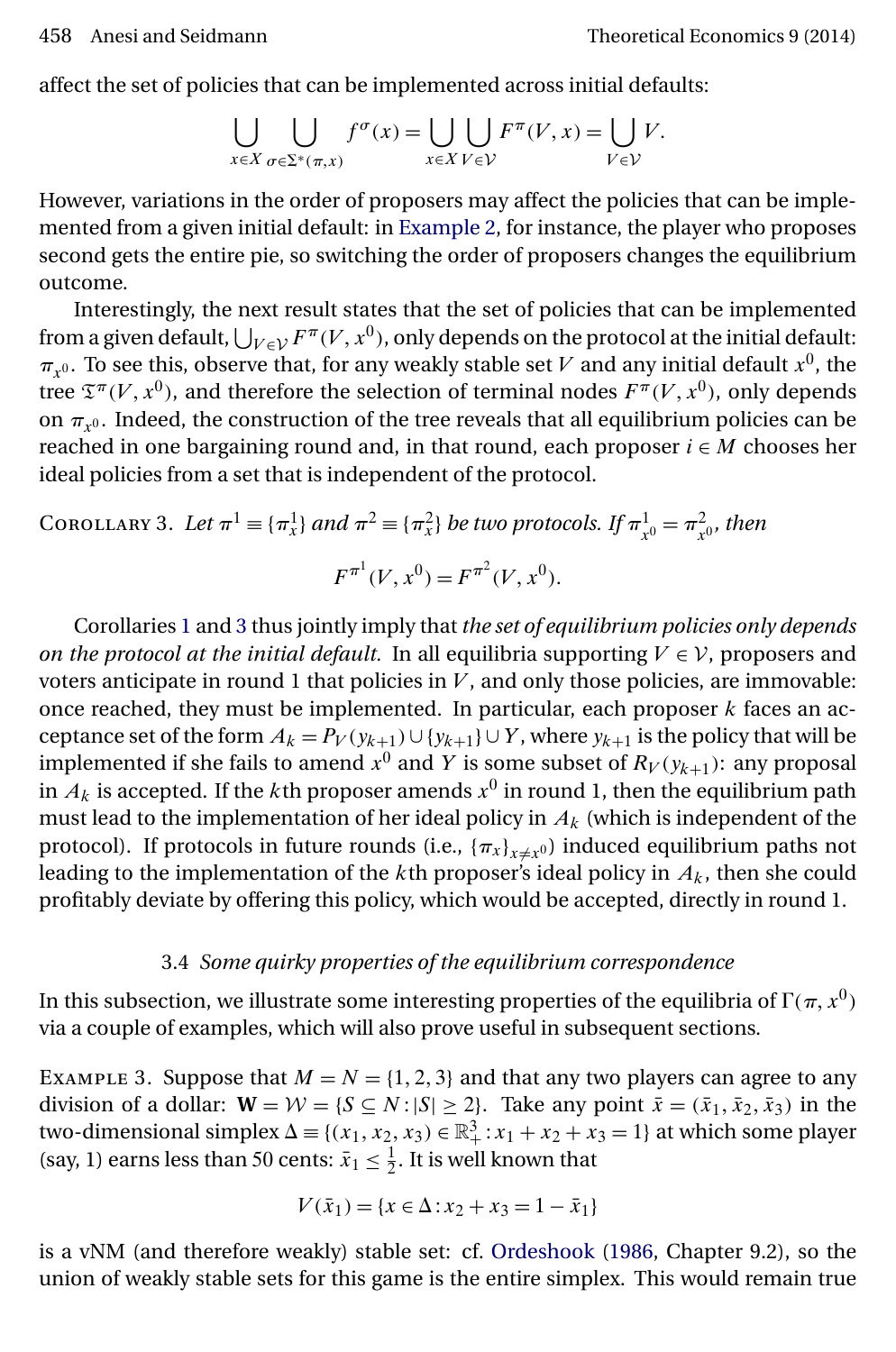<span id="page-14-0"></span>if we changed M to  $\{1, 2\}$ : W—and therefore V—remains unchanged as long as at least two players can propose. Combined with [Proposition 1,](#page-9-0) this observation implies that a player who cannot propose may nevertheless earn the entire dollar in some equilibrium of a game whose initial default is no agreement ( $x^0 = (0,0,0)$ ). By contrast, a player who cannot propose earns 0 in [Baron and Ferejohn'](#page-35-0)s [\(1989\)](#page-35-0) closed rule model and in their open rule game with patient enough players. Furthermore, any policy in the interior of the triangle may be implemented in an equilibrium. Specifically, suppose (without loss of generality) that  $\bar{x}$  belongs to the interior of the simplex and that players propose in the order 1, 2, 3 at every default. Using tree  $\mathfrak{T}^{\pi}(x^0, V(\bar{x}_1))$ , it is readily checked that there is an equilibrium in which, at the initial default, the following situation occurs.

- Player 3 (the last proposer) would propose  $(\bar{x}_1, 0, 1 \bar{x}_1)$ , player 2 would propose  $(\bar{x}_1, 1 - \bar{x}_1, 0)$ , and player 1 (the first proposer) proposes  $\bar{x}$ .
- The first proposal is accepted: players 1 and 3 vote in favor of  $x$ , while player 2 votes against any proposal y such that  $y_2 \leq 1 - \bar{x}_1$ .

The first proposal is successful in this equilibrium, and it secures the votes of exactly two players. A minimal winning coalition forms at the voting stage, yet the three players each earn a share of the dollar.  $\Diamond$ 

EXAMPLE 1 CONTINUED. In the last subsection, we constructed tree  $\mathfrak{T}^{\pi}(\lbrace x, z \rbrace, y)$  for [Ex](#page-6-0)[ample 1](#page-6-0) when players propose in the order  $1, 2, 3$ . Two of the paths in [Figure 1](#page-9-0) have  $z$  as a terminal node. [Proposition 1](#page-9-0) then implies that  $\Gamma(\pi,y)$  has an equilibrium in which  $z$ is implemented. Preferences in this example imply that  $y$   $P$ -dominates  $z$ . We therefore conclude that a committee can implement a policy that is P-dominated by the initial default. Inspection of [Example 1](#page-6-0) reveals that this property relies on the supposition that some players are indifferent between policies, which allows policies in the weakly stable set to be amended. Indeed, [Proposition 3](#page-15-0) below will imply that the implemented policy must  $R$ -dominate the initial default if the policy space is well ordered.

We record the arguments in this subsection as follows.

OBSERVATION 1. (a) A player who does not propose may nevertheless earn all of the sur*plus from agreement.*

- *(b) All players in a majority-rule divide-the-dollar game may earn a positive surplus in equilibrium.*
- *(c)* The members of some winning coalition may all strictly prefer the initial default  $x^0$ *to the final policy outcome.*

# 4. COMPARATIVE STATICS

In this section, we consider how variations in the model's parameters affect the policies that are implemented from any initial default. In [Section 4.1,](#page-15-0) we explore the effect of changing the protocol on the policies implemented in a given weakly stable set. In [Section 4.2,](#page-17-0) we focus on the implications of changes in the set of weakly stable sets.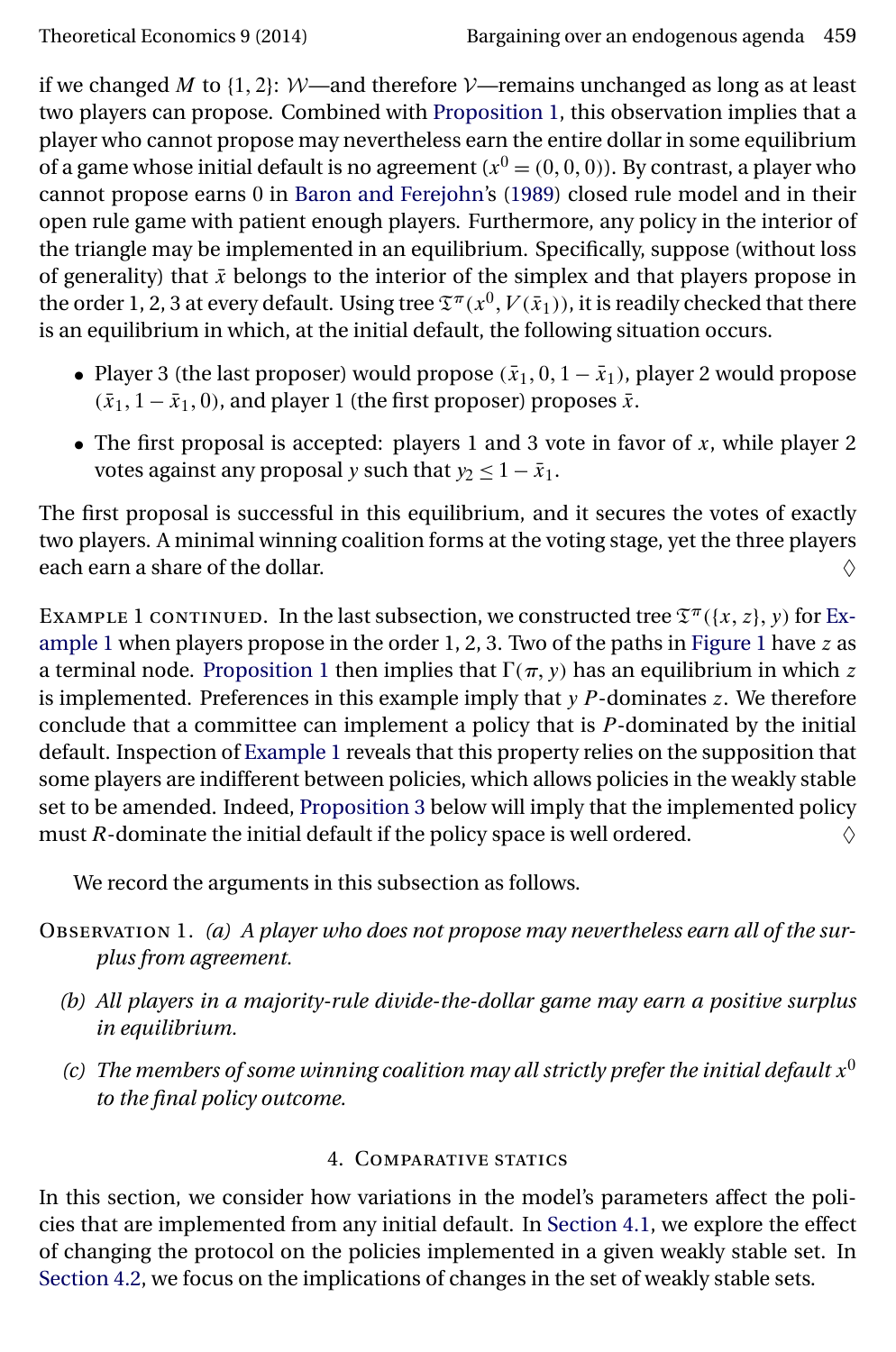## 4.1 *The protocol ("the power of the penultimate word")*

<span id="page-15-0"></span>Thus far, we have studied play in games with a fixed protocol. In this subsection, we study situations in which a player, the *chair*, chooses a protocol  $\pi$  after observing the initial default  $x^0$  and the game  $\Gamma(\pi,x^0)$  is then played. As the chair's choice of protocols only affects her payoff via  $\pi_{x^0}$  [\(Corollary 3\)](#page-13-0), the chair cannot improve on selecting a protocol that is constant across  $X.^{8}\,$  Hence, we can without loss of generality restrict attention to constant protocols.

The chair's choice depends on her expectation of behavior in  $\Gamma(\pi, x^0)$  and, therefore, on her predictions of equilibrium policies in that game for every protocol  $\pi$ . Though the potential multiplicity of equilibria makes the comparative statics analysis of equilibrium policies delicate, the following result allows us to draw general conclusions about the chair's preferences over protocols in the well ordered case.

Proposition 3. *If X is well ordered, then for every equilibrium*  $\sigma$  *of*  $\Gamma(\pi, x^0)$  *and any*  $x \notin f^{\sigma}(X)$ ,

 $f^{\sigma}(x) = \mathbf{M}(\succ_{\pi(k)}, R(x) \cap f^{\sigma}(X)),$ 

*where*  $k \equiv \max\{l \in \{1, ..., m_x\} : \mathbf{M}(\succ_{\pi(l)}, R(x) \cap f^{\sigma}(X)) \succ_{\pi(l)} x\}.$ 

In Proposition 3, the  $k$ th proposer is the last proposer among those who have an incentive to amend the ongoing default x in equilibrium  $\sigma$ : namely those who strictly prefer some policy in their acceptance set to the default. We will refer to any such proposer as an amender of x. Proposition 3 says that the ideal policy in  $R(x) \cap V$  of the last amender according to  $\pi$  is implemented in every equilibrium  $\sigma \in \Sigma^* (\pi, x^0)$  that supports  $V$ .

Take any fixed protocol in which the chair is not the last proposer and consider some equilibrium  $\sigma$  of that game. Now consider a protocol in which the chair proposes last. Proposition 3 implies that this game has an equilibrium in which the chair is at least as well off and is better off if she is an amender of  $x$ . The relevant equilibrium supports the same weakly stable set as  $\sigma$  so existence of an equilibrium in the first game implies existence of an equilibrium when the chair proposes last.

Proposition 3 does not imply that the chair cannot lose if she changes to a protocol in which she proposes last because there may be several weakly stable sets and, therefore, a multiplicity of equilibrium outcomes. However, we can strengthen results in the last paragraph if there is a unique weakly stable set (say,  $V$ ); so [Corollary 2](#page-12-0) implies that there is a unique equilibrium policy for every protocol. In such cases, there is room for protocol manipulation, except in the rather unlikely case where all amenders of  $x^0$ share the same ideal policy among those in  $R(x^0) \cap V$ . Furthermore, proposing last is an advantageous position in the following sense.

<sup>&</sup>lt;sup>8</sup>Corollary 3 also applies in a different "dynamic" game where the chair selects the next proposer immediately after each vote that does not end the game (see Section A in the supplementary file for a formal proof).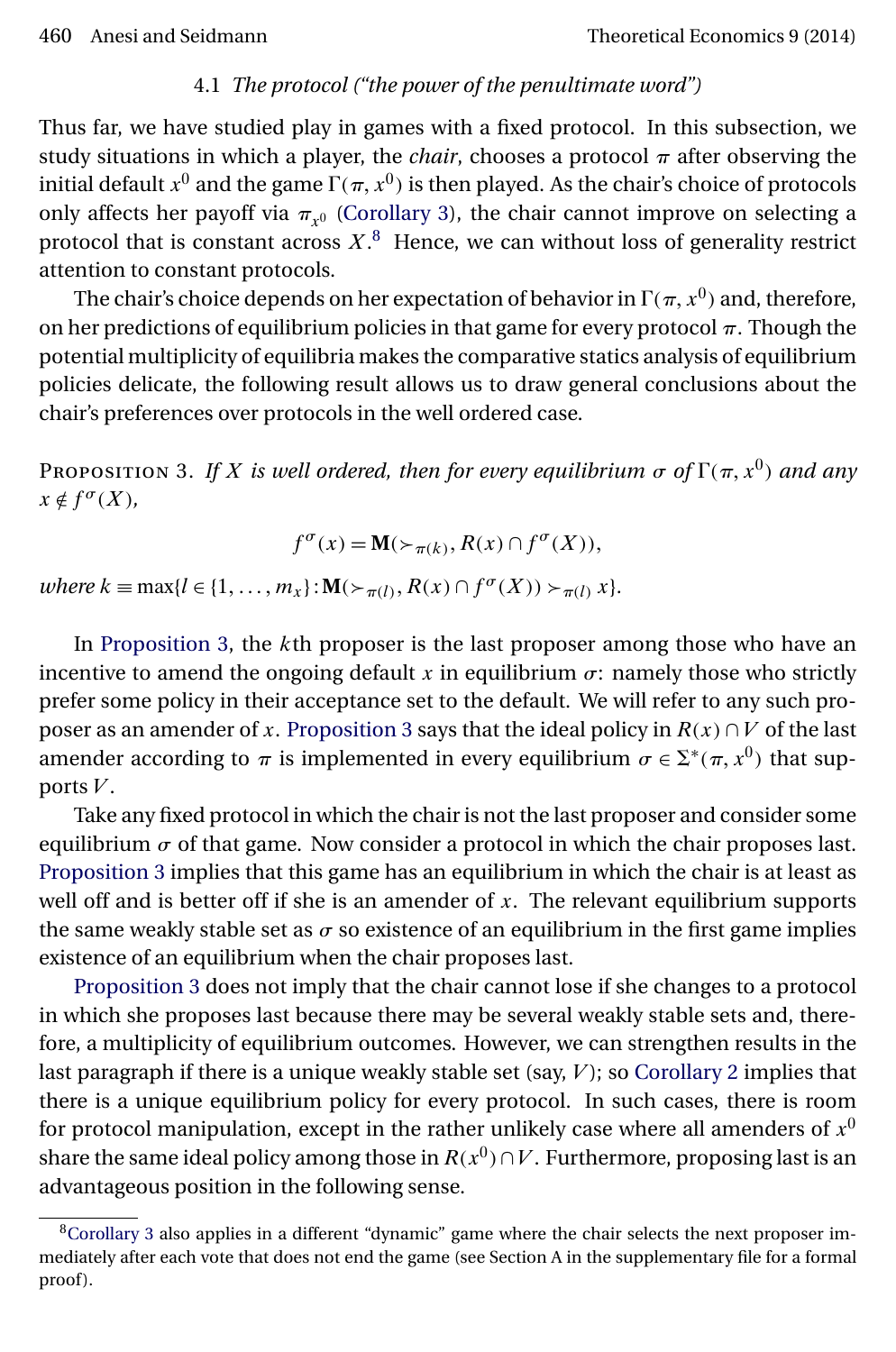- <span id="page-16-0"></span>• If the chair is an amender of  $x^0$ , then she can never improve on any protocol in which she proposes last: she is at least as well off when she proposes last as when she proposes earlier.
- If the chair is not an amender of  $x^0$ , then she does not lose anything by selecting herself as the last proposer: if another protocol is optimal for her, then there is a protocol in which she proposes last that is also optimal.

Do the conclusions above carry over to cases in which the policy space is not well ordered? As the next example reveals, the answer is no, even if there is a unique weakly stable set: *a chair who is an amender can improve on a protocol in which she is the last proposer.*

EXAMPLE 4. Let  $M = N = \{1, 2, 3, 4, 5, 6\}$  and  $X = \{x, v_1, v_2, v_3\}$ . Preferences over X are given by  $v_3 \succ_1 v_2 \sim_1 v_1 \succ_1 x$ ,  $v_2 \succ_2 v_1 \succ_2 x \succ_2 v_3$ ,  $x \succ_3 v_2 \succ_3 v_3 \succ_3 v_1$ ,  $x \succ_4 v_3 \succ_4 v_2 \succ_4 v_1$ ,  $v_3 \sim_5 v_1 \succ_5 x \succ_5 v_2$ , and  $v_1 \succ_6 x \succ_6 v_2 \succ_6 v_3$ . Assume that preferences are aggregated by majority rule:  $W$  is the collection of majority coalitions. It is easily checked that the unique weakly stable set here is  $V = \{v_1, v_2, v_3\}.$ 

Suppose the initial default is  $x^0 = x$ . Consider first a protocol  $\pi_1$  in which players 1 and 2 are the penultimate and last proposers, respectively. If player 2 were given the opportunity to make the last proposal in the first round, then she would amend the default x with  $v_1$ :  $v_1$  is the only policy in V that P-dominates (and is not P-dominated by) x and  $v_1 \succ_2 x$ . If player 1 were given the opportunity to make the penultimate proposal, then voters would only vote yes if they preferred player 1's proposal to  $v_1$ . Assuming that indifferent voters vote yes, player 1 would successfully propose her ideal policy in  $R(v_1) \cap V = V$ , which is v<sub>3</sub>. Since no policy in  $V \setminus \{v_3\}$  R-dominates v<sub>3</sub> (except v<sub>3</sub> itself), proposers who appear before player 2 in protocol  $\pi_1$  cannot prevent  $v_3$  from being implemented (using the language of the tree, all successor nodes of  $v_3$  are equal to  $v_3$ ). Thus, *the worst policy of the last amender of* x *is implemented in equilibrium.*

Now consider another protocol, say  $\pi_2$ , in which players 2 and 1 are the penultimate and last proposers, respectively. Using the same argument as in the previous paragraph, one can show that  $v_2$  is the unique equilibrium policy when indifferent voters vote yes. Thus, if player 2 is the chair (and she anticipates that indifferent voters accept proposals), then she strictly prefers protocol  $\pi_2$  to protocol  $\pi_1$ .<sup>9</sup> By the same logic, she strictly prefers any protocol in which she makes the last two proposals to  $\pi_1$ : the chair's ideal policy is also implemented by such a protocol.  $\Diamond$ 

This example shows that when the policy space is not well ordered, two options exist.

(i) The chair may optimally choose to make the last two proposals, thereby strictly improving on a protocol in which she only proposes last.<sup>10</sup>

<sup>&</sup>lt;sup>9</sup>If she anticipates that indifferent voters reject proposals, then she is indifferent between  $\pi_1$  and  $\pi_2$ , for  $v_1$  is the unique equilibrium policy in both cases.

 $10$ This result should not be confused with [Diermeier and Fong'](#page-36-0)s [\(2011\)](#page-36-0) demonstration that a single proposer is at least as well off making a take it or leave it offer as playing their game.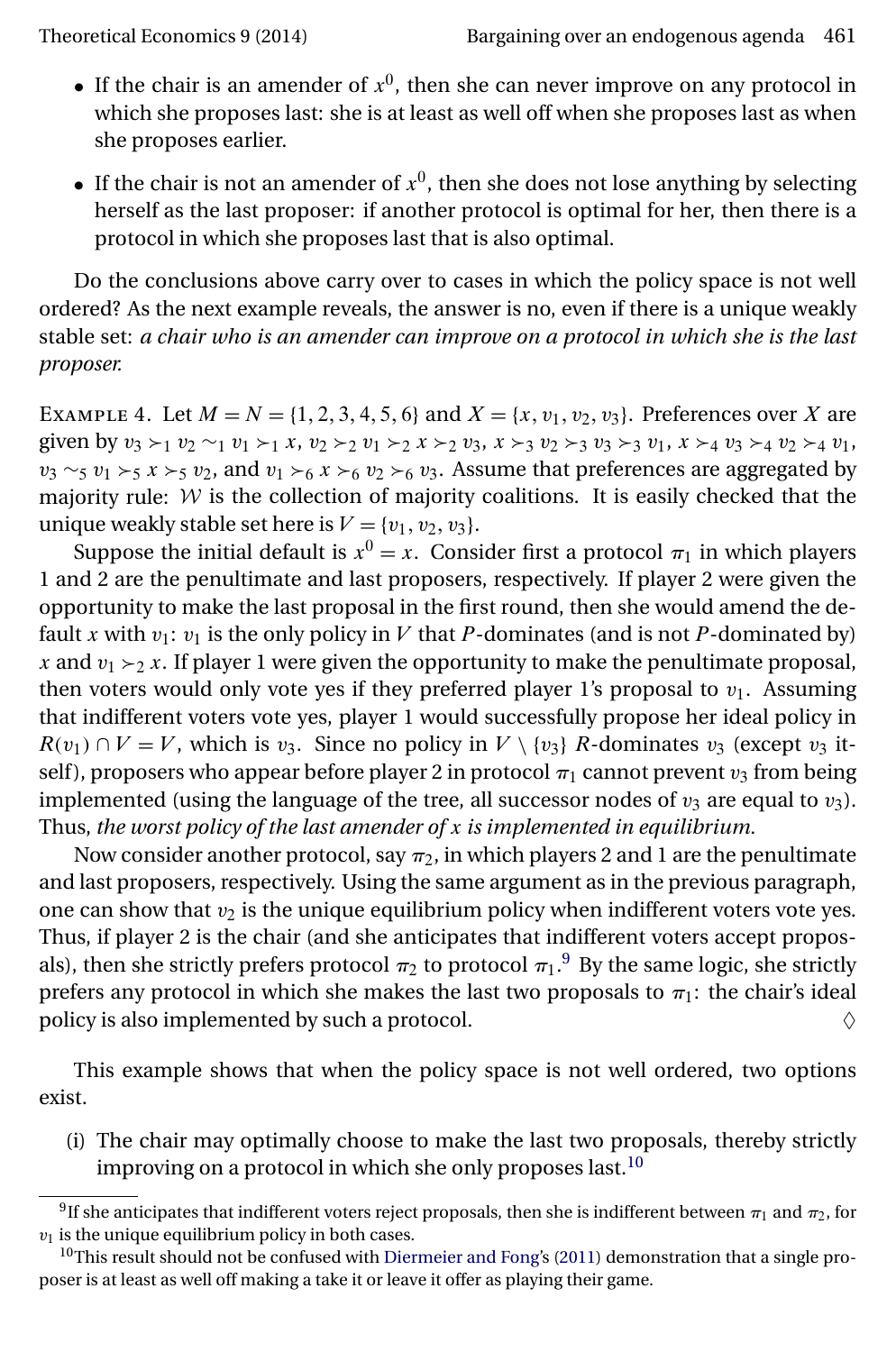<span id="page-17-0"></span>(ii) The chair may optimally choose to (only) make the penultimate proposal, thereby strictly improving on a protocol in which she only proposes last. This contrasts with the "power of the last word" in [Bernheim et al. \(2006\),](#page-36-0) which we elaborate on in [Section 6.1.](#page-25-0)

We summarize the discussion above as follows.

Observation 2. *Suppose that there is a unique weakly stable set. If the policy space is well ordered, then the chair is at least as well off proposing last as in any other protocol. However, if the policy space is not well ordered, then the chair may prefer to make the last two or the penultimate proposals over only proposing last.*

# 4.2 *The set of winning coalitions*

Thus far, we have considered how varying the protocol affects play for a given set of weakly stable sets. In this subsection, we explore the effects of changing the set of winning coalitions and, thereby, the weakly stable sets. We consider two reasons why the winning coalitions might change: in Section 4.2.1, we study the effects of increasing the quota; in [Section 4.2.2,](#page-18-0) we consider how changing the number of proposers affects play.

4.2.1 *Quotas* In conventional bargaining models with spatial preferences on the real line, an increase in the quota makes voters with more extreme preferences decisive. The committee can only amend a default if the decisive voters agree, so committees with a greater quota have a larger gridlock interval. [Black](#page-36-0) [\(1958,](#page-36-0) p. 99) made the following proposal:

The larger the size of majority needed to arrive at a new decision on a topic, the smaller will be the likelihood of the committee selecting a decision that alters the existing state of affairs.

We will discuss this conjecture in the context of our model with an arbitrary policy space.

We say that  $\Gamma(\pi, x^0)$  is a *quota game* if the collection of winning coalitions (of voters) **W** is of the form  $W^s = \{S \subseteq N : |S| \ge s\}$  with  $s \ge (n+1)/2$ . Our goal is thus to study how the set of equilibrium policies of a quota game is affected by an increase in the quota. Given the collection of winning coalitions (of voters)  $W<sup>s</sup>$ , we can define the corresponding social preference relations  $R<sup>s</sup>$  and  $P<sup>s</sup>$ , and the corresponding collection of weakly stable sets  $V^s$  as we did in [Section 3.](#page-6-0) In light of our characterization results, Black's conjecture above can be reformulated as  $q > r$  implies that  $|y^r \subseteq |y^q|$  (where  $\bigcup \mathcal{V}^s \equiv \{v \in X : v \in V \text{ for some } V \in \mathcal{V}^s\}$ . In other words, an increase in the quota (weakly) expands the union of immovable policies. We will refer to this property as conventional wisdom.

It is easy to show that conventional wisdom holds if there is enough conflict of interest so that  $X$  is a weakly stable set or if there is enough common interest that there is a Condorcet winner (which must be the only weakly stable set) with the higher quota. On the other hand, conventional wisdom would fail if some policy is in a weakly stable set if and only if the quota is lower. We provide an example below with a finite, well ordered policy space that satisfies the stronger property that  $\vert \ \vert \mathcal{V}^q \subset \vert \ \vert \mathcal{V}^r$ : an increase in the quota *contracts* the union of immovable policies.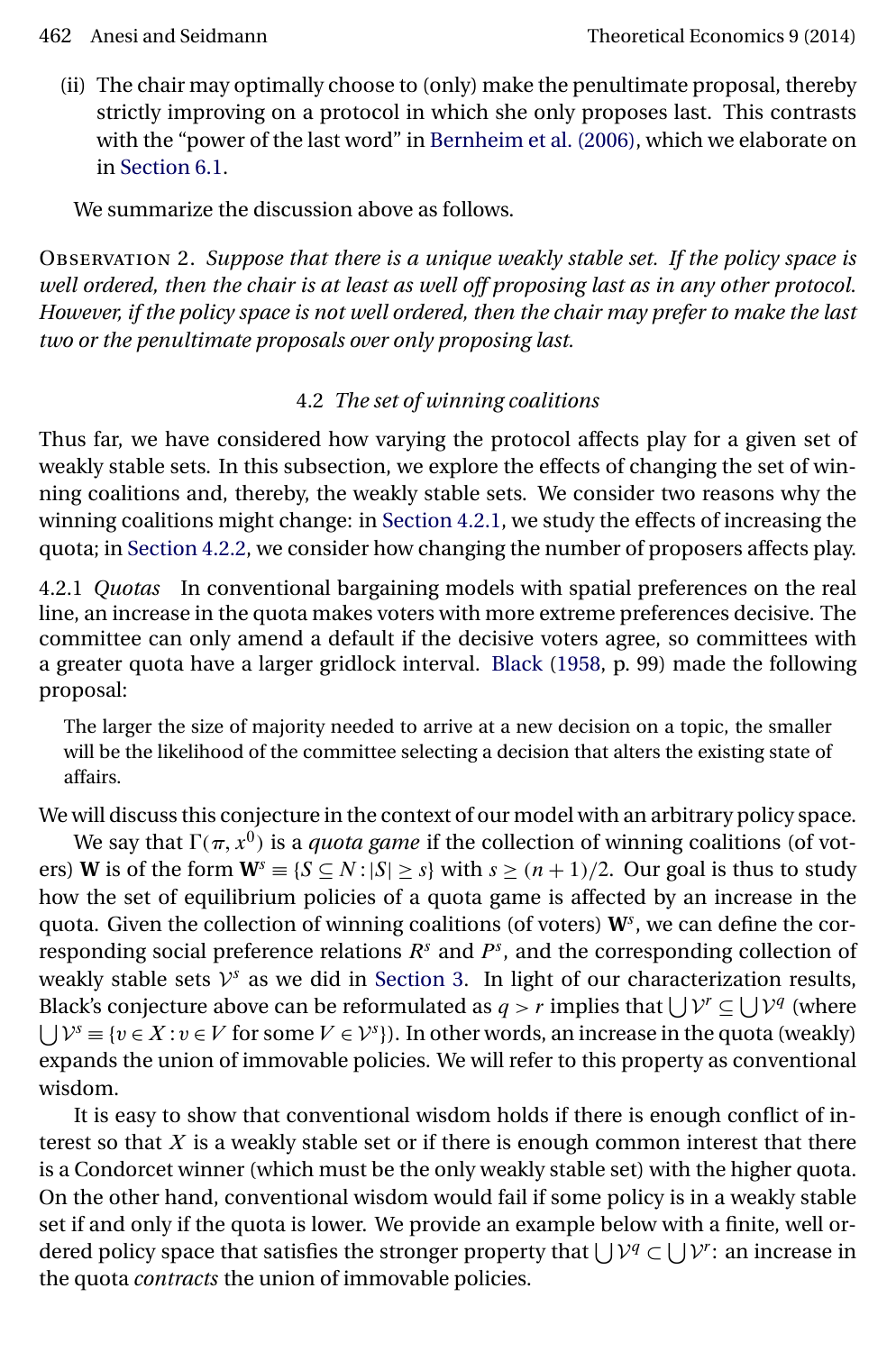<span id="page-18-0"></span>

The intuition for this result is that an increase in the quota makes it easier for a given set of policies to satisfy internal stability, but more difficult for that set to satisfy external stability. However, this intuition does not fully explain the result because the union of weakly stable sets is not necessarily weakly stable.

EXAMPLE 5. Let  $M = N = \{1, 2, 3, 4, 5, 6\}, X = \{w, x, y, z\}, \text{and } w \succ_i x \succ_i y \succ_i z \text{ for } i = 1, 2,$  $y \succ_i z \succ_i w \succ_i x$  for  $i = 3, 4, z \succ_5 w \succ_5 x \succ_5 y$ , and  $x \succ_6 y \succ_6 z \succ_6 w$ . Suppose first that the quota is 4. Applying the definition of weakly stable sets, it is readily checked that there are two weakly stable sets in this case— $\{w, y\}$  and  $\{x, z\}$ —so  $\bigcup \mathcal{V}^4 = X$ . Note that x and  $z$  cannot form a weakly stable set with  $w$  and  $y$  because the internal stability condition,  $(IS_{p4})$ , would fail:  $w P^4 x$ ,  $z P^4 w$ ,  $x P^4 y$ , and  $y P^4 z$ .

Now suppose that the quota becomes 5. As  $w P^5 x$  and  $y P^5 z$ , internal stability (IS<sub>p5</sub>) does not allow for more weakly stable sets than before the increase in the quota. Furthermore, the increase in the quota implies that  $\{x, z\}$  no longer satisfies external stability: while  $z$   $P^4$   $w$  and  $x$   $P^4$   $y$ ,  $\neg (z$   $P^5$   $w)$  and  $\neg (x$   $P^5$   $y)$ . As a result, { $w,$   $y$ } is now the only weakly stable set (as w and y  $P^5$ -dominate x and z, respectively). Thus, conventional wisdom fails in this example in the strong sense that an increase in the quota contracts the union of immovable policies:  $\{w, y\} = \bigcup \mathcal{V}^5 \subset \bigcup \mathcal{V}^4 = X$ .

We summarize the arguments above in the following proposition.

Proposition 4. *Suppose that*  $\Gamma(\pi,x^0)$  *is a quota game. An increase in the quota weakly expands the set of equilibrium decisions if there is a Condorcet winner or if* X *is a weakly stable set for the higher quota. However, an increase in the quota may contract the set of equilibrium decisions in other cases.*

Black's conjecture underlies a series of reforms in the EU, which introduced qualified majority voting (QMV) in the Council of Ministers to expedite legislation. Our analysis above suggests an alternative perspective: if Council proceedings corresponded to our model, then introduction of QMV might, perversely, have prevented the Council from amending the initial default. This may help to explain why the introduction of QMV has not significantly reduced the 80% of legislation that the Council has passed without a final vote: cf. [Heisenberg](#page-37-0) [\(2005\)](#page-37-0).

4.2.2 *Adding proposers* It is widely believed that players can never lose if they are given the opportunity to propose: for a proposer could always make an offer that will be rejected. This argument has been influential, for example, in the design of regulatory agencies, which are required to include stakeholders in their decision making process; and the argument is correct in our model *for any fixed weakly stable set*. However, adding a proposer can change the set of coalitions in  $W$  and, thereby, the weakly stable sets. Consequently, as we argue below, a player may be worse off if she is given the opportunity to propose.

We will henceforth focus on the special case where there is initially a single proposer (say, player 1), both for expositional convenience and so as to compare our results with [Diermeier and Fong](#page-36-0) [\(2011\)](#page-36-0), who show that the single proposer may be worse off when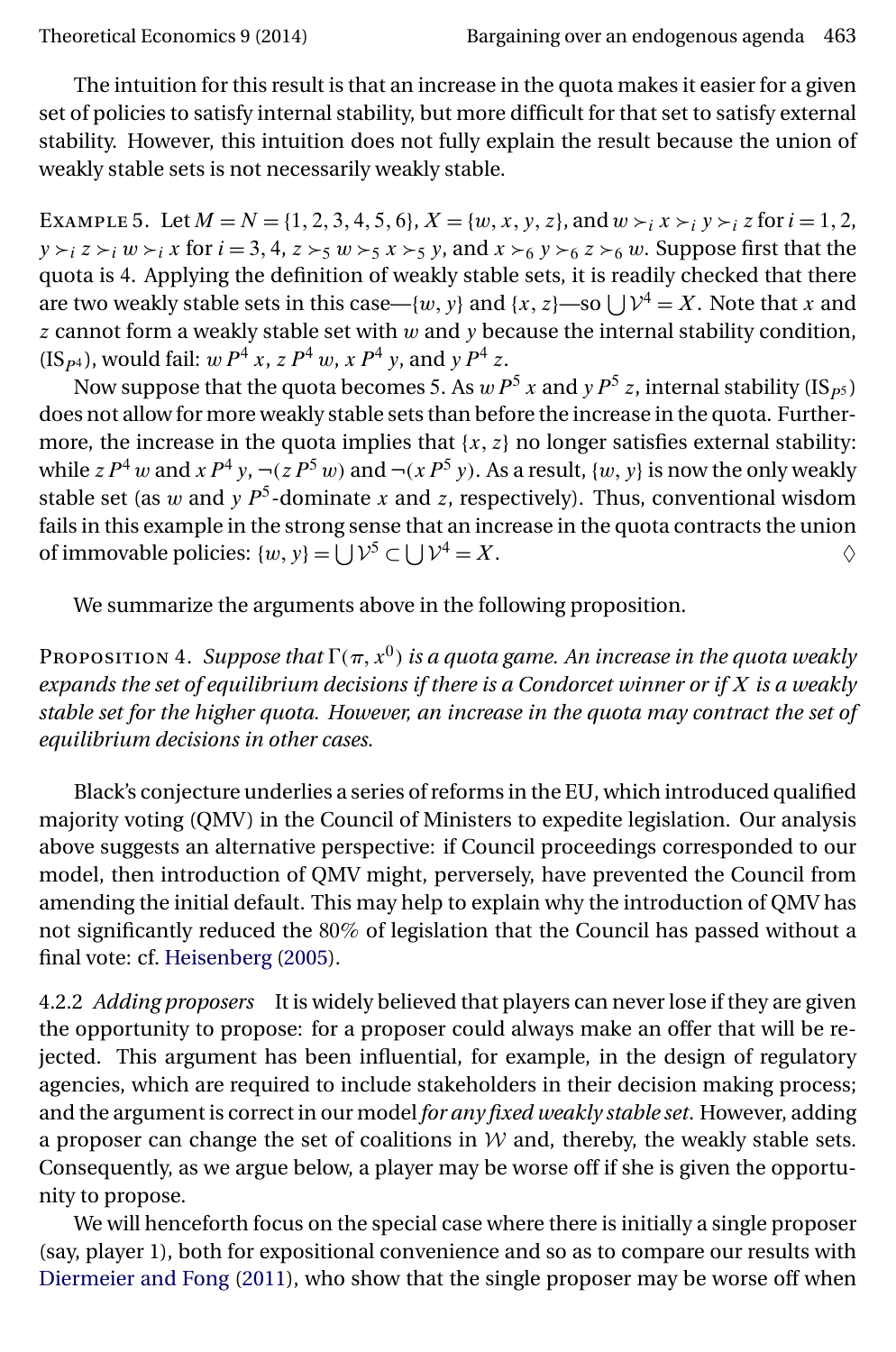<span id="page-19-0"></span>she has the opportunity to propose in several rounds than when she proposes once in a model with repeated implementation. This property is clearly impossible in our model: on the one hand, adding another proposal by player 1 does not change the set of weakly stable sets; on the other hand, player 1 could pass at her first opportunity to propose. Indeed, [Example 4](#page-16-0) above demonstrates that a player may prefer to make the last two proposals than just the last proposal in each round. The same argument implies that the set of policies that can be implemented in some equilibrium is unchanged by adding another proposer (say, player 2) with the same preferences as player 1.

Adding a proposer with different preferences from player 1 may affect play for various reasons:

- In [Section 3.4,](#page-13-0) we used [Example 3](#page-13-0) to demonstrate that a player who does not propose may earn all of the surplus in an equilibrium. Adding another proposer does not change the weakly stable sets and there are then equilibria in which the new proposer earns less than all of the surplus.
- In [Section 4.1,](#page-15-0) we demonstrated that, for given weakly stable sets, player 1 may be better off if player 2 proposes before her, provided that  $X$  is not well ordered.

We will now demonstrate by example that adding a proposal by player 2 may make player 1 better off and player 2 worse off because of changes in the weakly stable sets, even if  $X$  is well ordered, and there is a unique weakly stable set for each set of proposers (so that each associated game has a unique equilibrium policy).

EXAMPLE 6. Let  $N = \{1, 2, 3, 4, 5\}$  and  $X = \{w, x, y, z\}$ . Preferences over X are given by  $z \succ_1 y \succ_1 w \succ_1 x$ ,  $x \succ_2 y \succ_2 z \succ_2 w$ ,  $z \succ_3 w \succ_3 x \succ_3 y$ ,  $w \succ_4 x \succ_4 y \succ_4 z$ , and  $x \succ_5 w \succ_5 z$  $y > 5$  z. Assume that the initial default is  $x^0 = x$  and that defaults are amended by majority rule: **W** is the collection of majority coalitions.

Suppose first that player 1 is the only proposer (i.e.,  $M = \{1\}$ ). This implies that W is the collection of majority coalitions that include 1:  $W = \{S \in \mathbf{W} : 1 \in S\}$ . It is readily checked that the unique weakly stable set here is  $V = \{x, y, z\}$ . [Proposition 2](#page-11-0) then implies that x is the unique equilibrium policy. Intuitively, since no policy in V is preferred to x by a majority coalition, it is impossible for 1 to amend it. Consequently, the proposer's worst policy must be implemented.

Now suppose that player 2 is given the opportunity to make a proposal after player 1, so that the set of proposers becomes  $M' = \{1, 2\}$ . The collection of winning coalitions  $W' = \{S \in \mathbf{W} : \{1, 2\} \cap S \neq \emptyset\}$ , thus yielding a unique weakly stable set  $V' = \{w, y\}$ . The second (and last) proposer, player 2, would never amend the initial default  $x$ , which is her ideal policy, in equilibrium. Anticipating this, voters accept the first proposer's proposal if and only if they prefer the latter to x. Player 1 will, therefore, amend x to her ideal policy in  $R(x) \cap V'$ , which is w. This implies that w, player 2's worst policy in X, is now the unique equilibrium policy. In contrast, player 1 is now strictly better off, as  $w \succ_1 x.$ 

Examples in which a player may be worse off when given the opportunity to propose are easy to concoct in final voting games with a finite horizon. In such games, the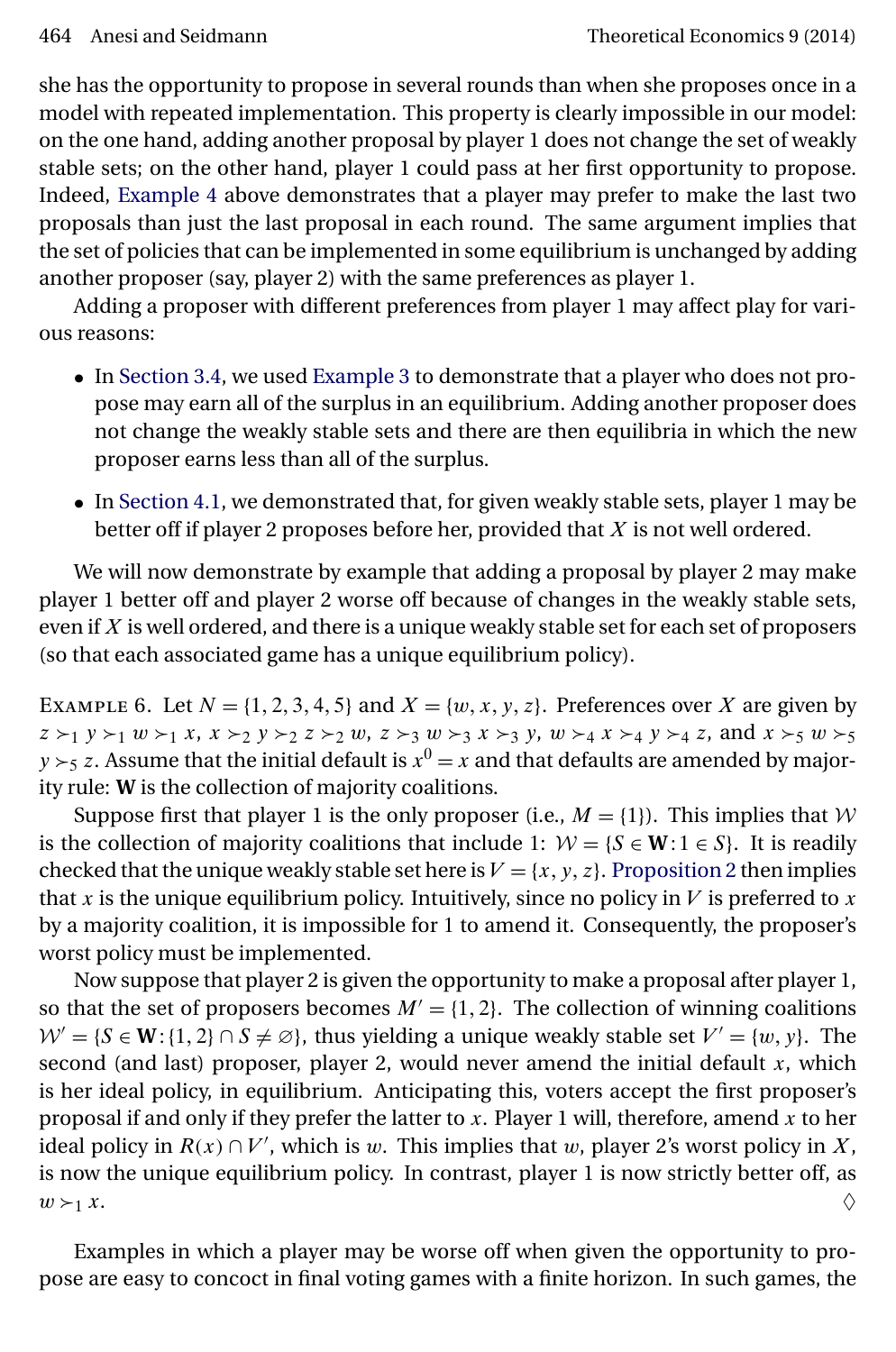<span id="page-20-0"></span>intuition is simple. The last amender cannot commit to pass. Her predecessor may, therefore, amend the default to the last amender's disadvantage, knowing that the latter would otherwise amend the default. In [Example 6,](#page-19-0) however, the logic is different: for the initial default,  $x$  is player 2's ideal policy and, therefore, player 1 does not expect her to amend it.

The problem for player 2 is that she cannot commit to pass *at all possible defaults.* Adding player 2 to the set of proposers changes the  $P$ -dominance relation and, consequently, the set of immovable policies that player 1 can successfully propose in equilibrium. In particular, player 1's ideal policy z, which was initially immovable, would now be amended to y by player 2 (off the equilibrium path). This in turn makes player 2's worst policy  $w$  immovable: changing  $w$  to  $z$  would lead to  $y$  being implemented, thus making a majority of voters (i.e., players 4, 5, and 6) worse off. Moreover,  $w$  is the only immovable policy that is majority preferred to the initial default  $x$ . In the first round, it is thus optimal for player 1 to propose  $w$ , which is accepted and never amended.

We record the conclusion from this example as follows.

Observation 3. *A player may be strictly worse off if she is given the opportunity to propose.*

Corporate governance reform often aims to extend shareholders' scope to propose policies. Opponents (e.g., the Business Roundtable) argue that it is disadvantageous to give such power to uninformed shareholders. Observation 3 shows that this property may also hold when shareholders are informed.<sup>11</sup> This is consistent with evidence that allowing shareholders to propose has a negative and/or insignificant effect on shareholder value. (See, for example, [Akyol et al. 2012](#page-35-0) and [Larcker et al. 2011](#page-37-0) on proxy access.)

# 5. Extensions

# 5.1 *Implementation*

According to the model analyzed above, payoffs only depend on the policy (if any) that is eventually implemented, at which point the game ends. In this subsection, we consider a variant of  $\Gamma(\pi, x^0)$  in which the bargaining process continues ad infinitum. At the end of each round  $t \in \mathbb{N}$ , default policy  $x^t$  is implemented and each player *i* receives an instantaneous payoff  $(1 - \delta)u_i(x^t)$ , where  $\delta \in (0, 1)$  is the common discount factor and  $u_i \in \mathbb{R}^X$  is a continuous utility function that represents  $\succeq_i$ : [Assumption A0](#page-3-0) guarantees that such a utility function exists. Thus, player i's payoff from a sequence of defaults  ${x^t}_{t=1}^{\infty}$  is  $(1-\delta)\sum_{t=1}^{\infty}\delta^{t-1}u_i(x^t)$ . We will refer to such a game as  $\Gamma^{\delta}(\pi, x^0)$  and will say that an equilibrium of  $\Gamma^\delta(\pi, x^0)$  is absorbing if there is a round T such that  $x^t = x^T$  for every subsequent round:  $t > T$ . We abuse terminology in this subsection by identifying equilibria in our model with equilibria in the related model with continued (but payoffirrelevant) bargaining.

 $11$ The proposal that is put to the AGM for a final vote is typically negotiated by shareholders and management prior to the meeting. Our model refers to these negotiations, rather than to the final vote itself.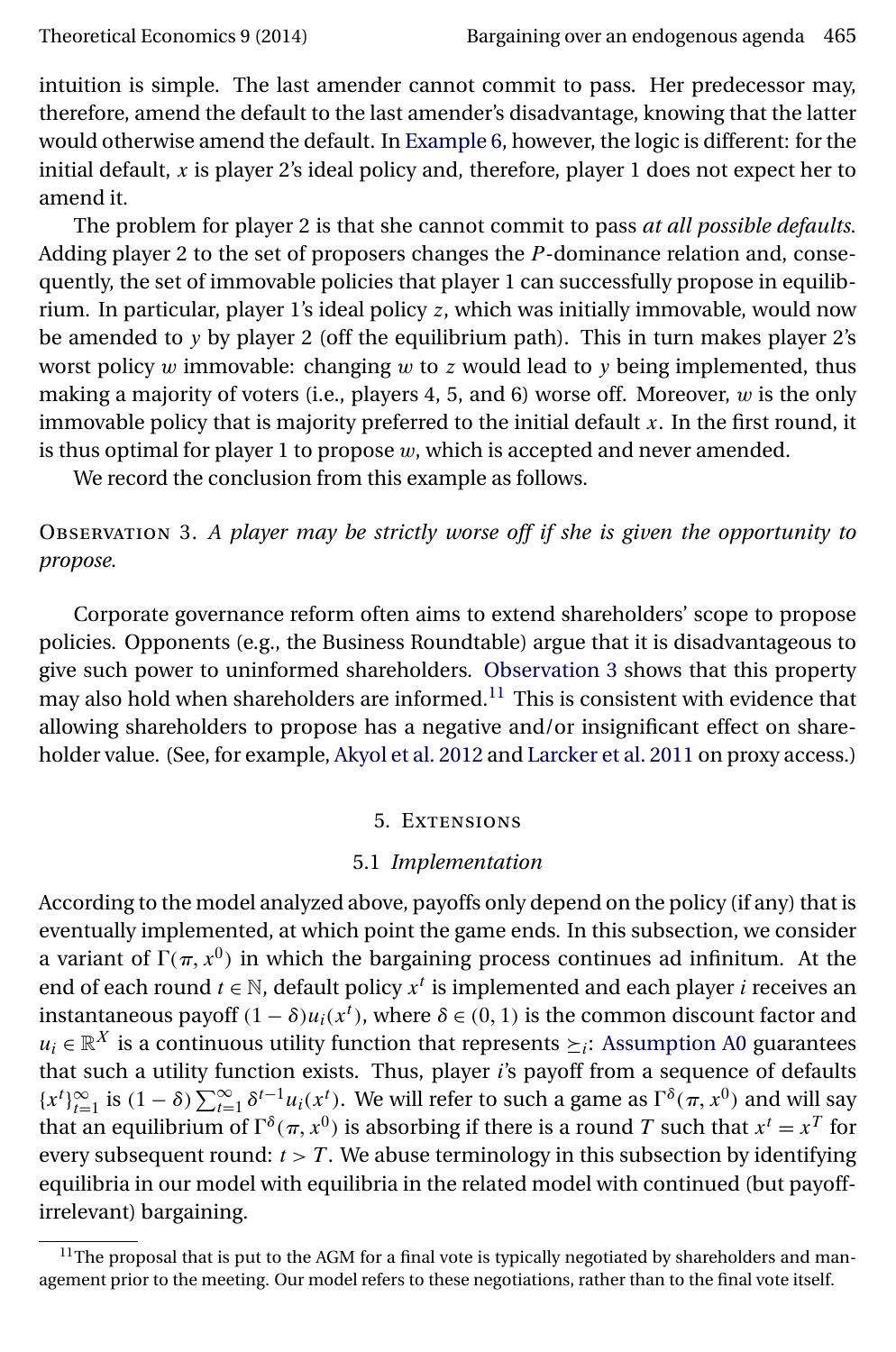<span id="page-21-0"></span>For any fixed strategy combination, each player's payoff in a repeated implementation model with a common discount factor  $\delta \simeq 1$  is close to that in the variant on our model. This observation suggests that there is  $\delta$  < 1 such that an equilibrium strategy combination in our model (or, more precisely, in the related model) might be an equilibrium in the repeated implementation model. Our next result confirms this intuition in the finite, well ordered case.

Proposition 5. If X is finite and well ordered, then there exists  $\bar{\delta} \in (0,1)$  such that the following statement is true whenever  $\delta > \bar{\delta}$ :  $\sigma$  is an equilibrium of  $\Gamma(\pi, x^0)$  if and only if it is an absorbing stationary Markov equilibrium of  $\Gamma^{\delta}(\pi, x^0).$ 

As  $\delta$  becomes arbitrarily close to 1, player *i*'s discounted payoff from a (converging) sequence of defaults  $\{x^t\}$  becomes arbitrarily close to her instantaneous payoff from the limit policy, say  $x^T$ :

$$
\sum_{t=1}^{\infty} \delta^{t-1} u_i(x^t) \to u_i(x^T) \quad \text{as } \delta \to 1.
$$

The assumption that  $X$  is finite and well ordered thus guarantees that there exists a sufficiently large  $\delta < 1$  ( $\bar{\delta}$ ) such that players evaluate sequences of defaults similarly in absorbing equilibria of  $\Gamma^{\delta}(\pi, x^0)$  and  $\Gamma(\pi, x^0)$ : only final (or limit) policies matter. Put differently,  $x \succ_i y$  if and only if player i strictly prefers any sequence of defaults converging to  $x$  to any sequence converging to  $y$  in the repeated implementation model. This may not be true if X comprises a continuum, even though  $\delta$  is close to 1 and  $x \succ_i y$ ,  $u_i(x) - u_i(y)$  may be so small that player *i* prefers the sequence of defaults leading to y over that leading to  $x$ .

Furthermore, as the following example illustrates, Proposition 5 does not hold when X is not well ordered.

EXAMPLE 3 CONTINUED. Consider again the divide-the-dollar game in [Example 3.](#page-13-0) Recall that the set of policies  $(x_1, x_2, x_3) \in \Delta$  at which player 1 earns 50 cents,  $V(\frac{1}{2})$ , is a weakly stable set. From [Proposition 1,](#page-9-0) therefore, there are equilibria of  $\Gamma(\pi, x^0)$  that support  $V(\frac{1}{2})$ . In particular, the equilibrium  $\sigma$  constructed in the proof of [Proposition 1](#page-9-0) prescribes the committee to implement a policy in  $V(\frac{1}{2})$  without delay: in any subgame starting with an ongoing default  $x \notin V(\frac{1}{2})$ ,  $x$  is amended to some  $v_x \in V(\frac{1}{2})$  in the first round.

Nevertheless, irrespective of the value of  $\delta$ ,  $\sigma$  is not an equilibrium of  $\Gamma^\delta(\pi,x^0)$ . To see this, consider a round in which the ongoing default is  $v_0 \equiv (\frac{1}{2}, x_2, \frac{1}{2} - x_2) \in V(\frac{1}{2})$ . Suppose that player 1, if given the opportunity to amend  $v_0$ , proposes  $y = (\frac{1}{2} + \epsilon/2)$ ,  $x_2 - \epsilon$ ,  $\frac{1}{2} - x_2 + \epsilon/2$ ) for any small and positive  $\epsilon$ . If player 1's proposal were accepted, then, by construction of  $\sigma$ , a policy  $v_y \in R(y) \cap V(\frac{1}{2})$  would be implemented in all future periods. As  $v_y$  must R-dominate y, it must be of the form  $v_y = (\frac{1}{2}, x_2 - \epsilon + \gamma_2,$  $\frac{1}{2} - x_2 + \epsilon/2 + \gamma_3$ ), where  $\gamma_i \ge 0$  and  $\gamma_2 + \gamma_3 = \epsilon/2$ . Hence, players 1 and 3 receive higher payoffs when they accept 1's offer to amend  $v_0$  to y than when they reject it:

$$
(1 - \delta)u_1(y) + \delta u_1(v_y) = \frac{1}{2}(1 + (1 - \delta)\epsilon) > \frac{1}{2} = u_1(v_0)
$$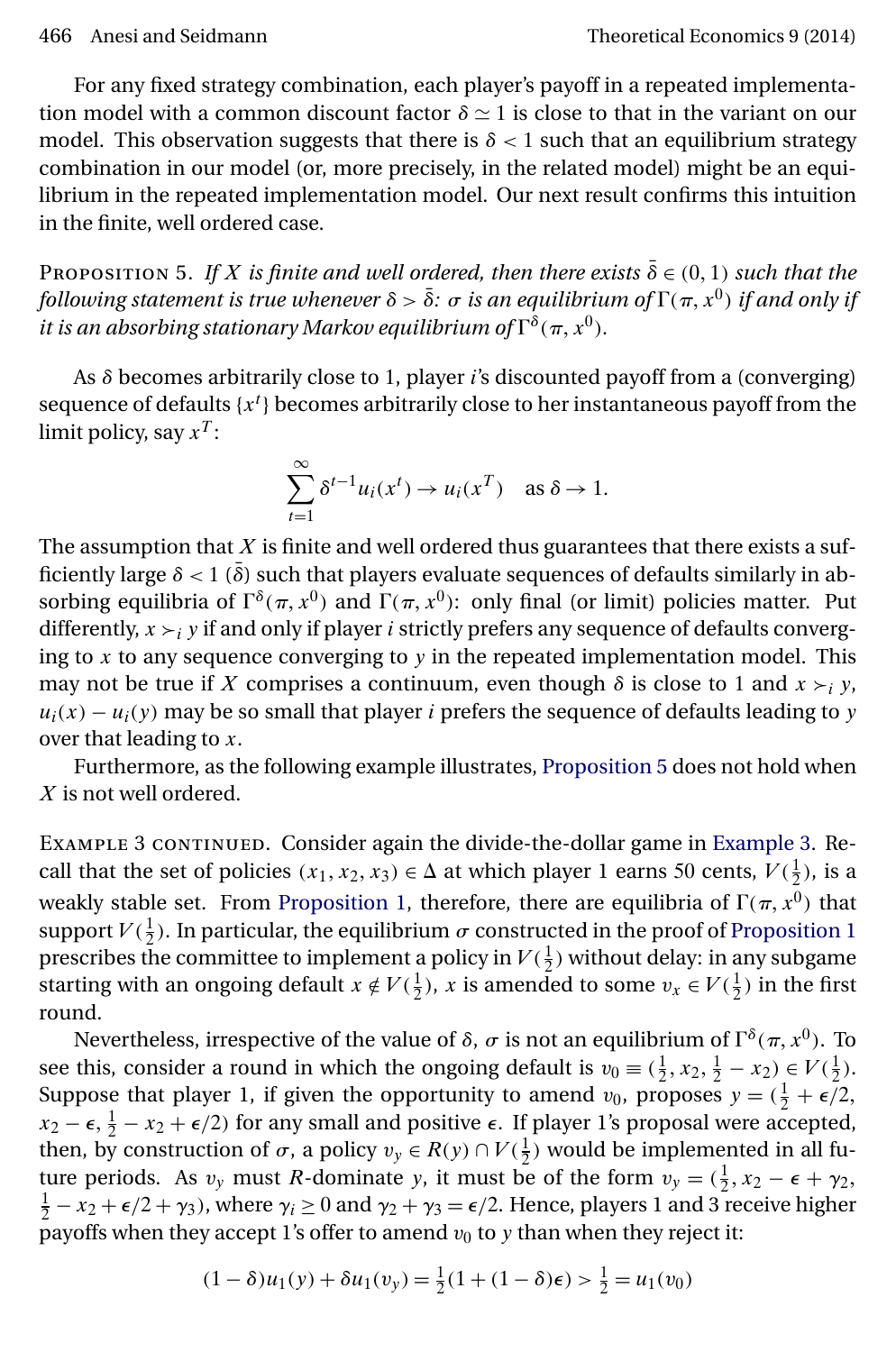<span id="page-22-0"></span>and

$$
(1 - \delta)u_3(y) + \delta u_3(v_y) = \frac{1}{2}(1 + \epsilon) - x_2 + \delta \gamma_3 > \frac{1}{2} - x_2 = u_3(v_0).
$$

This proves that player 1 has a profitable deviation from  $\sigma_1$  and, therefore, that  $\sigma$  is not an equilibrium of  $\Gamma^{\delta}(\pi, x^0)$ .  $x^0$ ).

### 5.2 *History-dependent strategies*

Our goal in this subsection is to study how the set of immovable policies is affected when we extend the strategy set to strategies that are more history-dependent than stationary Markov strategies. In particular, we observed in [Section 3](#page-6-0) that—as the archetypal example of the Condorcet paradox illustrates—a weakly stable set, and, therefore, a stationary Markov equilibrium, may not exist.

Our first step is to characterize equilibrium policy outcomes when strategies depend on the entire sequence of previous defaults. To do so, we first need some definitions. We call a *partial round-t history* any list of defaults  $(x^0, x^1, \ldots, x^{t-1})$  such that  $x^{t-1} \neq x^{t-2}$  (i.e., the game did not end in period  $t-1$ ).<sup>12</sup> Let  $H^t$  be the set of round-t partial histories— $H^1 \equiv \{x^0\}$  being the null history—and let  $H \equiv \bigcup_{t=1}^{\infty} H^t$  be the set of partial histories. We define a *semi-Markovian strategy* as an analog of a stationary Markov strategy where partial histories play the role of the ongoing default. More specifically, in proposal stages, strategies only depend on the partial history and the identity of the remaining proposers in the current round; in voting stages, strategies only depend on the partial history, the proposal just made, the votes already cast thereon, and the remaining proposers in the current round. Our aim is to characterize semi-Markovian equilibria, i.e., subgame perfect equilibria of  $\Gamma(\pi, x^0)$  in which all players use semi-Markovian strategies.

As in the case of stationary Markov strategies, we can now associate outcome functions with semi-Markovian strategies. Any semi-Markovian strategy combination  $\sigma$  generates an outcome function  $\phi^{\sigma}$ , which assigns to every partial history  $h \in H$  and every  $k \in \{1, \ldots, m_{x^{t-1}}\}$  the unique final outcome  $\phi^{\sigma}(h, k)$  eventually implemented (given  $\sigma$ ) when  $h$  is the current partial history and the  $k$ th proposer is about to move. We are particularly interested in  $\phi^{\sigma}(x^0, 1)$ , which describes the policy implemented in  $\Gamma(\pi, x^0)$  if players act according to  $\sigma$ . We will sometimes abuse notation by writing  $\phi^{\sigma}(x^0)$  instead of  $\phi^{\sigma}(x^0, 1)$ .

In [Vartiainen'](#page-37-0)s [\(2012\)](#page-37-0) framework, which we elaborate on in the next section, coalitional moves in each period  $t$  are dictated by "policy programs," which may depend on the entire sequence of previous defaults  $(x^0, \ldots, x^{t-1})$ . He argues that in such a context, the set of implementable policies must be a "consistent choice set": A nonempty set of policies  $Z \subseteq X$  is a *consistent choice set* if, for any  $z \in Z$  and for any  $x \in X$ , there is  $z' \in Z$ such that  $z' \in R(x) \setminus P(z)$ . It turns out that the tree construction introduced in [Section 3](#page-6-0) can also be applied to consistent choice sets to obtain semi-Markovian equilibria. More

 $12A$  (complete) "history" at some stage of a given round t would describe all that has transpired in the previous rounds and stages (the sequence of proposers, their respective proposals, and the associated pattern of votes).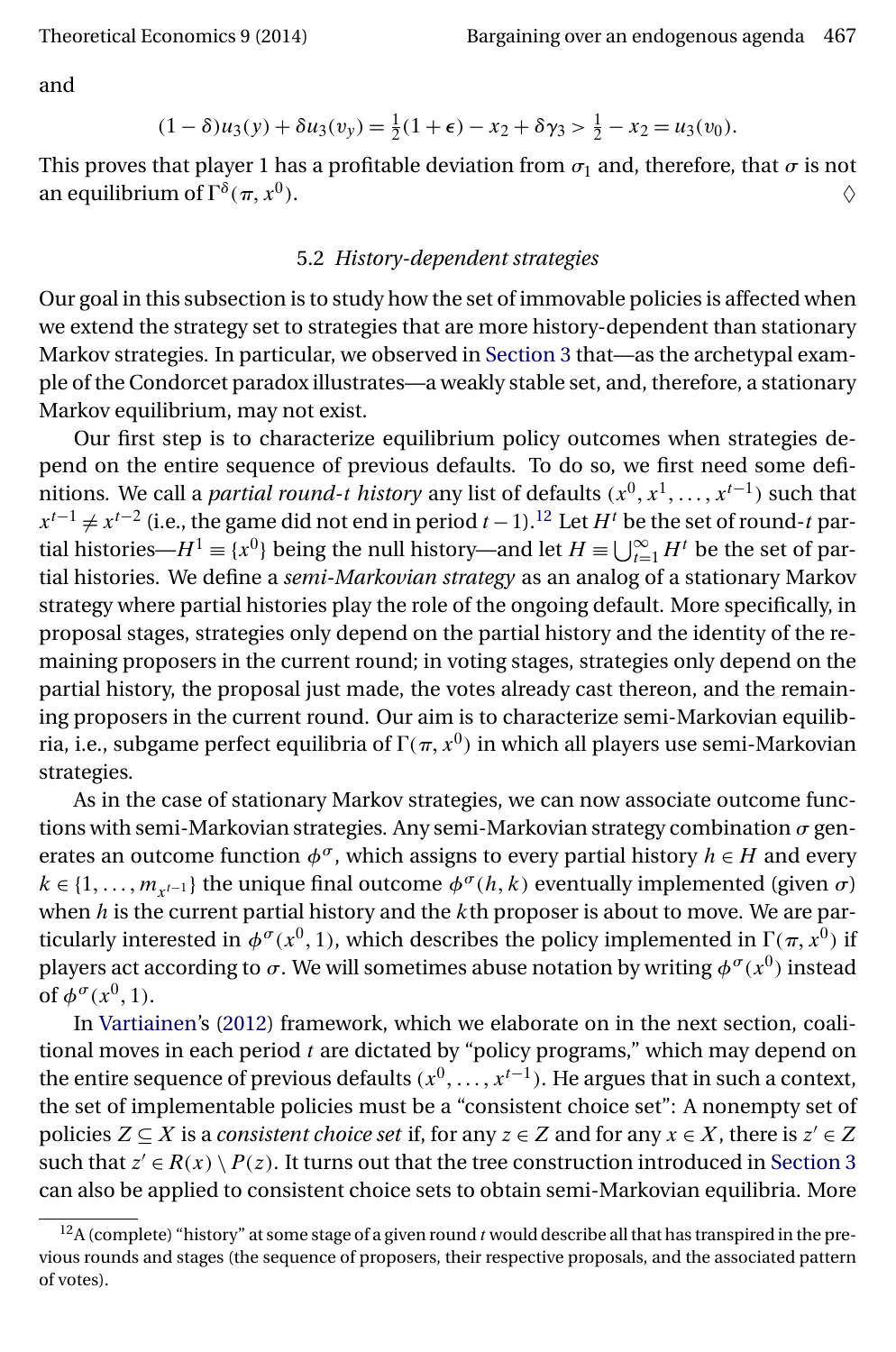<span id="page-23-0"></span>specifically, if Z is a consistent choice set, then each length- $m_{x^0}$  path of tree  $\mathfrak{T}(Z,x^0)$ ending with a policy in Z describes behavior in round 1 in some semi-Markovian equilibrium. Hence, there exists a semi-Markovian equilibrium  $\sigma$  in which a policy in Z is agreed on immediately: if the initial default  $x^0$  belongs to Z, it is implemented at the end of round 1; otherwise, it is amended to some policy in Z that is implemented at the end of round 2. Our next result mirrors [Proposition 1.](#page-9-0)

PROPOSITION 6. *Suppose that* Z *is a consistent choice set and let*  $g \in Z^X$  *be any selection of*  $F^{\pi}(Z, \cdot)$ :  $g(x) \in F^{\pi}(Z, x)$  *for all*  $x \in X$ *. There exists a collection*  $\{\sigma^x\}_{x \in X}$  *such that, for all*  $x \in X$ ,  $\sigma^x$  *is a semi-Markovian equilibrium of*  $\Gamma(\pi, x)$  *and*  $\phi^{\sigma^x}(x) = g(x)$ *. Hence,*  $\bigcup_{x \in X} \phi^{\sigma^x}(x) = Z$ <sup>13</sup>

The last part of the statement in the proposition says that, for any consistent choice set Z and initial default  $x^0$ , we can construct an equilibrium of  $\Gamma(\pi, x^0)$ ,  $\sigma$ , such that the final policy outcome reached from  $x^0$  must belong to Z. Inspection of the proof reveals that more is true: the final policy outcome reached from any partial history  $h \in H$  must belong to Z; so that  $\phi^{\sigma}(H) \equiv \bigcup_{h \in H} \phi^{\sigma}(h, 1) = Z$ .

Interestingly, [Vartiainen](#page-37-0) [\(2012\)](#page-37-0) establishes existence of a (nonempty) consistent choice set. An immediate consequence of our results, therefore, is that *a semi-Markovian equilibrium exists* in our game.<sup>14</sup>

Though every consistent choice set can be supported by a semi-Markovian equilibrium, the converse is not true; that is, *it is generally not true that the set of immovable policies in a semi-Markovian equilibrium is a consistent choice set*; Section B.4 in the supplementary file provides a counterexample. Nevertheless, our next result states that immovable policies form a consistent choice set whenever the policy space is well ordered and/or there is a single proposer in every round (as is usually assumed in the literature on bargaining games with repeated implementation).

Proposition 7. *Suppose that (at least) one of the following assumptions holds: (i)* X *is well ordered; (ii)*  $m_x = 1$  *for all*  $x \in X$ *. If*  $\sigma$  *is a semi-Markovian equilibrium, then*  $\phi^{\sigma}(H) \equiv \bigcup_{h \in H} \phi^{\sigma}(h, 1)$  is a consistent choice set.<sup>15</sup>

Thus, when  $X$  is well ordered or there is a single proposer, the set of policy outcomes that can be reached from all possible partial histories in equilibrium is a consistent choice set. Furthermore, we know from Proposition 6 that any policy  $z \in Z$  is the outcome of a semi-Markovian equilibrium of  $\Gamma(\pi, z)$ . Consequently, we have a corollary.

Corollary 4. *Suppose that (at least) one of the following assumptions holds: (i)* X *is well ordered; (ii)*  $m_x = 1$  *for all*  $x \in X$ *. The set of all semi-Markovian equilibrium policy* 

 $13$ The proof of Proposition 6 is similar to that of [Proposition 1,](#page-9-0) so we provide the proof in Section B.1 of the supplementary file.

<sup>&</sup>lt;sup>14</sup>Vartiainen [\(2012\)](#page-37-0) assumes that R is complete, but this assumption is not needed for the existence result. We are grateful to him for discussing this point.

<sup>&</sup>lt;sup>15</sup>We prove Proposition 7 in Section B.2 of the supplementary file because of similarities to the proof of [Proposition 2.](#page-11-0)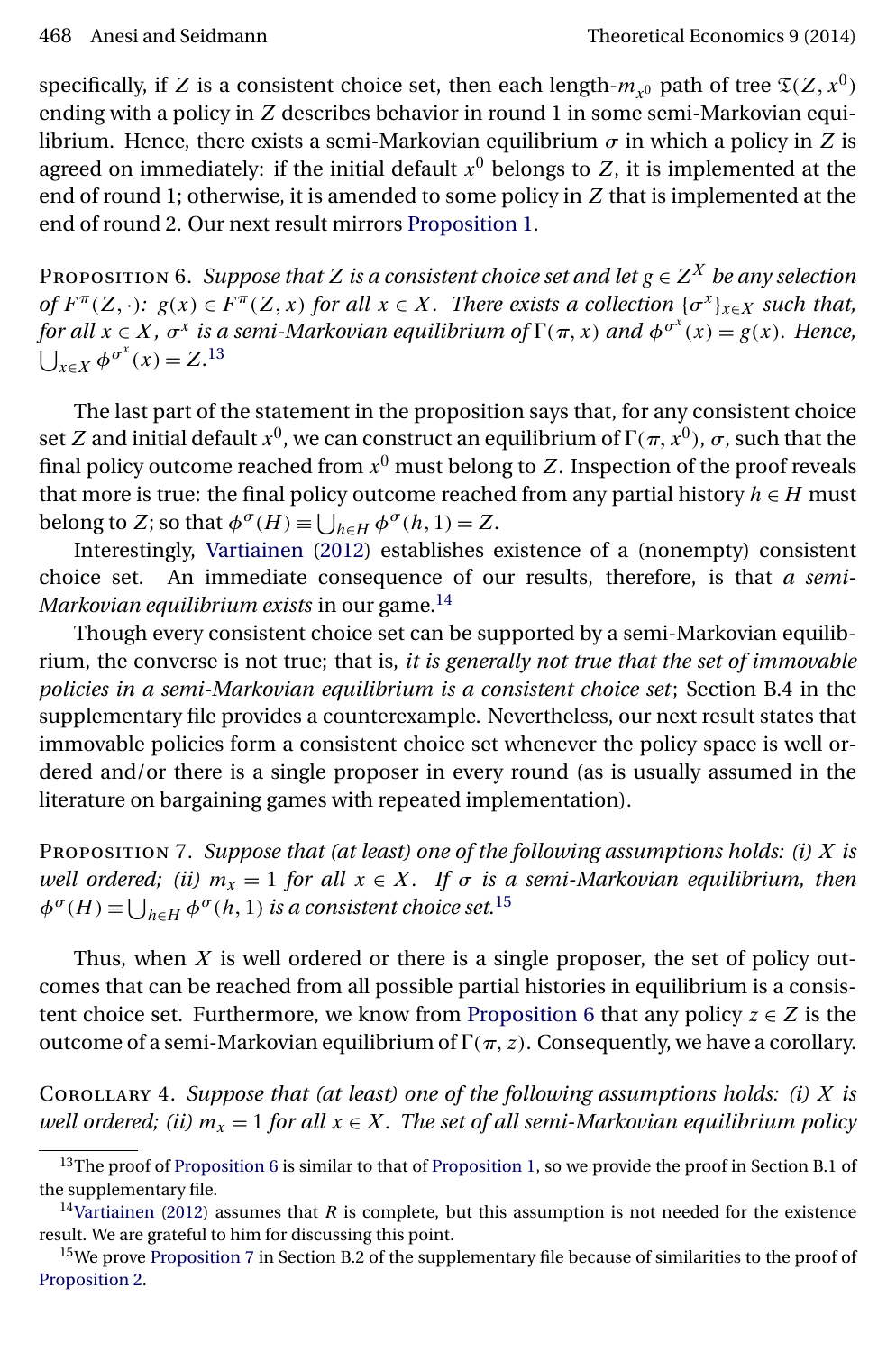<span id="page-24-0"></span>

*outcomes that can be obtained from any initial default in* X *coincides with the union of consistent choice sets.*

One can add more history dependence by allowing strategies to depend not only on the sequence of previous defaults, but also on the coalitions that amended previous defaults. Thus, a relevant history is now of the form  $(x^0, S^1, x^1, \ldots, S^{t-1}, x^{t-1})$ , where  $S^s \in W$  stands for the winning coalition that amended  $x^{s-1}$  to  $x^s$ . We prove in the supplementary file (Section B.3) that, by doing so, we obtain analogs to [Proposi](#page-23-0)[tions 6](#page-23-0) and [7](#page-23-0) and [Corollary 4](#page-23-0) in which "quasi-consistent set" replaces "consistent choice set." A nonempty set of policies  $Z \subseteq X$  is *quasi-consistent* if and only if it satisfies the following condition.16

(QC) We have  $z \in Z$  only if, for all  $x \in X$  and  $S \in \mathcal{W}$ , there exists  $z' \in Z \cap R(x)$  such that  $z \succ_i z'$  for some  $i \in S$ .

Hence, if strategies are allowed to depend on both the sequence of previous defaults and the coalitions that amended previous defaults, then (i) the closure of any quasiconsistent set can be supported by an equilibrium and (ii) when  $X$  is well ordered or there is a single proposer, the set of policy outcomes that can be reached from all possible partial histories in equilibrium is a quasi-consistent set.

## 5.3 *Open rule bargaining*

Thus far, we have focused on games that end when no proposer amends a default. We have demonstrated that there is an equilibrium that supports the closure of any weakly stable set and that every equilibrium supports a weakly stable set (Propositions [1](#page-9-0) and [2\)](#page-11-0). [Baron and Ferejohn'](#page-35-0)s [\(1989\)](#page-35-0) open rule model has a different stopping rule. Their game only ends when a proposer successfully "moves the previous question": putting the existing default to an up–down vote. In further contrast to our model, a new round starts at default x if no proposer in  $\{1, \ldots, m_x\}$  has amended x or successfully moved x (the previous question). In this subsection, we argue that [Proposition 1](#page-9-0) holds, but that [Proposi](#page-11-0)[tion 2](#page-11-0) fails in this variant on our model, which we dub open rule bargaining. (In contrast to Baron and Ferejohn's version, where proposers are selected at random, the protocol determines the fixed order in which players propose in any round.)

We can prove the analog of [Proposition 1](#page-9-0) by constructing an equilibrium strategy combination that supports any weakly stable set  $V$ .

If the default (x) is outside V, then it is R-dominated by some policy  $y^*(x) \in V$ , so let any  $k \in M$  who prefers  $y^*(x)$  over x propose the former and let any other proposer pass, and if  $x \in V$ , then let every proposer move the previous question. To simplify subsequent exposition, write  $y^*(x) = x$  whenever default  $x \in V$ . This means, in particular, that  $y^*(x)$ is in  $V$  for any default x. We now turn to voting behavior. Suppose, first, that some  $k \in M$  has proposed to amend x to y. If  $y = y^*(x)$ , then let i vote for y if and only if *i* weakly prefers y over x, and if  $y \neq y^*(x)$ , then let *i* vote for y if and only if *i* strictly

<sup>16</sup>If "only if" is replaced by "if and only if" in condition (QC), then Z is a *consistent set* [\(Chwe 1994\)](#page-36-0).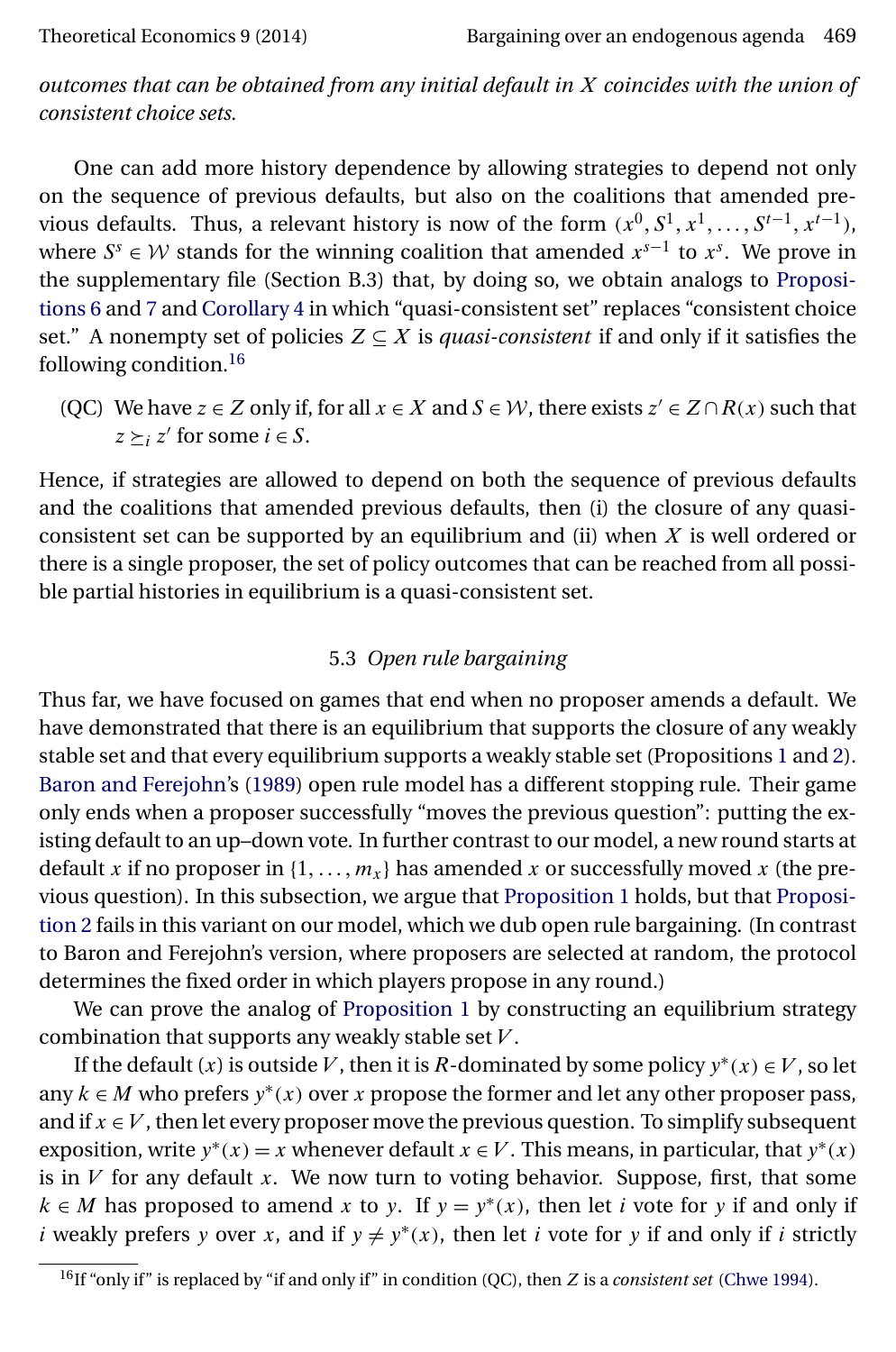<span id="page-25-0"></span>prefers  $y^*(y)$  over  $y^*(x)$ . Finally, if some  $k \in M$  has moved the previous question, then i votes in favor if and only if i weakly prefers  $y^*(x)$  over x. It is easy to confirm that this strategy combination forms an equilibrium, at which defaults in  $V$  are implemented, and defaults outside  $V$  are amended to a policy in  $V$  that is then implemented.

The argument above implies that the constructed strategy combination supports  $V$ , by analogy to [Proposition 1.](#page-9-0) Furthermore, any policy set supported by an equilibrium must satisfy internal stability, else a proposer could profitably deviate to amending some policy in the set. However, equilibria may support sets of policies that are not externally stable. To see this, consider [Example 2,](#page-12-0) where two players bargain over division of a pie. The only weakly stable set is the set of divisions, but the following strategy combination is an equilibrium. If the default (*x*) does not entail equal division of the pie  $(\frac{1}{2})$  then a player who gets less than  $\frac{1}{2}$  proposes amending x to  $\frac{1}{2}$ , while any other player passes, and both players vote in favor when  $\frac{1}{2}$  is moved. Any player who gets less than  $\frac{1}{2}$  at y vetoes amending  $x$  to  $y$  and also votes against if  $y$  is moved.

The following observation is a summary.

Observation 4. *Any weakly stable set can be supported in an open rule bargaining game, and the policy set supported by any equilibrium must satisfy internal stability. However, there may be equilibria that support policy sets that fail external stability.*

#### 6. Related literature

The literature encompasses various approaches to modeling bargaining with an endogenous default. Some papers explore the equilibrium correspondence of particular noncooperative models of committee policy making. By contrast, papers in the axiomatic tradition develop properties of bargaining that are robust to variations in the procedure. Various papers provide noncooperative foundations for cooperative solution concepts. Our paper falls in the first of these categories, but our results also relate to the literature on noncooperative foundations.

## 6.1 *Noncooperative models of committee policy making*

The literature on noncooperative bargaining with an endogenous default contains papers in which implementation is delayed until negotiations end and papers in which the default is implemented each period. This paper, like [Bernheim et al. \(2006\),](#page-36-0) focuses on problems in the first category. However, in contrast to our model, [Bernheim et al. \(2006\)](#page-36-0) suppose that the policy space is finite and well ordered. The default is amended over a finite number of rounds and the default at the end of the last round is implemented. Any Condorcet winner of the original game is implemented if there are enough proposers or at least one proposer top ranks the Condorcet winner. Bernheim et al. also show that the last proposer's ideal policy (her own project alone) is implemented in a pork barrel example without a Condorcet winner. We allow for an infinite number of rounds, but equilibria in our model with a well ordered policy space and a unique weakly stable set also exhibit the power of the last word. The analogy between our results relies on our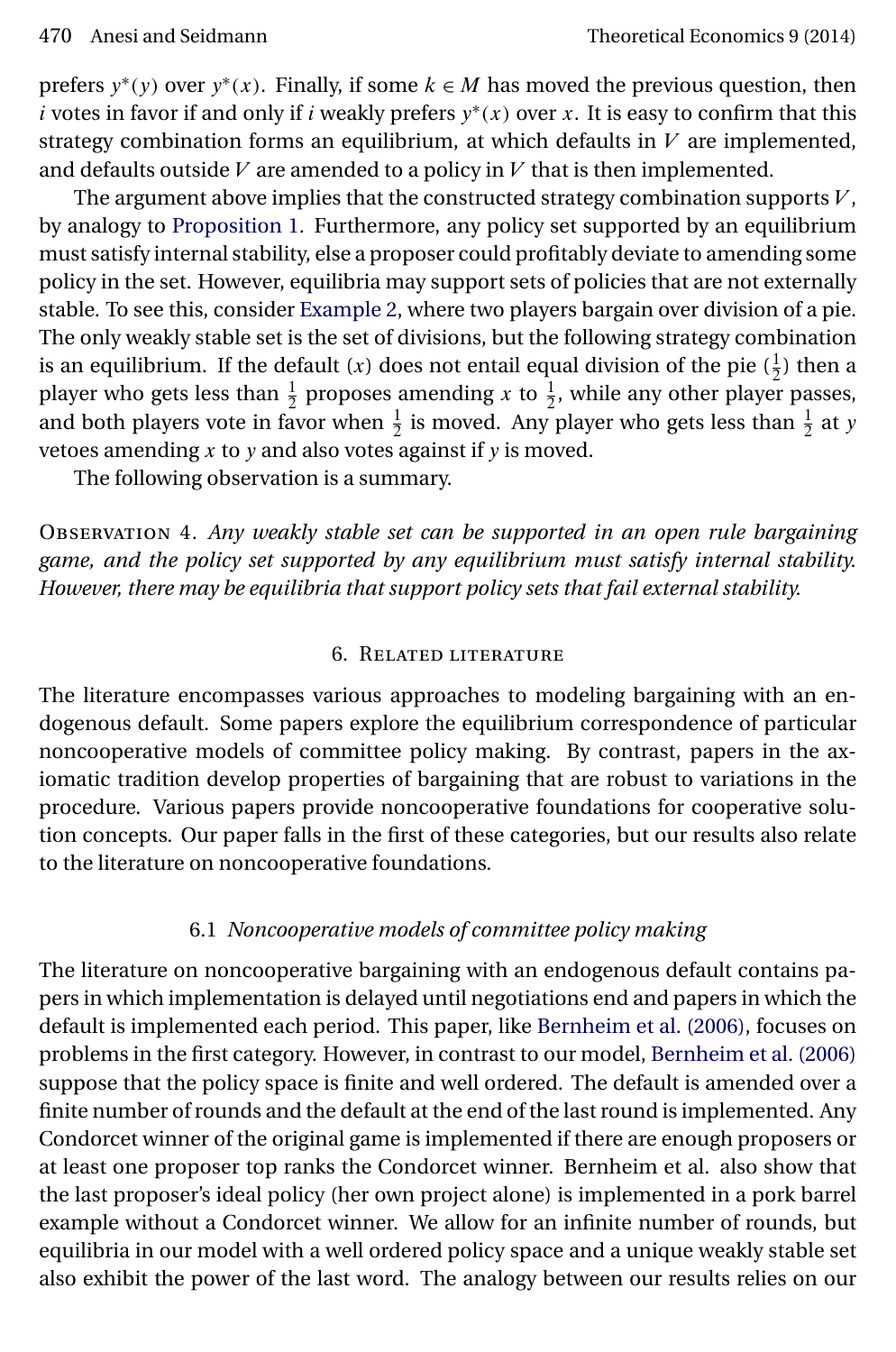<span id="page-26-0"></span>use of backward induction arguments which, in Bernheim et al.'s model, start with the exogenously fixed last proposal. As some winning coalitions exclude players, the final proposer can play off putative members of the winning coalition. Our argument, by contrast, relies on our stopping rule: a default that is not amended by any proposer is implemented, ending the game. [Proposition 3,](#page-15-0) by contrast, allows for cases in which only the grand coalition is winning, e.g., in variants on [Example 2,](#page-12-0) where the pie can only be split in a finite number of proportions. In further contrast to Bernheim et al., we allow for an infinite policy space without requiring that it be well ordered. In such cases, the chair may prefer not to propose last (cf. [Observation 2\)](#page-17-0).

Our model is also related to [Baron and Ferejohn'](#page-35-0)s [\(1989\)](#page-35-0) open rule game, where randomly selected proposers can amend the existing default. In contrast to [Bernheim et al.](#page-36-0) [\(2006\),](#page-36-0) this game can last indefinitely, but, unlike our model, the game only ends when a player proposes moving the previous question (viz. the current default). The difference in stopping rules is crucial, as many of our results rely on backward induction arguments, which do not apply to open rule bargaining. We have also studied a version of open rule bargaining that extends our model, but is not restricted to the distributive problems that Baron and Ferejohn consider.<sup>17</sup> We show that an immovable policy in our model is also immovable in the open rule bargaining game, but that the converse does not hold. In further contrast, patient players may all earn a share of the pie in our model. This property fails in [Baron and Ferejohn'](#page-35-0)s [\(1989\)](#page-35-0) closed rule game and the open rule game with *patient* players, where the final vote satisfies the size principle, but dissenting voters earn nothing.

Following [Baron](#page-35-0) [\(1996\)](#page-35-0), a recent literature has studied equilibria of games with repeated implementation. Each round ends with a final vote, but the game continues with a new status quo/default. The most closely related paper is [Acemoglu et al. \(2012\),](#page-35-0) which essentially shares our game tree, but allows the set of winning coalitions to depend on the default.<sup>18</sup> Acemoglu et al. prove existence when social preferences are acyclic and the policy space is finite, and demonstrate (in an online appendix) that the limiting policies constitute the unique vNM stable set and the largest consistent set.<sup>19</sup> We focus on characterization, rather than existence results, but explore a much larger class of policy spaces that includes nonacyclic social preferences. Most of this literature supposes that players discount future returns. Our main results concern games without discounting, but we have shown that they also apply to games with repeated implementation, a finite and well ordered policy space, and patient enough players.

[Diermeier and Fong](#page-36-0) [\(2011\)](#page-36-0) study a game with repeated implementation in which a single player can propose (so the induced social preference relations are acyclic) and the policy space is finite, but not necessarily well ordered. Their game form is, therefore, the same as a special case of our model. In contrast to our approach, Diermeier

<sup>&</sup>lt;sup>17</sup>In this sense, our model also generalizes [Volden and Wiseman'](#page-37-0)s [\(2007\)](#page-37-0) variant on [Baron and Ferejohn](#page-35-0) [\(1989\)](#page-35-0).

<sup>&</sup>lt;sup>18</sup>Acemoglu et al. allow for some exogenous proposals (and exploit this possibility in their proofs).

<sup>1</sup>[9von Neumann and Morgenstern \(1944\)](#page-37-0) 657 prove existence and uniqueness of vNM stable sets under Acemoglu et al.'s conditions. See [Anesi and Seidmann \(2012\),](#page-35-0) [Duggan and Kalandrakis](#page-36-0) [\(2011,](#page-36-0) [2012\)](#page-36-0), and [Kalandrakis](#page-37-0) [\(2004,](#page-37-0) [2010\)](#page-37-0) for existence results in related models.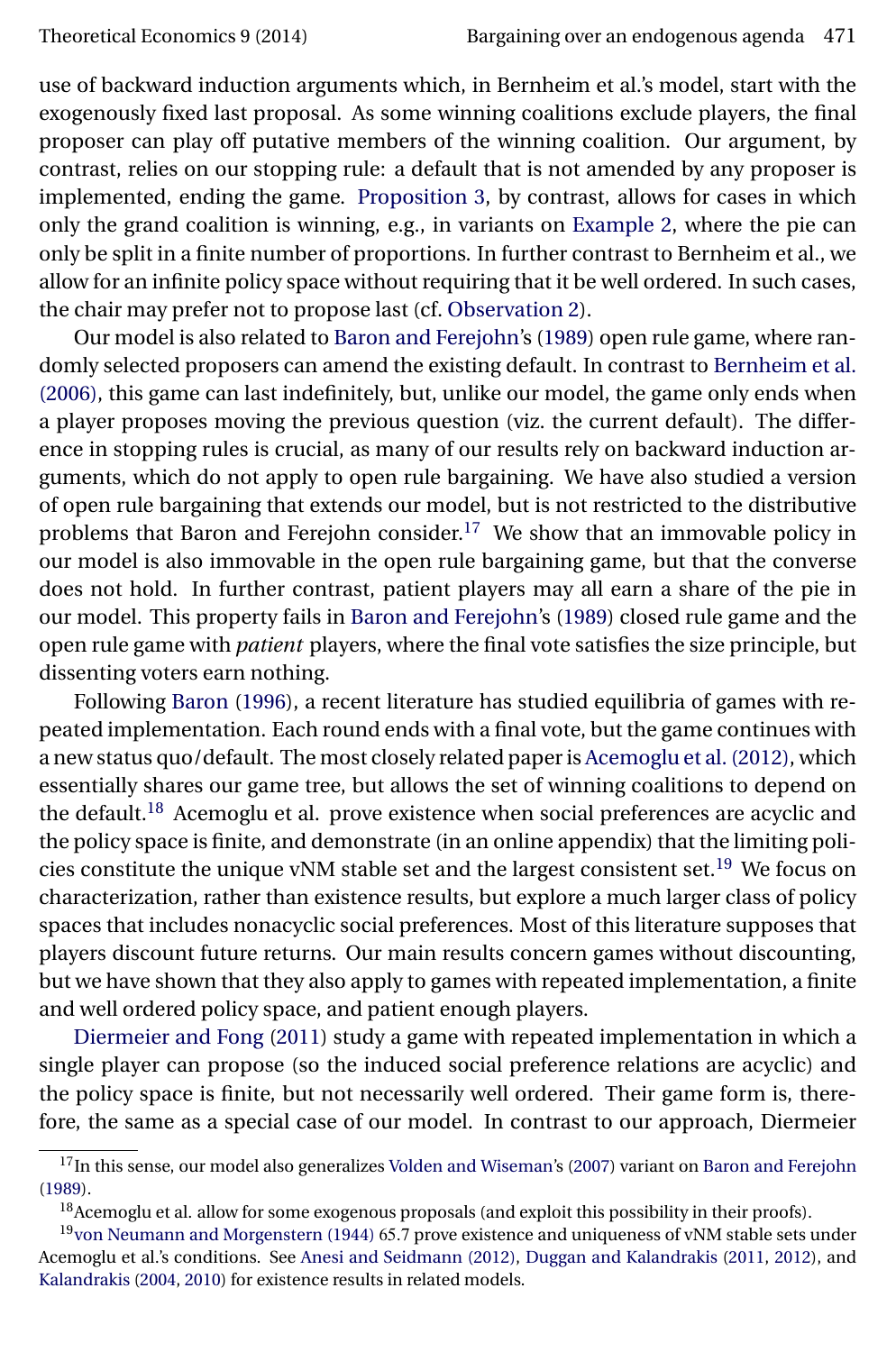<span id="page-27-0"></span>and Fong focus on equilibria in which an indifferent voter always votes in favor of the proposal. This has important implications for predicted solutions, as instanced by their benchmark case in which three players bargain over division of a pie. If any division were feasible, then this game has a pair of weakly stable sets, in each of which the proposer shares the pie exclusively with one of the other players. Any equilibrium outcome in our model must lie in one of these sets. Diermeier and Fong's tie-breaking rule eliminates both of these weakly stable sets, which immediately implies that any steady state policy must give each player a share of the pie. We do not impose this tie-breaking rule, so the size principle fails in our model for different reasons. Diermeier and Fong also provide an existence proof for their game; [von Neumann and Morgenstern'](#page-37-0)s [\(1944\)](#page-37-0) argument (cf. footnote [19\)](#page-26-0) implies that our version of Diermeier and Fong's game also has a unique equilibrium.

Within the same strand of literature, but more distantly related, [Duggan and Ka](#page-36-0)[landrakis](#page-36-0) [\(2012\)](#page-36-0) study pure-strategy stationary Markov perfect equilibria of an infinitehorizon model of legislative policy making with an evolving default. They establish equilibrium existence and derive conditions under which proposers form minimal winning coalitions. In contrast to our framework with no uncertainty, however, they assume that players' preferences and the default are subject to random shocks. Other related papers in this literature include [Baron](#page-35-0) [\(1996\)](#page-35-0), [Baron and Herron](#page-35-0) [\(2003\)](#page-35-0), [Kalandrakis](#page-37-0) [\(2004,](#page-37-0) [2010\)](#page-37-0), [Battaglini and Coate](#page-36-0) [\(2007,](#page-36-0) [2008\)](#page-36-0), [Dziuda and Loeper](#page-36-0) [\(2010\)](#page-36-0), [Duggan and Kalan](#page-36-0)[drakis](#page-36-0) [\(2011\)](#page-36-0), [Zápal](#page-37-0) [\(2011\)](#page-37-0), [Battaglini and Palfrey](#page-36-0) [\(2012\)](#page-36-0), [Anesi \(2012\),](#page-35-0) and [Battaglini](#page-36-0) [et al. \(2012\).](#page-36-0)

Our assumption that the default can be amended recalls a literature (surveyed by [Austen-Smith and Banks 2005\)](#page-35-0) in which players vote successively over a finite, well ordered agenda. (Our algorithmic approach highlights the similarities.) This literature has largely focused on successive elimination and amendment agendas, in which a default is implemented when it (respectively) beats the next contender and all subsequent contenders. [Duggan](#page-36-0) [\(2006\)](#page-36-0) is related most closely to our paper. He assumes that players first add policies to an amendment agenda according to some protocol and then the committee votes over the agenda, so the agenda is endogenous in our sense.<sup>20</sup> In contrast, our model integrates proposing and voting: a given policy may be repeatedly placed on the agenda, which need not be finite, and the default is implemented when it has not been amended.<sup>21</sup> We follow the literature by considering how a chair could manipulate the agenda, though in our model, the chair directly manipulates the protocol (the order in which proposers are recognized) because the agenda itself is endogenous.

## 6.2 *Cooperative models of dynamic collective choice*

Another strand of literature uses cooperative frameworks to study dynamic collective choice with an endogenous default. These models abstract away from procedural details: there is no protocol that determines the choices of proposers and voters. Consequently, they have little to say about proposal and agenda power. This stands in sharp

 $20$ Dutta et al. (2004) consider endogenous agenda formation in a less structured model, which is not based on a specific game form or protocol.

<sup>&</sup>lt;sup>21</sup>Our model therefore integrates features of successive elimination and amendment agendas.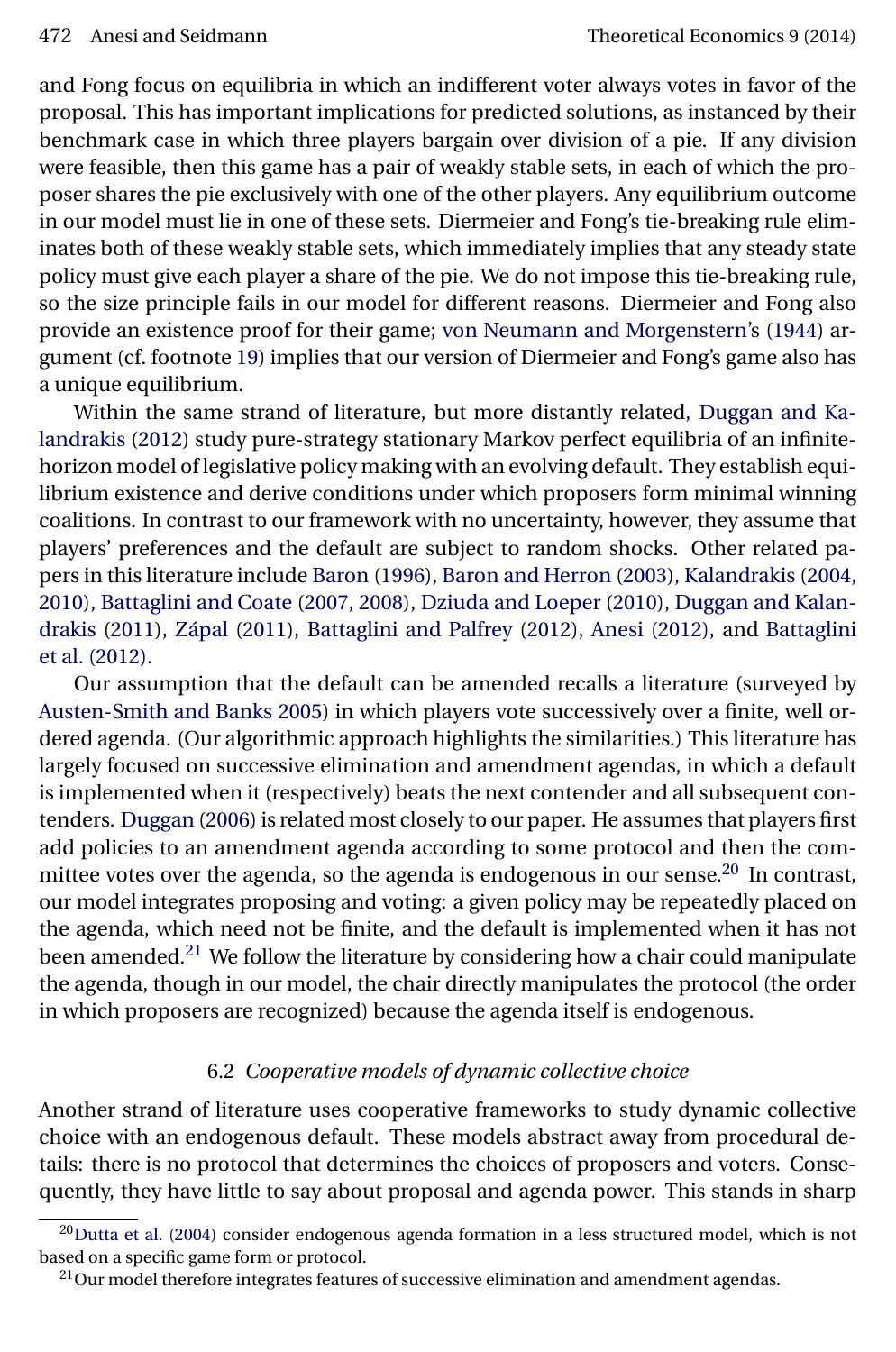<span id="page-28-0"></span>contrast to our model, in which the order and identity of proposers play a central role in determining policy outcomes. Nevertheless, it is worth explaining the paper's relationship to those contributions in terms of predictions about policy outcomes.

[Konishi and Ray](#page-37-0) [\(2003\)](#page-37-0) develop a model of coalition formation that transplants the blocking approach from traditional cooperative game theory to dynamic environments with repeated implementation of the defaults. In particular, they study a related notion of absorbing sets of Markovian equilibrium processes of coalition formation with farsighted players and a finite policy space. They prove that those absorbing states must be contained in [Chwe'](#page-36-0)s [\(1994\)](#page-36-0) largest consistent set and that a stochastic equilibrium process exists. [Anesi](#page-35-0) [\(2006\)](#page-35-0) shows that this solution concept is equivalent to a vNM stable set (and may therefore not exist) when one focuses on deterministic processes. However, he only studies games in which the policy space is finite and well ordered.

[Vartiainen](#page-37-0) [\(2011\)](#page-37-0) studies absorbing outcomes of a deterministic non-Markovian version of Konishi and Ray's coalition formation processes, assuming (like us) that players only care about final outcomes. Focusing on finite policy spaces, he establishes existence of equilibrium processes. In that paper, coalitional moves in each period may depend on the entire sequence of previous moves and on the identities of the coalitions that initiated those moves. In [Section 5.2,](#page-22-0) we also characterized the set of immovable policies in our model when strategies are similarly history dependent. Our analysis revealed that the set of immovable polices is then a superset of [Chwe'](#page-36-0)s [\(1994\)](#page-36-0) largest consistent set, which itself contains the set of absorbing equilibrium outcomes in [Vartiainen](#page-37-0) [\(2011\)](#page-37-0). Hence, every equilibrium policy outcome in [Vartiainen](#page-37-0) [\(2011\)](#page-37-0) can be implemented in a history-dependent equilibrium of our model, but the converse may not be true.

In a more recent paper that allows for a compact policy space, [Vartiainen](#page-37-0) [\(2012\)](#page-37-0) characterizes deterministic, absorbing policy sequences that can only depend on the history of defaults and that satisfy a one-deviation property. The set of absorbing history-dependent policies (the consistent choice set (CCS)) exists. [Proposition 6](#page-23-0) asserts that every CCS is the set of immovable policies for some semi-Markovian equilibrium of our model. In addition, the converse is true if the policy space is well ordered or there is a single proposer [\(Proposition 7\)](#page-23-0), but may not be true otherwise. Vartiainen also shows that policies that are implementable by a Markovian policy sequence form a vNM stable set and that any vNM stable set is the outcome correspondence of such a Markov perfect policy sequence. These results recall Propositions [1](#page-9-0) and [2](#page-11-0) above. Despite these parallels, our results differ in one important respect. Vartiainen's one-deviation property (like [Acemoglu et al.'](#page-35-0)s [\(2012\)](#page-35-0) desirability axiom) implies that no winning coalition can prefer the initial default (x) over the policy implemented according to equilibrium  $\sigma$  ( $\phi^{\sigma}(x)$ ). This property holds in our model if  $X$  is well ordered or if there is a single proposer (the premise of [Proposition 7\)](#page-23-0). However, as [Observation 1\(](#page-14-0)c) states, a winning coalition may otherwise prefer the initial default, the intuition being that a winning coalition must prefer  $\phi^{\sigma}(x)$  to the policy that would be implemented if they did not amend x, rather than preferring  $\phi^{\sigma}(x)$  to x. It is therefore interesting that Propositions [1,](#page-9-0) [2,](#page-11-0) and [6](#page-23-0) apply even if the one-deviation property fails. The fundamental difference between our model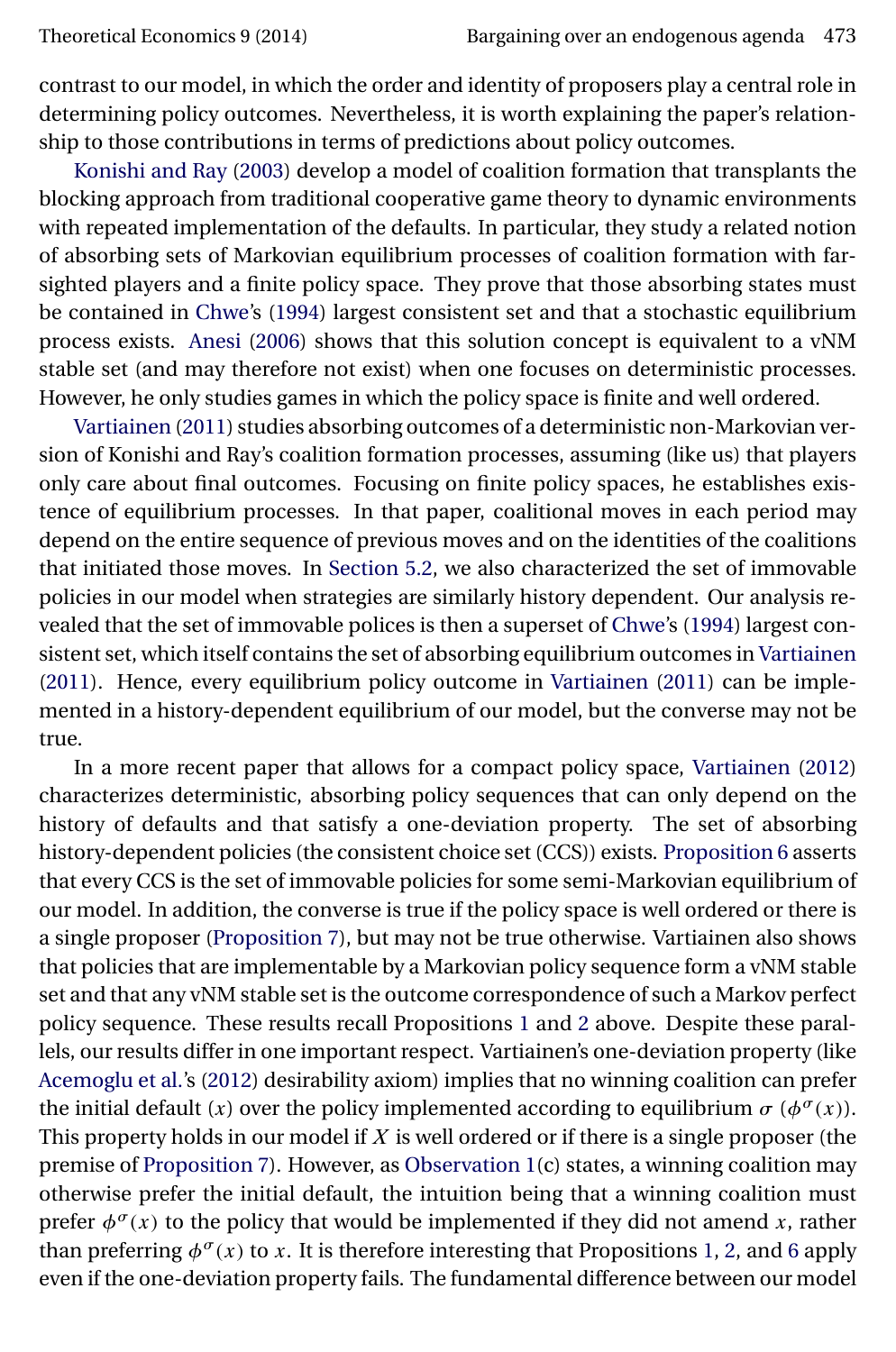<span id="page-29-0"></span>and [Vartiainen](#page-37-0) [\(2011,](#page-37-0) [2012\)](#page-37-0) is that we do not allow winning coalitions to stop the bargaining process. While winning coalitions can choose any alternative in  $X \cup \{STOP \}$  in [Vartiainen](#page-37-0) [\(2011,](#page-37-0) [2012\)](#page-37-0), STOP is not an option for coalitions in our framework. Bargaining only ends when proposers are unable or unwilling to amend the existing default.

# 6.3 *Noncooperative foundations*

In common with a related literature, several of our results provide noncooperative foundations for cooperative solution concepts in voting games, though, in contrast to this literature, we develop this equivalence so as to explore how variations in our noncooperative model affect outcomes.

Propositions [1](#page-9-0) and [2](#page-11-0) show that the set of immovable policies in our model coincides with the closure of the union of weakly stable sets. In this sense, our results are related to [Harsanyi](#page-36-0) [\(1974\)](#page-36-0) and [Anesi](#page-35-0) [\(2010,](#page-35-0) [2012\)](#page-35-0).

[Harsanyi](#page-36-0) [\(1974\)](#page-36-0) provides microfoundations for vNM stable sets by presenting a bargaining model in which a policy is only implemented when a default is not amended. Each equilibrium of this model supports a vNM stable set, as in our model. However, in contrast to [Bernheim et al. \(2006\)](#page-36-0) and this paper, a chair selects coalitions that simultaneously propose policies and her payoff depends on the number of times that the default is amended. Harsanyi's model therefore allows any policy in the vNM stable set that socially dominates the initial default to be implemented in equilibrium, for players and the chair, respectively, only care about the implemented policy and the number of amendments. By contrast, we are primarily interested in the policy implemented from a given initial default. Our approach yields much tighter predictions about the implemented policy, and also allows us to address issues of protocol manipulation. We compare Harsanyi's model with a variant on our model with a dynamic protocol in Section A of the supplementary file. $^{22}$ 

Our results on weakly stable sets are also related to [Anesi](#page-35-0) [\(2010,](#page-35-0) [2012\)](#page-35-0) and [Diermeier](#page-36-0) [and Fong](#page-36-0) [\(2012\)](#page-36-0). [Anesi](#page-35-0) [\(2010\)](#page-35-0) demonstrates that any vNM stable set is the absorbing set of some pure-strategy Markov perfect equilibria in a legislative bargaining game with a finite, well ordered policy space, random proposers, and repeated implementation. We extend [Anesi](#page-35-0) [\(2010\)](#page-35-0) in two respects. First, the model provides bargaining foundations for weakly stable sets in a larger class of environments, allowing for infinite policy spaces that are not well ordered. Second, we obtain a complete equivalence between the class of weakly stable sets and the class of absorbing sets of pure-strategy Markov perfect equilibria.<sup>23</sup> Anesi [\(2012\)](#page-35-0) and [Diermeier and Fong](#page-36-0) [\(2012\)](#page-36-0) also obtain such an equivalence, but in different settings—the former in a dynamic game of electoral competition between two office-motivated parties; the latter in the bargaining game of [Diermeier](#page-36-0) [and Fong](#page-36-0) [\(2011\)](#page-36-0) with a unique proposer—and only for finite policy spaces and well ordered preferences. While existence of a stable set (and therefore of a pure-strategy

<sup>&</sup>lt;sup>22</sup>In contrast to [Harsanyi](#page-36-0) [\(1974\)](#page-36-0) and this paper, [Hortala-Vallve](#page-37-0) [\(2011\)](#page-37-0) studies play in a related model without a weakly stable set.

<sup>&</sup>lt;sup>23</sup> Anesi only proves that the former is a subset of the latter, demonstrating by example that the legislature may choose policies outside stable sets when proposers are chosen randomly.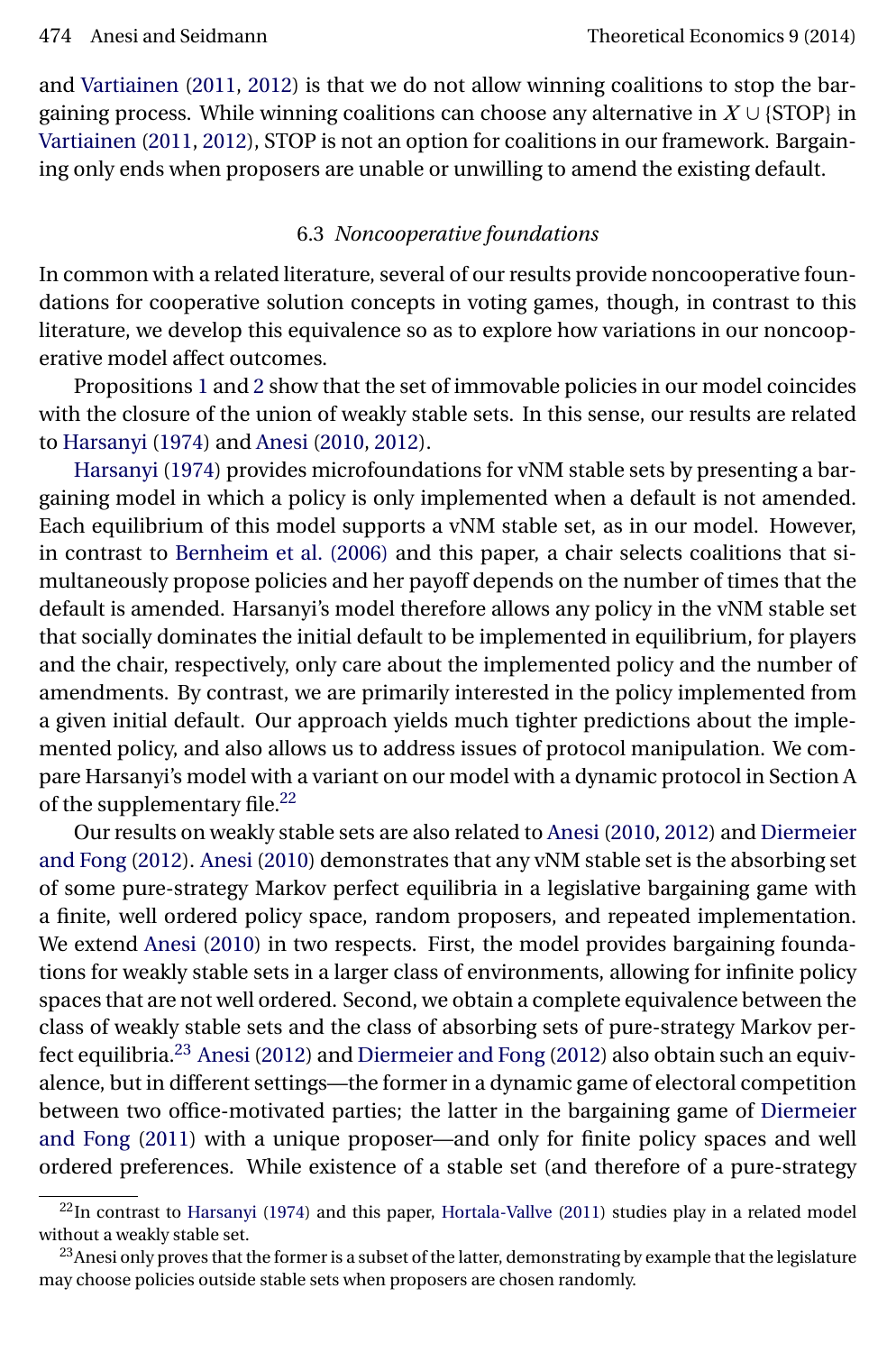<span id="page-30-0"></span>Markov perfect equilibrium) is not guaranteed in [Anesi](#page-35-0) [\(2010,](#page-35-0) [2012\)](#page-35-0), [Diermeier and](#page-36-0) [Fong](#page-36-0) [\(2012\)](#page-36-0) establish existence in their single-proposer framework.

Finally, one may also interpret the results in [Section 5.2](#page-22-0) as providing noncooperative foundations for consistent choice sets and for quasi-consistent sets (and therefore the largest consistent set). [Vartiainen](#page-37-0) [\(2012\)](#page-37-0) also presents a noncooperative model in which players vote each round over  $X$  and implementation of the default. If the latter secures the most votes, then the game ends; otherwise, the default is amended to a plurality winner (so, unlike our model, the game is not simple). Vartiainen shows that every strong subgame perfect equilibrium satisfies the one-deviation property. [Obser](#page-14-0)[vation 1\(](#page-14-0)c) would also fail in our model if we allowed for coalitional deviations.

#### 7. Conclusion

We have presented a model of bargaining in which the committee takes a single policy seriously at any time and implements this policy if no proposer is willing or able to amend it. We have characterized the policies that can be reached from any initial default and shown that every equilibrium of the model supports a weakly stable set. We have provided conditions for a chair to manipulate the protocol, showing that she cannot improve on proposing last if the policy space is well ordered and there is a unique weakly stable set. We have also shown, inter alia, that an increase in the quota can contract the union of immovable policies.

There are various natural extensions of the model. First, our assumption that a proposal is a single policy could be replaced by the supposition that players provisionally agree to subsets of the policy space, thereby allowing us to address multi-issue negotiations in which no partial agreement is finalized until all issues have been addressed. Second, we have focused on pure-strategy solutions, at the cost of nonexistence. It is easy to see that mixed strategy equilibria may exist in situations like the Condorcet paradox, where there is no stable set. On the other hand, there are multiple stable sets and, therefore, a multiplicity of (pure-strategy) equilibria in other situations. It would be interesting to develop refinements that reduce this multiplicity. However, we can show that [Acemoglu et al.'](#page-35-0)s [\(2009\)](#page-35-0) refinement has no power in our model if the policy space is finite and well ordered. (Proof of this claim is available from the authors on request.)

#### **APPENDIX**

Proof of P[roposition](#page-9-0) 1. Let  $V \in V$  and let  $g \in V^X$  be a selection of  $F^\pi(V, \cdot)$ . By construction of  $F^{\pi}(V, x)$ , for every  $x \in X$ , there exists a vector  $(y_1(x), \ldots, y_{m_x+1}(x))$  such that two scenarios exist:

- If  $x \in V$ , then  $g(x) = y_1(x) = \cdots = y_{m_v+1}(x) = x$ .
- If  $x \notin V$ , then  $g(x) = y_1(x) \in V$ ,  $x = y_{m_x+1}(x)$ , and  $y_k(x) \in \mathfrak{s}_k^{\pi}(V, y_{k+1}(x))$  for each  $k = 1, \ldots, m_x$ . The latter condition implies that  $y_k(x)$  is one of the kth proposer's ideal policies in a set  $A_k(V, y_{k+1}(x)) \equiv P_V(y_{k+1}(x)) \cup \{y_{k+1}(x)\} \cup Y$ , where  $Y \subseteq$  $R_V(y_{k+1}(x)).$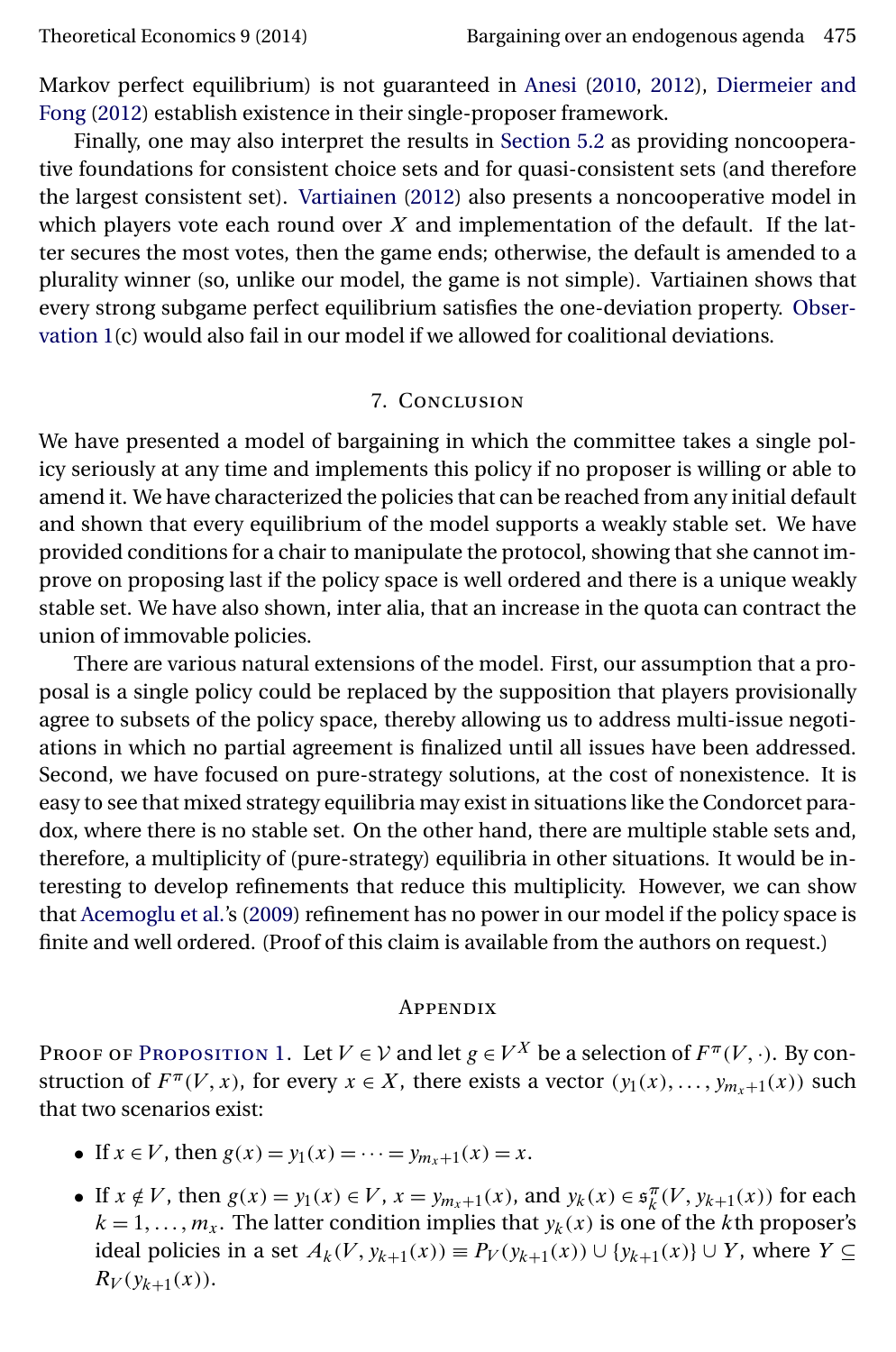We now define voting behavior in the putative equilibrium strategy profile  $\sigma$ . If the ongoing default is  $x \in X$ , then player  $i = \pi_x(k)$  proposes  $y_k(x)$  (if given the opportunity) with  $y_k(x) = x$  being interpreted as pass. Therefore, all proposers pass when the current default belongs to  $V$ .

When the ongoing default is  $x$  and the  $k$ th proposer has just proposed to change  $x$ to  $y \neq x$ ,  $\sigma$  prescribes player *i* to vote yes if and only if one of the following conditions holds:

(A) 
$$
x \in V
$$
 and  $y_1(y) \succ_i x$ 

(B) 
$$
x \notin V
$$
,  $y_1(y) \in A_k(V, y_{k+1}(x))$ , and  $y_1(y) \succeq_i y_{k+1}(x)$ 

(C)  $x \notin V$ ,  $y_1(y) \notin A_k(V, y_{k+1}(x))$ , and  $y_1(y) \succ_i y_{k+1}(x)$ .

To prove the proposition, we proceed in three steps. The first step shows that  $f^{\sigma}(x, 1) = g(x)$  for all  $x \in X$ . Step 2 shows that there is no voting stage in which a voter has a profitable one-shot deviation from  $\sigma$ . Step 3 demonstrates that there is no proposal stage in which a proposer has a profitable one-shot deviation from  $\sigma$ . Steps 2 and 3 jointly imply that no player has a profitable one-shot deviation from  $\sigma$ . This proves that no player can profitably deviate from  $\sigma$  in a finite number of stages. Finally, as infinite bargaining sequences constitute the worst outcomes for all players, this proves that  $\sigma$  is an equilibrium.

*Step 1. We have*  $f^{\sigma}(x) \equiv f^{\sigma}(x, 1) = y_1(x)$  *for all*  $x \in X$  *and, in particular,*  $f^{\sigma}(x) = x$ *for all*  $x \in V$ *; hence,*  $\bigcup_{x \in X} f^{\sigma}(x) = V$ *.* 

Consider an arbitrary round t starting with default  $x^{t-1} = x$ . If  $x \in V$ , then the result is trivial: all proposers pass and  $x$  is implemented at the end of the round. Suppose then that  $x \notin V$ . Let  $l = \max\{k \in \{1, ..., m_x\} : y_k(x) \neq y_{k+1}(x)\}$  (external stability ensures that this set is nonempty) and suppose that the *l*th proposer is given the opportunity to make a proposal. By construction of  $(y_1(x),..., y_{m+1}(x))$ , this implies that  $y_l(x) \in V$  and, therefore,  $y_l(x) = y_1(y_l(x)) \in A_l(V, y_{l+1}(x))$ , where  $y_{m_x}(x) \equiv x$ . The definition of voting strategies (condition (B)) then implies that all members of  $\{i \in N : y_l(x) \geq i y_{l+1}(x)\}$  vote yes, so that  $y_l(x) = x^t$ . As  $x^t = y_l(x) \in V$ , all proposers pass in round  $t + 1$  and  $y_l(x)$  is implemented.

Now consider the  $(l - 1)$ th proposer. Suppose that she is given the opportunity to make a proposal. If she passes (so  $y_{l-1}(x) = y_l(x)$ ), then, by construction,  $y_{l-1}(x)$  is implemented at the end of the next round. If she proposes an amendment, then she must propose  $y_{l-1}(x) \in A_{l-1}(V, y_l(x))$ . By definition of  $A_{l-1}(V, y_l(x))$ , this implies that  ${i \in N : y_{l-1}(x) \geq i y_{l}(x)} \in W$ , so condition (B) implies that  $y_{l-1}(x)$  is accepted and implemented at the end of the next round. In sum,  $y_{l-1}(x)$  is accepted and implemented at the end of the next round.

Repeating this argument recursively for every  $l = 1, ..., l - 2$ , we obtain that  $f^{\sigma}(x, 1) = y_1(x)$ . This proves that  $f^{\sigma}(x) \equiv f^{\sigma}(x, 1) = g(x)$  for all  $x \in X$ . By construction,  $g(x) = x$  for all  $x \in V$  and  $g(x) \in F^{\pi}(V, x) \subseteq V$  for all  $x \in X$ . Hence,  $\bigcup_{x \in X} f^{\sigma}(x) =$  $\bigcup_{x\in X} g(x) = V.$ 

*Step 2. Consider a proposal y by the kth proposer when the ongoing default is*  $x \neq y$ .  $\sigma_i$  prescribes  $i \in N$  to vote yes whenever  $f^{\sigma}(y,1) \succ_i f^{\sigma}(x,k+1)$ , and to vote no whenever  $f^{\sigma}(x, k+1) \succ_i f^{\sigma}(y, 1)$ .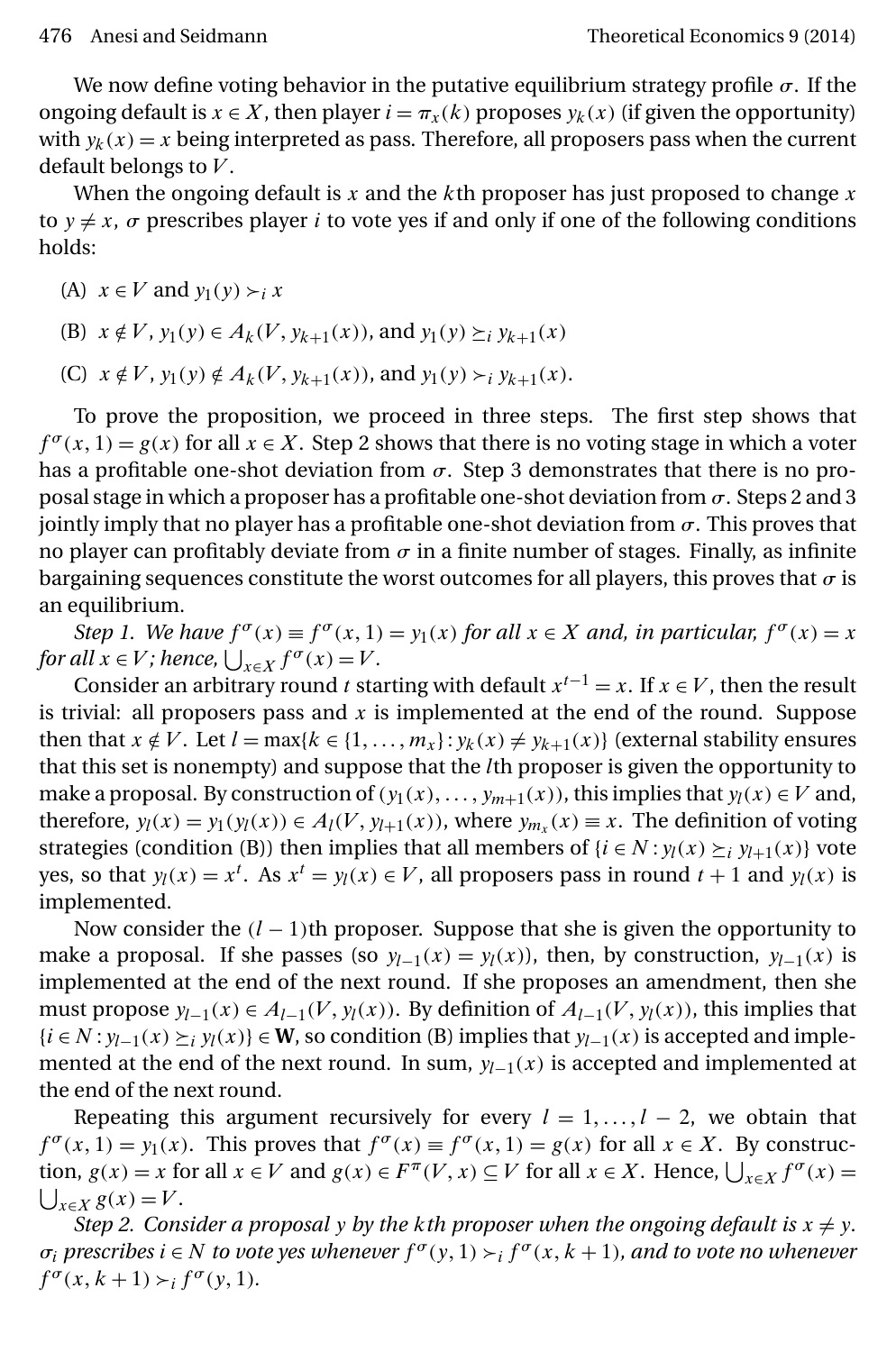<span id="page-32-0"></span>

From Step 1, we know that  $f^{\sigma}(y, 1) = y_1(y) \in V$ .

Any  $x \in V$  is implemented at the end of round t if the kth proposer fails to amend it, for, by definition of the proposer strategies, all the remaining proposers will pass. Hence,  $f^{\sigma}(x, k+1) = x$ . Consequently,  $f^{\sigma}(y, 1) \succ_i f^{\sigma}(x, k+1)$  is equivalent to  $y_1(y) \succ_i x$ , which in turn implies that player  $i$  must vote yes (condition  $(A)$  in the definition of voting strategies). Similarly,  $f^{\sigma}(x, k + 1) \succ_i f^{\sigma}(y, 1)$  implies that  $x \succ_i y_1(y)$ . Hence, *i* must vote no.

If  $x \notin V$ , then  $f^{\sigma}(x, k + 1) = y_{k+1}(x)$ . To see this, suppose first that no proposer  $l > k$  amends x. We then have  $y_{k+1}(x) = \cdots = y_{m_x}(x) = x = f^{\sigma}(x, k+1)$ . Now suppose that the  $l$ th proposer is the next proposer (after the  $k$ th) to make a successful proposal,  $y_l(x) \neq x$ . By construction, this implies that  $y_{k+1}(x) = \cdots = y_l(x) \in V$ . Consequently,  $f^{\sigma}(x, k + 1) = f^{\sigma}(y_l(x), 1) = y_l(x) = y_{k+1}(x).$ 

Thus,  $f^{\sigma}(y,1) \succ_i f^{\sigma}(x,k+1)$  implies that  $y_1(y) \succ_i y_{k+1}(x)$ . Conditions (B) and (C) in the definition of voting strategies then imply that player  $i$  votes yes. Similarly,  $f^{\sigma}(x, k+1) \succ_i f^{\sigma}(y, 1)$  implies that she votes no.

*Step 3. In any proposal stage with ongoing default* x*, the* k*th proposer cannot gain by offering some*  $y \neq y_k(x)$  *and conforming to*  $\sigma_{\pi_k(k)}$  *thereafter.* 

If  $x \in V$ , then  $\sigma$  prescribes the kth proposer to pass (i.e.,  $y_k(x) = x$ ). If she has a profitable deviation at this stage then she must be able to amend  $x$  to some  $y$  such that  $f^{\sigma}(y, 1) = y_1(y) \succ_{\pi_x(k)} x$ . Indeed, if she does not deviate, then all the remaining proposers will pass  $(y_l(x) = x$  for all l) and x will then be the final outcome. As proposal y is successful, condition (A) in the definition of voting strategies implies that there is a winning coalition whose members all strictly prefer  $y_1(y) \in V$  to  $x \in V$ . This is impossible because  $V$  satisfies (IS<sub>*P*</sub>).

If  $x \notin V$ , then  $\sigma$  prescribes the kth proposer to propose  $y_k(x) \in A_k^V(y_{k+1}(x))$  (where  $y_k(x) = x$  means that she should pass). Suppose that, instead, she proposes some  $y \neq y_k(x)$ . The resulting outcome will be  $f^{\sigma}(y, 1) = y_1(y)$  if y is a successful proposal (i.e.,  $y_1(y) \in R_V(y_{k+1}(x))$ ) and will be  $f^{\sigma}(y, 1) = y_{k+1}(x)$  otherwise. Such a deviation cannot be profitable because  $y_k(x)$  is  $\succeq_{\pi_x(k)}$ -maximal in  $[R_V(y_{k+1}(x)) \cup \{y_{k+1}(x)\}]$ .  $\square$ 

PROOF OF PROPOSITION 2. The proof of P[roposition](#page-11-0) 2 hinges on the following lemma.

LEMMA 1. If  $\sigma$  is an equilibrium of  $\Gamma(\pi, x^0)$ , then  $f^\sigma(X) \equiv \bigcup_{x \in X} f^\sigma(x)$  is a weakly stable *set.*

Proof. Let  $\sigma$  be an equilibrium of  $\Gamma(\pi, x^0)$ . To prove the lemma, we must show that  $f^{\sigma}(X)$  satisfies (IS<sub>P</sub>) and (ES<sub>R</sub>).

(IS<sub>P</sub>). If  $|f^{\sigma}(X)| = 1$ , then P-internal stability is trivial. So suppose that  $|f^{\sigma}(X)| \geq 2$ . Imagine that  $f^{\sigma}(X)$  does not satisfy (IS<sub>P</sub>). This implies that there are two policies in  $f^{\sigma}(X)$ , say x and y, such that x P y. By definition of  $f^{\sigma}(X)$ , x and y are fixed points of  $f^{\sigma}(\cdot, 1)$ . An immediate consequence of x P y is, therefore, that there is a winning coalition  $S \in \mathcal{W}$  such that  $f^{\sigma}(x, 1) \succ_i f^{\sigma}(y, 1)$  for every  $i \in S$ . But this implies that any proposer in S could amend y to x, contrary to our supposition that  $\sigma$  is an equilibrium of  $\Gamma(\pi, x^0)$ .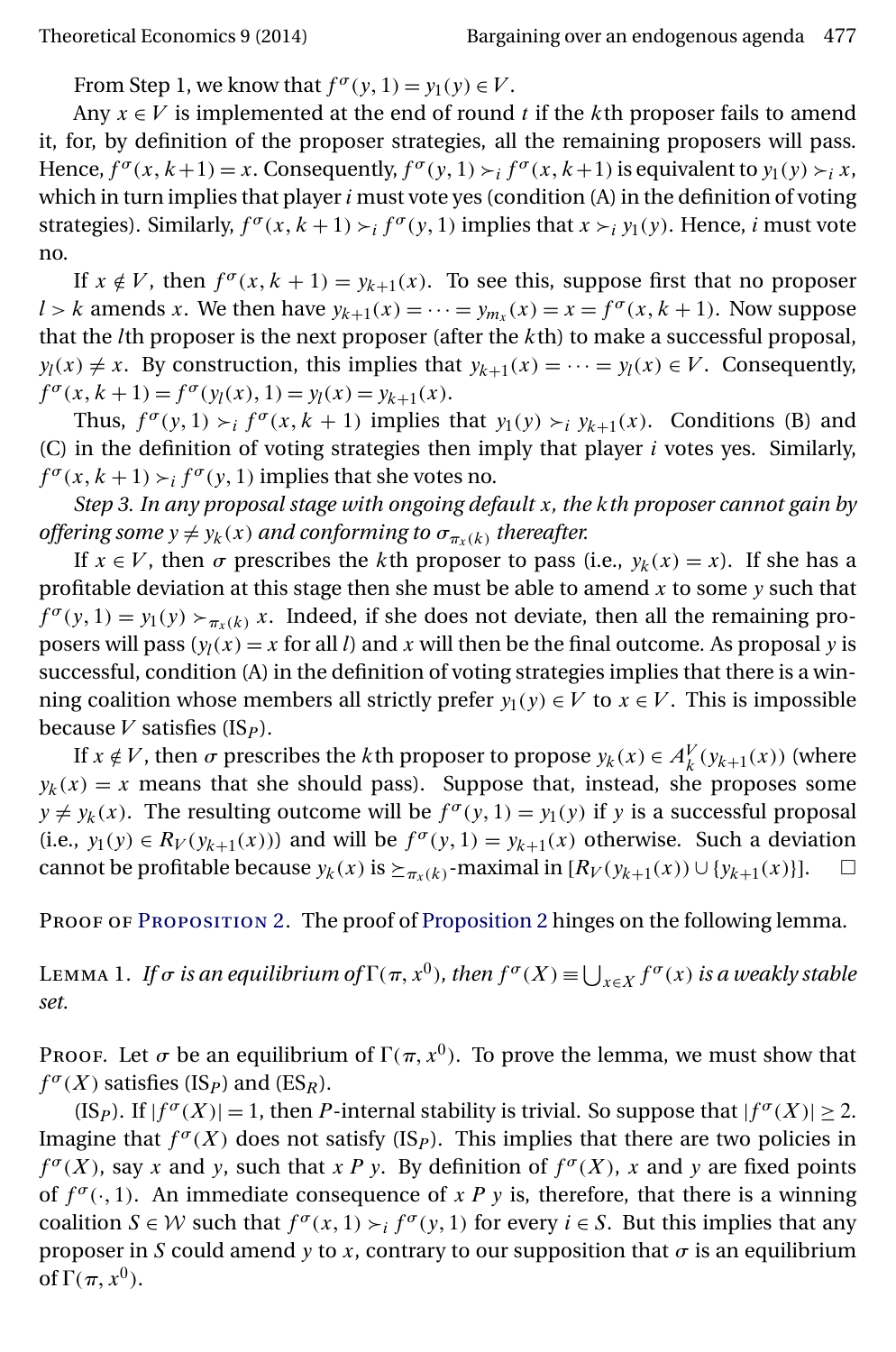(ES<sub>R</sub>). Suppose that  $f^{\sigma}(X)$  does not satisfy (ES<sub>R</sub>). This implies that there exists a policy  $x \notin f^{\sigma}(X)$  such that, for all  $y \in f^{\sigma}(X)$ , ¬ $(y R x)$ . In particular, ¬[ $f^{\sigma}(y, 1) R x$ ] for all  $y \in f^{\sigma}(X)$ . Consequently, in any  $S \in \mathcal{W}$  and for any  $y \in f^{\sigma}(X)$ , there is at least one player who strictly prefers x to  $f^{\sigma}(y, 1)$ .

Now consider the continuation game that starts with  $x$  as the ongoing default policy. Suppose that the last potential proposer,  $\pi_x(m_x)$ , is given the opportunity to amend x with some policy  $y \neq x$ . Players anticipate that  $f^{\sigma}(y, 1) \in f^{\sigma}(X)$  will eventually be implemented if  $x$  is amended and that  $x$  will be implemented otherwise. As no winning coalition including proposer  $\pi_x(m_x)$  would support the amendment, x should be implemented. As a consequence, another proposer must amend  $x$  in equilibrium.

Now consider  $\pi_x(m_x - 1)$ . We can repeat the same reasoning as with  $\pi_x(m_x)$ . If  $\pi_x(m_x - 1)$  offers to change x to some policy  $y \neq x$ , then all committee members anticipate that this will lead to  $f^{\sigma}(y,1)$  being the final outcome if the amendment is voted up and lead to  $x$  being implemented otherwise. Again, no winning coalition would support the amendment and  $x$  would be implemented. Repeating this argument recursively until the first proposer  $\pi_x(1)$ , we obtain the desired contradiction.

We now return to the main proposition. Let  $\sigma = (\sigma_i)_{i \in C}$  be an equilibrium of  $\Gamma(\pi, x^0)$ . From [Lemma 1,](#page-32-0) we know that there exists  $V \in \mathcal{V}$  such that  $f^{\sigma}(X) = V$ . Evidently, for all  $x \in V$ , we have  $\{f^{\sigma}(x, 1)\} = \{x\} = F^{\pi}(V, x)$ .

Now consider an arbitrary  $x \notin V$  and an arbitrary round starting with x as the ongoing default. Suppose that (possibly off the equilibrium path) the  $m<sub>x</sub>$ th proposer is given the opportunity to amend x. When she offers a policy  $y \neq x$ , voters compare  $f^{\sigma}(y, 1) \in V$ with x. Voter *i* must, therefore, vote yes if  $f^{\sigma}(y, 1) \succ_i x$ , may vote either yes or no if  $f^{\sigma}(y,1) \sim_i x$ , and must vote no otherwise. The acceptance set faced by the  $m_x$ th proposer, i.e., the set of policies  $y \neq x$  that would be accepted by a winning coalition to amend x, must then be the set of policies y such that  $f^{\sigma}(y, 1)$  belongs to  $[P_V(x) \cup Y] \subseteq V$ , where Y is some (possibly empty) subset of  $R_V(x)$ . As a consequence, if  $\sigma_{\pi_Y(m_Y)}$  prescribes the  $m_x$ th proposer to amend x with  $\bar{y}_{m_x} \neq x$ , then  $f^{\sigma}(x, m_x) = f^{\sigma}(\bar{y}_{m_x}, 1)$  must be  $\geq_{\pi_x(m_x)}$ -maximal in  $[P_V(x) \cup Y \cup \{x\}]$  (x is always feasible to the  $m_x$ th proposer, for she can always pass). If  $\sigma_{\pi_x(m_x)}$  prescribes the  $m_x$ th proposer not to amend x, i.e., to pass or to make an unsuccessful proposal, then  $f^{\sigma}(x, m_x) = x$  must be  $\geq_{\pi_x(m_x)}$ -maximal in  $[P_V(x) \cup Y \cup \{x\}]$ . This proves that  $y_{m_x} \equiv f^{\sigma}(x, m_x) \in \mathfrak{s}_m^{\pi}(V, x)$ .

Proceeding recursively, one can use the same argument to show that, for each  $k = 1, \ldots, m_x - 1$ ,  $y_k \equiv f^{\sigma}(x, k) \in \mathfrak{s}_k^{\pi}(V, x)$ : just substitute  $y_{k+1}$  for x in the argument above. Since  $x \notin V = f^{\sigma}(X)$ , there must be some proposer k who amends x, so that  $f^{\sigma}(x, k) \neq x$ . This proves that the finite sequence  $(y_1, \ldots, y_{m_x}, x) \equiv (f^{\sigma}(x, 1), \ldots,$  $f^{\sigma}(x, m_x), x$  constitutes a path of tree  $\mathfrak{T}^{\pi}(V, x)$  whose terminal node belongs to V. Hence,  $f^{\sigma}(x) \in F^{\pi}(V, x)$ .  $x$ ).

PROOF OF PROPOSITION 3. Let  $\sigma$  be an equilibrium. P[roposition](#page-15-0) 2 implies that there must be some weakly stable set V such that  $f^{\sigma}(X) = V$ . Consider the kth proposer as defined in the statement of the proposition. If she failed to amend the ongoing default  $x$ , then nobody else would and  $x$  would be implemented at the end of the round. As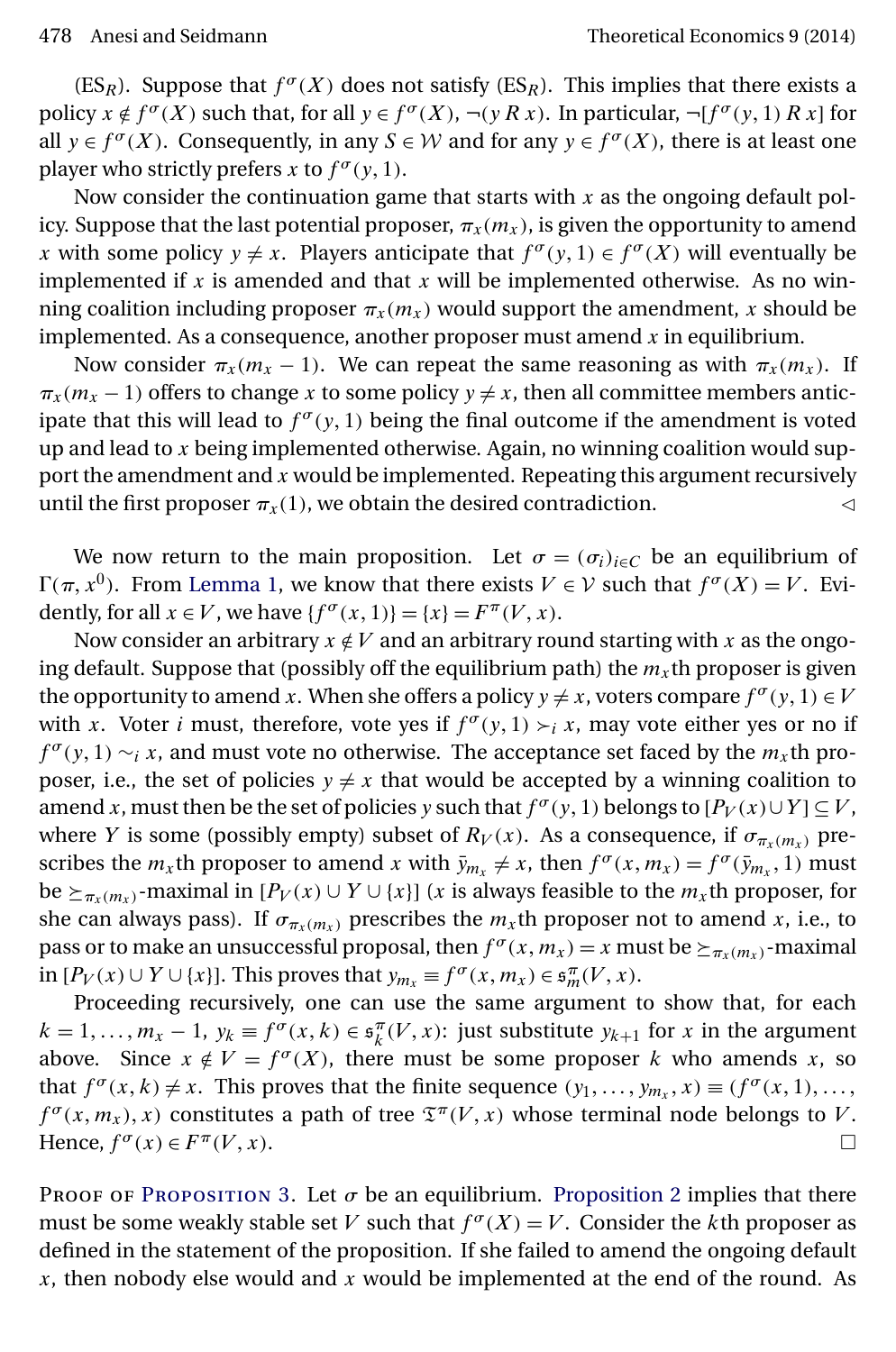she strictly prefers her ideal policy in the set of equilibrium policy outcomes that dominate x (i.e.,  $\mathbf{M}(\succ_{\pi(l)}, R(x) \cap f^{\sigma}(X))$ ) to x, she must successfully propose that policy in equilibrium.

We therefore need to show that no proposer who is given the opportunity to amend  $x$ before the kth proposer can successfully do so. Suppose first that the  $(k - 1)$ th proposer successfully offers some policy y. This implies there is a winning coalition in **W** whose members all strictly prefer  $f^{\sigma}(y, 1) \in V$  to  $\mathbf{M}(\succ_{\pi(l)}, R(x) \cap f^{\sigma}(X)) \in V$ : a contradiction with *V* satisfying (IS<sub>P</sub>). Applying this argument recursively from the  $(k - 2)$ th proposer<br>until the first, we obtain the result until the first, we obtain the result.

Proof of P[roposition](#page-21-0) 5. We first construct  $\bar{\delta}$ . For each  $i \in C$  and every pair  $(x, y) \in X^2$ such that  $u_i(x) > u_i(y)$ , let

$$
\Psi_i(x, y, \delta) \equiv \min_{T_x, T_y \in \{1, ..., |X|\}} \delta^{T_x} u_i(x) + (1 - \delta^{T_x}) \underline{u}_i - \delta^{T_y} u_i(y) - (1 - \delta^{T_y}) \overline{u}_i,
$$

where  $\bar{u}_i \equiv \max_{x \in X} u_i(x)$  and  $\underline{u}_i \equiv \min_{x \in X} u_i(x)$ . Since  $\Psi_i(x, y, \delta) \to u_i(x) - u_i(y) > 0$  as  $\delta \to 1$ , there exists  $\delta_i(x, y) \in [0, 1)$  such that  $\Psi_i(x, y, \delta) > 0$  for all  $\delta > \delta_i(x, y)$ . From now on, we assume that

$$
\delta > \bar{\delta} \equiv \max_{i \in N} \max_{x, y \in X: x > i} \delta_i(x, y) \in (0, 1).
$$

Suppose, first, that  $\sigma$  is an equilibrium of  $\Gamma(\pi,x^0).$  This implies that, at any stage of this game, no player *i* has a profitable one-shot deviation from  $\sigma_i$  (given  $\sigma_{-i}$ ). Consider an arbitrary stage of  $\Gamma(\pi, x^0)$  and let x be the final policy outcome if  $i$  does not deviate from  $\sigma_i$  in that stage. Hence, any other policy outcome  $y \neq x$  she could induce by a oneshot deviation satisfies:  $u_i(y) < u_i(x)$ . Suppose that, contrary to the statement of the result,  $i$  has a profitable one-shot deviation at the same stage in  $\Gamma^\delta(\pi, x^0).$  This implies that there are two finite sequences  $\{x_t\}_{t=1,\ldots,T_x}$  and  $\{y_t\}_{t=1,\ldots,T_y}$ , and a policy  $y \in X$  such that

$$
(1 - \delta) \sum_{t=1}^{T_y} \delta^{t-1} u_i(y_t) + \delta^{T_y} u_i(y) > (1 - \delta) \sum_{t=1}^{T_x} \delta^{t-1} u_i(x_t) + \delta^{T_x} u_i(x)
$$

and  $u_i(y) < u_i(x)$  (recall that a one-stage deviation from an equilibrium strategy in Γ(π,  $x^0$ ) must converge in a finite number of rounds). This is impossible when δ >  $\overline{\delta}$ . By the one-shot deviation principle,  $\sigma$  is then an absorbing stationary Markov equilibrium of  $\Gamma^{\delta}(\pi, x^0)$ .

Now suppose that  $\sigma$  is an absorbing stationary Markov equilibrium of  $\Gamma^\delta(\pi, x^0).$  This implies that no player *i* has a profitable one-shot deviation from  $\sigma_i$  (given  $\sigma_{-i}$ ) at any stage of this game. Consider an arbitrary stage of  $\Gamma^{\delta}(\pi, x^0)$  and let  $\{x_t\}_{t=1,\dots,T_x+1}$  be the finite sequence of policy outcomes (with  $x = x_{T_x+1}$  being implemented indefinitely) if i does not deviate from  $\sigma_i$  at that stage. Hence, any other sequence  $\{y_t\}_{t=1,\dots,T_y+1}$  (with  $y = y_{T_v+1}$  being implemented indefinitely) she could induce by a one-shot deviation satisfies

$$
(1 - \delta) \sum_{t=1}^{T_y} \delta^{t-1} u_i(y_t) + \delta^{T_y} u_i(y) \le (1 - \delta) \sum_{t=1}^{T_x} \delta^{t-1} u_i(x_t) + \delta^{T_x} u_i(x).
$$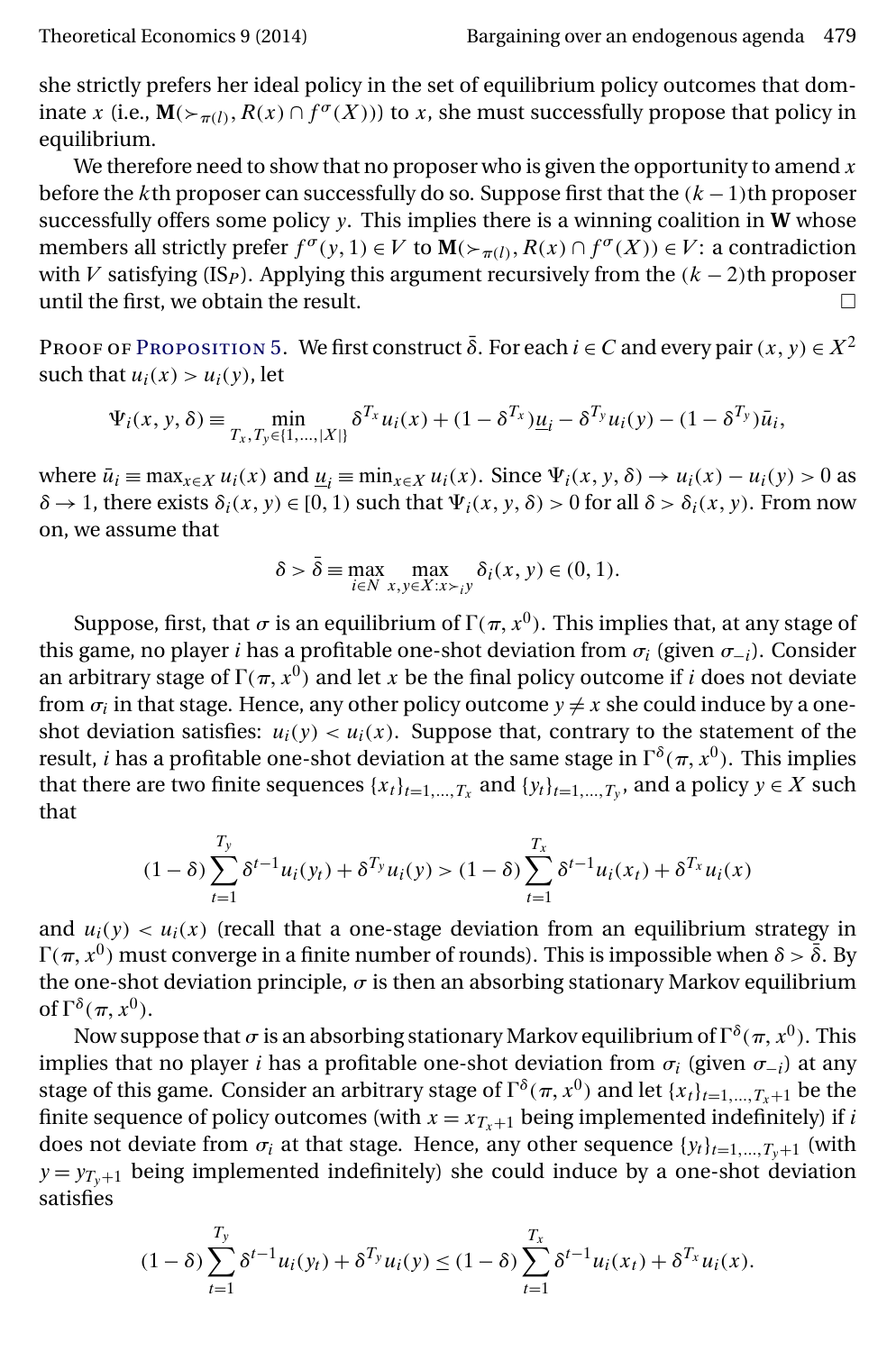<span id="page-35-0"></span>This inequality implies that  $u_i(x) > u_i(y)$ . To see this, suppose instead that  $u_i(y) > u_i(x)$ . Then  $\delta > \bar{\delta}$  implies that  $\Psi_i(y, x, \delta) > 0$ , so that

$$
(1-\delta)\sum_{t=1}^{T_y}\delta^{t-1}u_i(y_t)+\delta^{T_y}u_i(y)-\left[(1-\delta)\sum_{t=1}^{T_x}\delta^{t-1}u_i(x_t)-\delta^{T_x}u_i(x)\right]\geq \Psi_i(y,x,\delta)>0,
$$

a contradiction. At the equivalent stage in game  $\Gamma(\pi, x^0)$ ,  $u_i(x) > u_i(y)$  clearly implies that player  $i$  has no profitable one-shot deviation in this stage. This in turn implies that player *i* cannot profitably deviate from  $\sigma_i$  in a finite number of stages. Finally, as infinite bargaining sequences constitute the worst outcomes for all legislators in  $\Gamma(\pi,x^0),$  this proves that  $\sigma$  is an equilibrium of  $\Gamma(\pi, x^0)$ .  $x^0$ ).

#### **REFERENCES**

Acemoglu, Daron, Georgy Egorov, and Kostantin Sonin (2009), "Equilibrium refinement in dynamic voting games." Unpublished paper. [\[475\]](#page-30-0)

[Acemoglu, Daron, Georgy Egorov, and Konstantin Sonin \(2012\), "Dynamics and stabil](http://www.e-publications.org/srv/te/linkserver/openurl?rft_dat=bib:2/aes12&rfe_id=urn:sici%2F1933-6837%28201405%299%3A2%3C445%3ABOAEA%3E2.0.CO%3B2-C)[ity of constitutions, coalitions, and clubs."](http://www.e-publications.org/srv/te/linkserver/openurl?rft_dat=bib:2/aes12&rfe_id=urn:sici%2F1933-6837%28201405%299%3A2%3C445%3ABOAEA%3E2.0.CO%3B2-C) *American Economic Review*, 102, 1446–1476. [\[471,](#page-26-0) [473\]](#page-28-0)

[Akyol, Ali C., Wei F. Lim, and Patrick Verwijmeren \(2012\), "Shareholders in the board](http://www.e-publications.org/srv/te/linkserver/openurl?rft_dat=bib:3/alv10&rfe_id=urn:sici%2F1933-6837%28201405%299%3A2%3C445%3ABOAEA%3E2.0.CO%3B2-C)[room: Wealth effects of the SEC's proposal to facilitate director nominations."](http://www.e-publications.org/srv/te/linkserver/openurl?rft_dat=bib:3/alv10&rfe_id=urn:sici%2F1933-6837%28201405%299%3A2%3C445%3ABOAEA%3E2.0.CO%3B2-C) *Journal of [Financial and Quantitative Analysis](http://www.e-publications.org/srv/te/linkserver/openurl?rft_dat=bib:3/alv10&rfe_id=urn:sici%2F1933-6837%28201405%299%3A2%3C445%3ABOAEA%3E2.0.CO%3B2-C)*, 47, 1029–1057. [\[465\]](#page-20-0)

[Anesi, Vincent \(2006\), "Committees with farsighted voters: A new interpretation of sta](http://www.e-publications.org/srv/te/linkserver/openurl?rft_dat=bib:4/a06&rfe_id=urn:sici%2F1933-6837%28201405%299%3A2%3C445%3ABOAEA%3E2.0.CO%3B2-C)ble sets." *[Social Choice and Welfare](http://www.e-publications.org/srv/te/linkserver/openurl?rft_dat=bib:4/a06&rfe_id=urn:sici%2F1933-6837%28201405%299%3A2%3C445%3ABOAEA%3E2.0.CO%3B2-C)*, 27, 595–610. [\[473\]](#page-28-0)

[Anesi, Vincent \(2010\), "Noncooperative foundations of stable sets in voting games."](http://www.e-publications.org/srv/te/linkserver/openurl?rft_dat=bib:5/a10&rfe_id=urn:sici%2F1933-6837%28201405%299%3A2%3C445%3ABOAEA%3E2.0.CO%3B2-C) *[Games and Economic Behavior](http://www.e-publications.org/srv/te/linkserver/openurl?rft_dat=bib:5/a10&rfe_id=urn:sici%2F1933-6837%28201405%299%3A2%3C445%3ABOAEA%3E2.0.CO%3B2-C)*, 70, 488–493. [\[474,](#page-29-0) [475\]](#page-30-0)

[Anesi, Vincent \(2012\), "A new old solution for weak tournaments."](http://www.e-publications.org/srv/te/linkserver/openurl?rft_dat=bib:6/a12&rfe_id=urn:sici%2F1933-6837%28201405%299%3A2%3C445%3ABOAEA%3E2.0.CO%3B2-C) *Social Choice and Welfare*[, 39, 919–930.](http://www.e-publications.org/srv/te/linkserver/openurl?rft_dat=bib:6/a12&rfe_id=urn:sici%2F1933-6837%28201405%299%3A2%3C445%3ABOAEA%3E2.0.CO%3B2-C) [\[472,](#page-27-0) [474,](#page-29-0) [475\]](#page-30-0)

Anesi, Vincent and Daniel J. Seidmann (2012), "Bargaining in standing committees." Discussion Paper 2012-09, CeDEx. [\[471\]](#page-26-0)

Austen-Smith, David and Jeffrey S. Banks (2005), *Positive Political Theory II: Strategy and Structure*. University of Michigan Press, Ann Arbor. [\[472\]](#page-27-0)

[Baron, David P. \(1996\), "A dynamic theory of collective goods programs."](http://www.e-publications.org/srv/te/linkserver/openurl?rft_dat=bib:9/b96&rfe_id=urn:sici%2F1933-6837%28201405%299%3A2%3C445%3ABOAEA%3E2.0.CO%3B2-C) *American Po[litical Science Review](http://www.e-publications.org/srv/te/linkserver/openurl?rft_dat=bib:9/b96&rfe_id=urn:sici%2F1933-6837%28201405%299%3A2%3C445%3ABOAEA%3E2.0.CO%3B2-C)*, 90, 316–330. [\[471,](#page-26-0) [472\]](#page-27-0)

[Baron, David P. and John A. Ferejohn \(1989\), "Bargaining in legislatures."](http://www.e-publications.org/srv/te/linkserver/openurl?rft_dat=bib:10/bf89&rfe_id=urn:sici%2F1933-6837%28201405%299%3A2%3C445%3ABOAEA%3E2.0.CO%3B2-C) *American Po[litical Science Review](http://www.e-publications.org/srv/te/linkserver/openurl?rft_dat=bib:10/bf89&rfe_id=urn:sici%2F1933-6837%28201405%299%3A2%3C445%3ABOAEA%3E2.0.CO%3B2-C)*, 83, 1181–1206. [\[446,](#page-1-0) [448,](#page-3-0) [459,](#page-14-0) [469,](#page-24-0) [471\]](#page-26-0)

Baron, David P. and Michael C. Herron (2003), "A dynamic model of multidimensional collective choice." In *Computational Models of Political Economy* (Ken Kollman, John H. Miller, and Scott E. Page, eds.), MIT Press, Cambridge. [\[472\]](#page-27-0)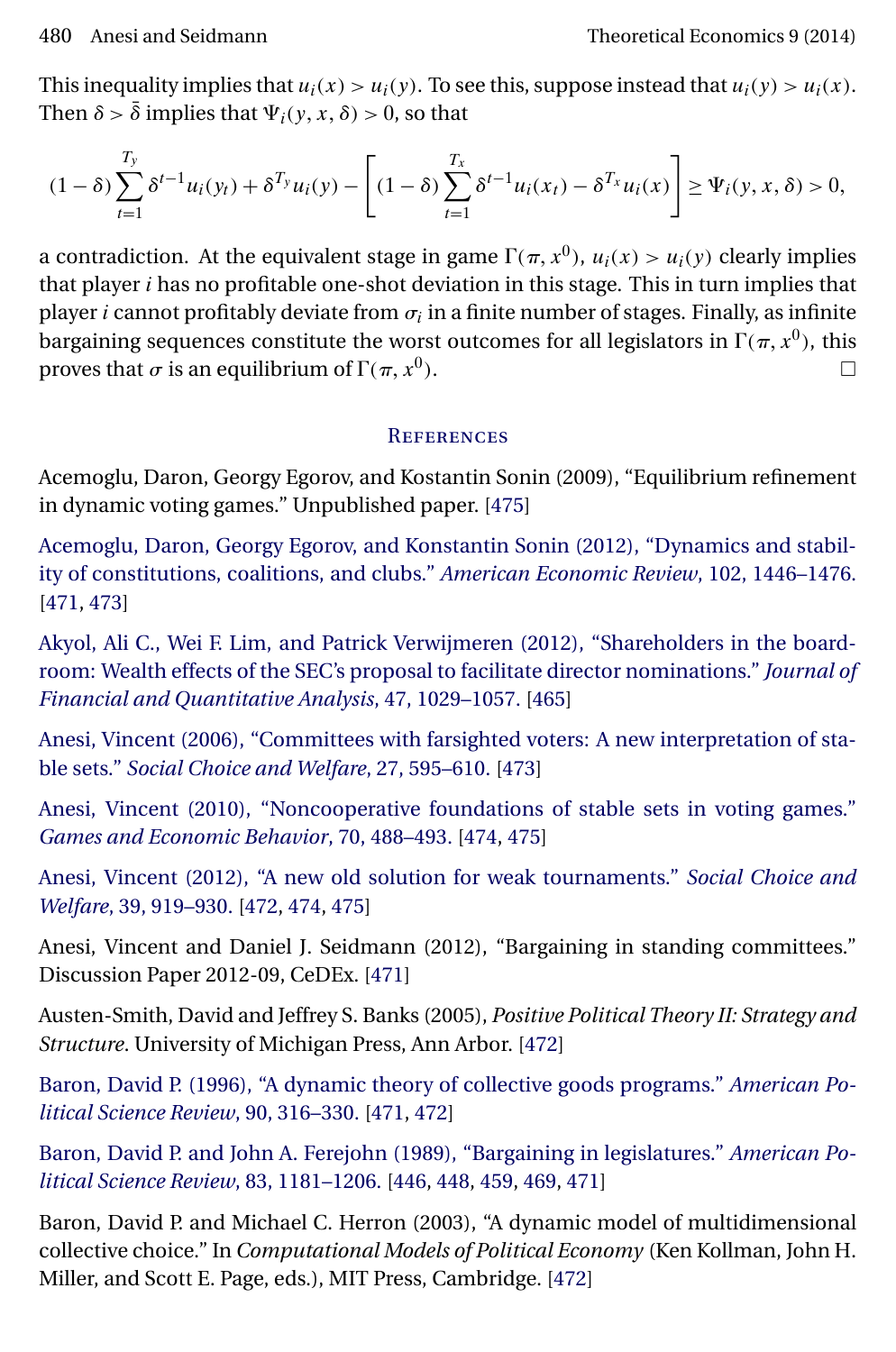<span id="page-36-0"></span>

[Battaglini, Marco and Stephen Coate \(2007\), "Inefficiency in legislative policy-making:](http://www.e-publications.org/srv/te/linkserver/openurl?rft_dat=bib:12/bc07&rfe_id=urn:sici%2F1933-6837%28201405%299%3A2%3C445%3ABOAEA%3E2.0.CO%3B2-C) A dynamic analysis." *[American Economic Review](http://www.e-publications.org/srv/te/linkserver/openurl?rft_dat=bib:12/bc07&rfe_id=urn:sici%2F1933-6837%28201405%299%3A2%3C445%3ABOAEA%3E2.0.CO%3B2-C)*, 97, 118–149. [\[472\]](#page-27-0)

[Battaglini, Marco and Stephen Coate \(2008\), "A dynamic theory of public spending, tax](http://www.e-publications.org/srv/te/linkserver/openurl?rft_dat=bib:13/bc08&rfe_id=urn:sici%2F1933-6837%28201405%299%3A2%3C445%3ABOAEA%3E2.0.CO%3B2-C)ation, and debt." *[American Economic Review](http://www.e-publications.org/srv/te/linkserver/openurl?rft_dat=bib:13/bc08&rfe_id=urn:sici%2F1933-6837%28201405%299%3A2%3C445%3ABOAEA%3E2.0.CO%3B2-C)*, 98, 201–236. [\[472\]](#page-27-0)

[Battaglini, Marco, Salvatore Nunnari, and Thomas R. Palfrey \(2012\), "Legislative bar](http://www.e-publications.org/srv/te/linkserver/openurl?rft_dat=bib:14/bnp12&rfe_id=urn:sici%2F1933-6837%28201405%299%3A2%3C445%3ABOAEA%3E2.0.CO%3B2-C)[gaining and the dynamics of public investment."](http://www.e-publications.org/srv/te/linkserver/openurl?rft_dat=bib:14/bnp12&rfe_id=urn:sici%2F1933-6837%28201405%299%3A2%3C445%3ABOAEA%3E2.0.CO%3B2-C) *American Political Science Review*, 106, [407–429.](http://www.e-publications.org/srv/te/linkserver/openurl?rft_dat=bib:14/bnp12&rfe_id=urn:sici%2F1933-6837%28201405%299%3A2%3C445%3ABOAEA%3E2.0.CO%3B2-C) [\[472\]](#page-27-0)

[Battaglini, Marco and Thomas R. Palfrey \(2012\), "The dynamics of distributive politics."](http://www.e-publications.org/srv/te/linkserver/openurl?rft_dat=bib:15/bp12&rfe_id=urn:sici%2F1933-6837%28201405%299%3A2%3C445%3ABOAEA%3E2.0.CO%3B2-C) *[Economic Theory](http://www.e-publications.org/srv/te/linkserver/openurl?rft_dat=bib:15/bp12&rfe_id=urn:sici%2F1933-6837%28201405%299%3A2%3C445%3ABOAEA%3E2.0.CO%3B2-C)*, 49, 739–777. [\[472\]](#page-27-0)

[Bernheim, B. Douglas, Antonio Rangel, and Luis Rayo \(2006\), "The power of the last](http://www.e-publications.org/srv/te/linkserver/openurl?rft_dat=bib:16/brr06&rfe_id=urn:sici%2F1933-6837%28201405%299%3A2%3C445%3ABOAEA%3E2.0.CO%3B2-C) [word in legislative policy making."](http://www.e-publications.org/srv/te/linkserver/openurl?rft_dat=bib:16/brr06&rfe_id=urn:sici%2F1933-6837%28201405%299%3A2%3C445%3ABOAEA%3E2.0.CO%3B2-C) *Econometrica*, 74, 1161–1190. [\[462,](#page-17-0) [470,](#page-25-0) [471,](#page-26-0) [474\]](#page-29-0)

Black, Duncan (1958), *The Theory of Committees and Elections*. Cambridge University Press, Cambridge. [\[462\]](#page-17-0)

[Chwe, Michael S.-Y. \(1994\), "Farsighted coalitional stability."](http://www.e-publications.org/srv/te/linkserver/openurl?rft_dat=bib:18/c94&rfe_id=urn:sici%2F1933-6837%28201405%299%3A2%3C445%3ABOAEA%3E2.0.CO%3B2-C) *Journal of Economic Theory*[, 63, 299–325.](http://www.e-publications.org/srv/te/linkserver/openurl?rft_dat=bib:18/c94&rfe_id=urn:sici%2F1933-6837%28201405%299%3A2%3C445%3ABOAEA%3E2.0.CO%3B2-C) [\[469,](#page-24-0) [473\]](#page-28-0)

[Compte, Olinier and Philippe Jehiel \(2010\), "Bargaining and majority rules: A collective](http://www.e-publications.org/srv/te/linkserver/openurl?rft_dat=bib:19/cj10&rfe_id=urn:sici%2F1933-6837%28201405%299%3A2%3C445%3ABOAEA%3E2.0.CO%3B2-C) search perspective." *[Journal of Political Economy](http://www.e-publications.org/srv/te/linkserver/openurl?rft_dat=bib:19/cj10&rfe_id=urn:sici%2F1933-6837%28201405%299%3A2%3C445%3ABOAEA%3E2.0.CO%3B2-C)*, 118, 189–221. [\[445\]](#page-0-0)

[Diermeier, Daniel and Pohan Fong \(2011\), "Legislative bargaining with reconsideration."](http://www.e-publications.org/srv/te/linkserver/openurl?rft_dat=bib:20/df11&rfe_id=urn:sici%2F1933-6837%28201405%299%3A2%3C445%3ABOAEA%3E2.0.CO%3B2-C) *[Quarterly Journal of Economics](http://www.e-publications.org/srv/te/linkserver/openurl?rft_dat=bib:20/df11&rfe_id=urn:sici%2F1933-6837%28201405%299%3A2%3C445%3ABOAEA%3E2.0.CO%3B2-C)*, 126, 947–985. [\[461,](#page-16-0) [463,](#page-18-0) [471,](#page-26-0) [474\]](#page-29-0)

[Diermeier, Daniel and Pohan Fong \(2012\), "Characterization of the von Neumann–](http://www.e-publications.org/srv/te/linkserver/openurl?rft_dat=bib:21/df12&rfe_id=urn:sici%2F1933-6837%28201405%299%3A2%3C445%3ABOAEA%3E2.0.CO%3B2-C) [Morgenstern stable set in a non-cooperative model of dynamic policy-making with a](http://www.e-publications.org/srv/te/linkserver/openurl?rft_dat=bib:21/df12&rfe_id=urn:sici%2F1933-6837%28201405%299%3A2%3C445%3ABOAEA%3E2.0.CO%3B2-C) persistent agenda setter." *[Games and Economic Behavior](http://www.e-publications.org/srv/te/linkserver/openurl?rft_dat=bib:21/df12&rfe_id=urn:sici%2F1933-6837%28201405%299%3A2%3C445%3ABOAEA%3E2.0.CO%3B2-C)*, 76, 349–353. [\[474,](#page-29-0) [475\]](#page-30-0)

[Duggan, John \(2006\), "Endogenous voting agendas."](http://www.e-publications.org/srv/te/linkserver/openurl?rft_dat=bib:22/d06&rfe_id=urn:sici%2F1933-6837%28201405%299%3A2%3C445%3ABOAEA%3E2.0.CO%3B2-C) *Social Choice and Welfare*, 27, [495–530.](http://www.e-publications.org/srv/te/linkserver/openurl?rft_dat=bib:22/d06&rfe_id=urn:sici%2F1933-6837%28201405%299%3A2%3C445%3ABOAEA%3E2.0.CO%3B2-C) [\[472\]](#page-27-0)

[Duggan, John and Tasos Kalandrakis \(2011\), "A Newton collocation method for solving](http://www.e-publications.org/srv/te/linkserver/openurl?rft_dat=bib:23/dk11&rfe_id=urn:sici%2F1933-6837%28201405%299%3A2%3C445%3ABOAEA%3E2.0.CO%3B2-C) [dynamic bargaining games."](http://www.e-publications.org/srv/te/linkserver/openurl?rft_dat=bib:23/dk11&rfe_id=urn:sici%2F1933-6837%28201405%299%3A2%3C445%3ABOAEA%3E2.0.CO%3B2-C) *Social Choice and Welfare*, 36, 611–650. [\[471,](#page-26-0) [472\]](#page-27-0)

[Duggan, John and Tasos Kalandrakis \(2012\), "Dynamic legislative policy making."](http://www.e-publications.org/srv/te/linkserver/openurl?rft_dat=bib:24/dk12&rfe_id=urn:sici%2F1933-6837%28201405%299%3A2%3C445%3ABOAEA%3E2.0.CO%3B2-C) *Jour[nal of Economic Theory](http://www.e-publications.org/srv/te/linkserver/openurl?rft_dat=bib:24/dk12&rfe_id=urn:sici%2F1933-6837%28201405%299%3A2%3C445%3ABOAEA%3E2.0.CO%3B2-C)*, 147, 1653–1688. [\[471,](#page-26-0) [472\]](#page-27-0)

[Dutta, Bhaskar, Matthew O. Jackson, and Michel Le Breton \(2004\), "Equilibrium agenda](http://www.e-publications.org/srv/te/linkserver/openurl?rft_dat=bib:25/djb04&rfe_id=urn:sici%2F1933-6837%28201405%299%3A2%3C445%3ABOAEA%3E2.0.CO%3B2-C) formation." *[Social Choice and Welfare](http://www.e-publications.org/srv/te/linkserver/openurl?rft_dat=bib:25/djb04&rfe_id=urn:sici%2F1933-6837%28201405%299%3A2%3C445%3ABOAEA%3E2.0.CO%3B2-C)*, 23, 21–57. [\[472\]](#page-27-0)

Dziuda, Wioletta and Antoine Loeper (2010), "Dynamic collective choice with endogenous status quo." Unpublished paper. [\[472\]](#page-27-0)

[Harsanyi, John C. \(1974\), "An equilibrium-point interpretation of stable sets and a pro](http://www.e-publications.org/srv/te/linkserver/openurl?rft_dat=bib:27/h74&rfe_id=urn:sici%2F1933-6837%28201405%299%3A2%3C445%3ABOAEA%3E2.0.CO%3B2-C)[posed alternative definition."](http://www.e-publications.org/srv/te/linkserver/openurl?rft_dat=bib:27/h74&rfe_id=urn:sici%2F1933-6837%28201405%299%3A2%3C445%3ABOAEA%3E2.0.CO%3B2-C) *Management Science*, 20, 1472–1495. [\[474\]](#page-29-0)

[Hayes-Renshaw, Fiona, Wim Van Aken, and Helen Wallace \(2006\), "When and why](http://www.e-publications.org/srv/te/linkserver/openurl?rft_dat=bib:28/h&rfe_id=urn:sici%2F1933-6837%28201405%299%3A2%3C445%3ABOAEA%3E2.0.CO%3B2-C) [the EU Council of Ministers votes explicitly."](http://www.e-publications.org/srv/te/linkserver/openurl?rft_dat=bib:28/h&rfe_id=urn:sici%2F1933-6837%28201405%299%3A2%3C445%3ABOAEA%3E2.0.CO%3B2-C) *Journal of Common Market Studies*, 44, [161–194.](http://www.e-publications.org/srv/te/linkserver/openurl?rft_dat=bib:28/h&rfe_id=urn:sici%2F1933-6837%28201405%299%3A2%3C445%3ABOAEA%3E2.0.CO%3B2-C) [\[446\]](#page-1-0)